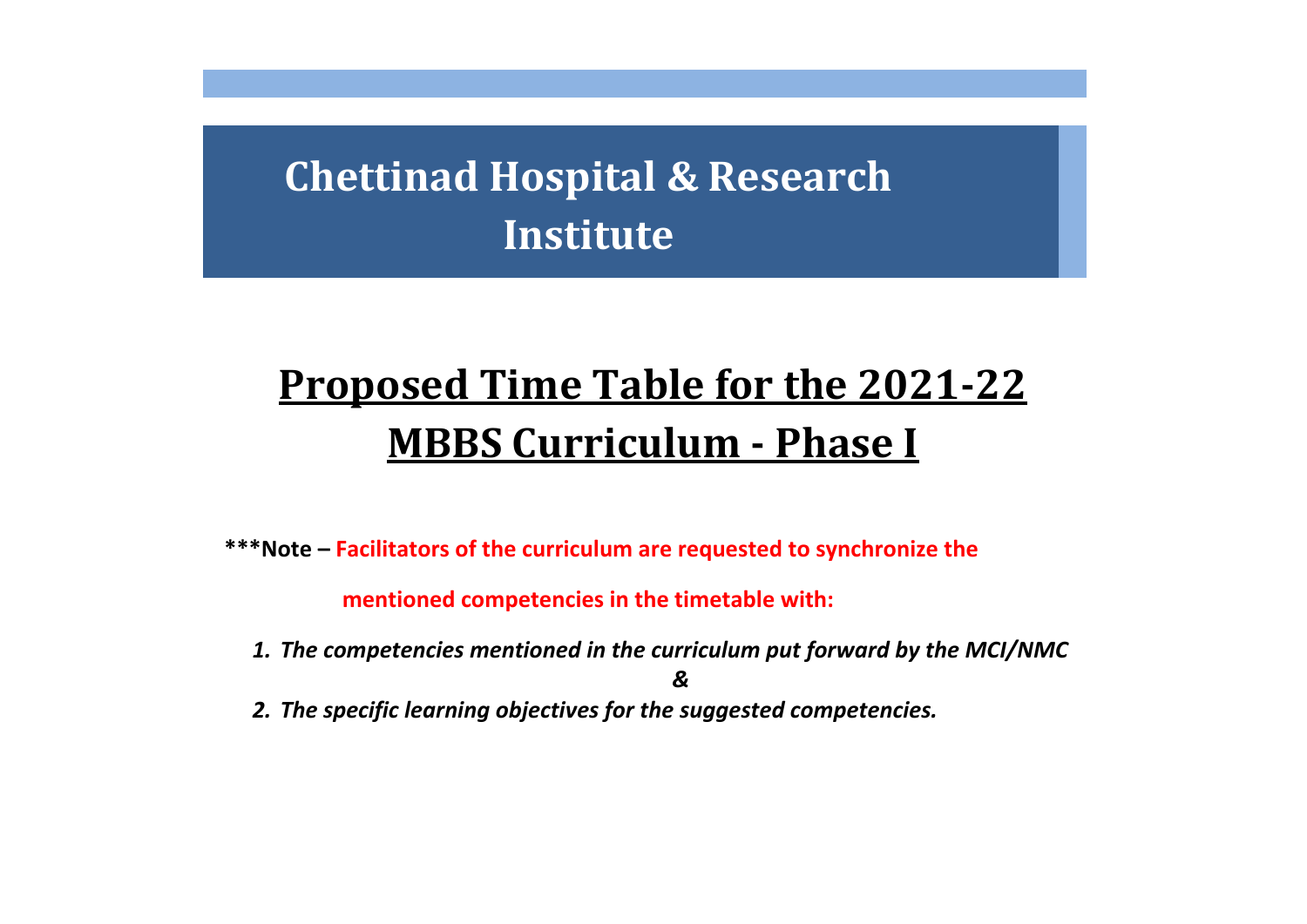### **COLOUR CODING KEY**

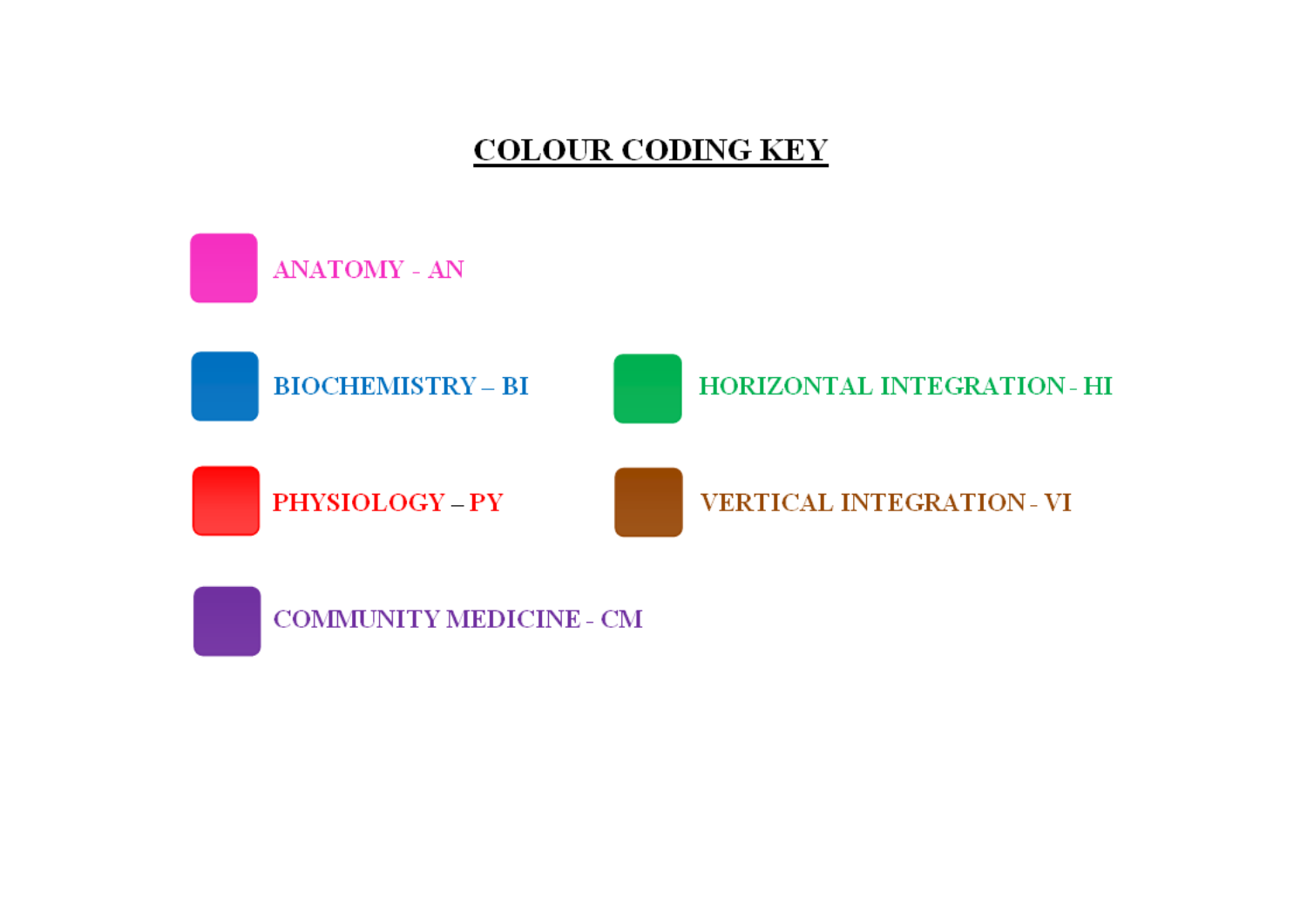#### **LEGENDS FOR TEACHING LEARNING METHODOLOGIES**

DL – Didactic Lectures

SGD / SGT – Small group discussion / Small group teaching

PBL – Problem based learning

CBL – Case based learning

(D) – Demonstration

DOAP – Direct observation, assist and perform independently

FA – Formative Assessment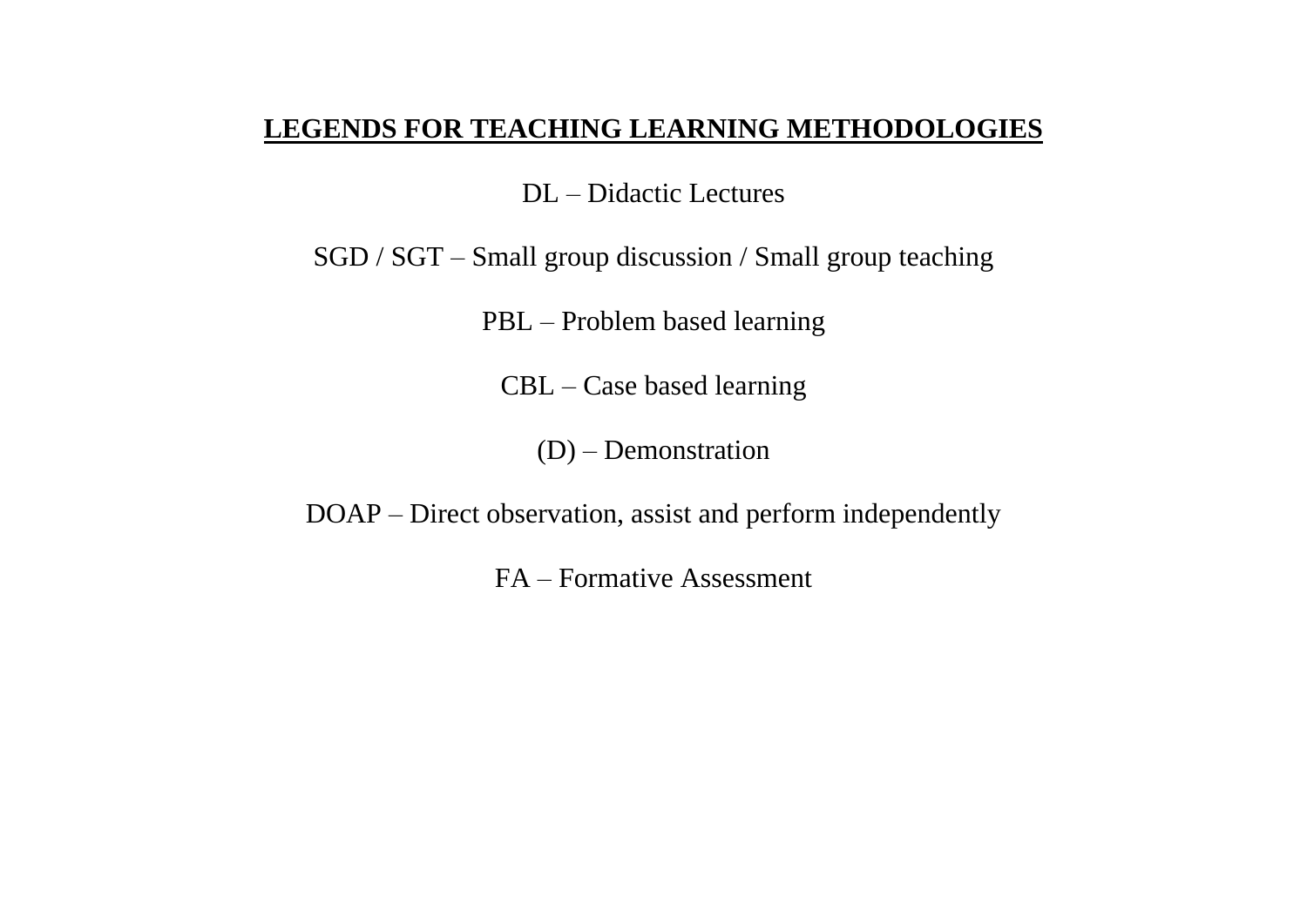## **ALIGNMENT OF TOPICS IN PHASE I**

| <b>Block</b>            | <b>ANATOMY</b>                          | <b>BIOCHEMISTRY</b>           | <b>PHYSIOLOGY</b>          |
|-------------------------|-----------------------------------------|-------------------------------|----------------------------|
| 1                       | General Anatomy, Genetics, Upper limb,  | General Biochemistry,         | General Physiology,        |
|                         | Lower limb, General Histology, General  | Enzymes, Hemoglobin           | <b>Blood, Nerve Muscle</b> |
|                         | Embryology                              | chemistry, Extracellular      | Physiology                 |
|                         |                                         | matrix,                       |                            |
| $\overline{2}$          | Abdomen, Pelvis, Perineum, Systemic     | Hemoglobin metabolism         | GIT, Renal, Endocrine      |
|                         | Histology and Systemic Embryology of    | LFT, RFT, Biological          | Part I, Reproduction       |
|                         | GIT, Renal and Reproductive system      | oxidation, Electron transport |                            |
|                         |                                         | chain, Carbohydrate           |                            |
|                         |                                         | metabolism, Acid Base         |                            |
|                         |                                         | balance, Detoxification       |                            |
| $\mathbf{3}$            | Thorax, Head and Neck Part- I, Systemic | Nutrition, Calcium,           | CVS, RS, Endocrine         |
|                         | Histology and Systemic Embryology of    | Phosphorus, Vitamin D,        | Part II                    |
|                         | CVS, RS, Endocrine Part I and Salivary  | Protein metabolism            |                            |
|                         | glands                                  |                               |                            |
| $\overline{\mathbf{4}}$ | Brain, Head and Neck Part-II, Systemic  | Lipid metabolism, Molecular   | CNS, Special senses        |
|                         | Histology and Systemic Embryology of    | <b>Biology</b>                |                            |
|                         | eyeball, Endocrine Part II and CNS      |                               |                            |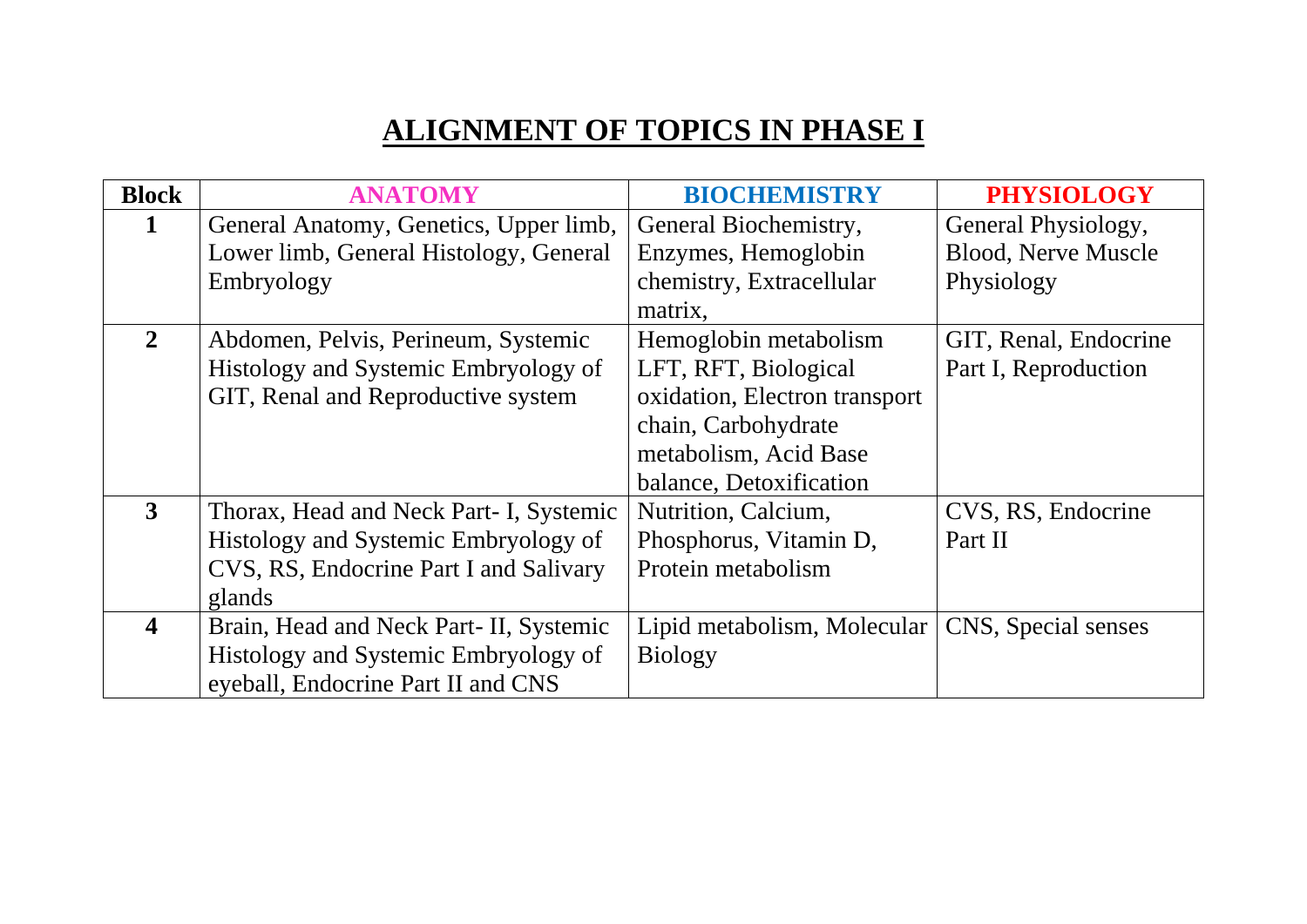| <b>DAY</b>  | $8.30 AM -$ | 10.15<br>$AM -$ | $10.30$ AM $-$                 | $11.30 AM -$      | 12.30<br>$PM -$ | 1.15 PM $-$   | $2.15$ PM $-$            | $4.30$ PM $-$                  | $6.15$ PM $-$                        |
|-------------|-------------|-----------------|--------------------------------|-------------------|-----------------|---------------|--------------------------|--------------------------------|--------------------------------------|
|             | 10.15 AM    | 10.30           | 11.30 AM                       | 12.30 PM          | 1.15            | 2.15 PM       | <b>4 PM</b>              | <b>6 PM</b>                    | <b>8 PM</b>                          |
|             |             | AM              |                                |                   | <b>PM</b>       |               |                          |                                | [ONLINE]                             |
| <b>MON</b>  | AN 1.1, 2   | $\mathbf B$     | <b>BI</b> 1.1 <b>DL</b>        | AN 65.1, 65.2     |                 | PY 1.1, 1.3   | A batch - PY 2.11        | <b>Foundation</b>              | <b>Foundation</b>                    |
|             | DL          |                 |                                | <b>DL</b>         | L               | <b>DL</b>     | DOAP/SDL/B               | <b>Course</b> – Sports $\&$    | Course -                             |
|             |             |                 |                                |                   |                 |               | batch - BI 11.1 /        | Extra-Curricular               | Regulated by Dept.                   |
|             |             |                 |                                |                   |                 |               | <b>SDL</b>               | Activities                     | of Anatomy                           |
| <b>TUE</b>  | AN 73.1-    |                 | <b>BI</b> 1.1 SGD              | <b>PY 1.2 DL</b>  |                 | AN            | <b>B</b> batch - PY 2.11 | <b>Foundation</b>              | <b>Foundation</b>                    |
|             | 73.3, 75.1, | R               |                                |                   | $\mathbf U$     | $74.1 - 74.4$ | DOAP/SDL/A               | Course - Language              | $Course -$                           |
|             | 75.2 DL     |                 |                                |                   |                 | <b>DL</b>     | batch - BI 11.1 /        | <b>Skills</b>                  | Regulated by Dept.                   |
|             |             |                 |                                |                   |                 |               | <b>SDL</b>               |                                | of Anatomy                           |
| <b>WED</b>  |             |                 | <b>Early clinical exposure</b> |                   |                 | <b>PY 1.2</b> | A batch - PY 2.11        | <b>Foundation</b>              | <b>Foundation</b>                    |
|             | -------     |                 | -------                        | -------           | N               | <b>SGD</b>    | DOAP/SDL/B               | Course -                       | $Course -$                           |
|             |             |                 |                                |                   |                 |               | batch - BI 11.1 /        | <b>Computer Skills</b>         | Regulated by Dept.                   |
|             |             | ${\bf E}$       |                                |                   |                 |               | <b>SDL</b>               |                                | of Physiology                        |
| <b>THUR</b> | AN 75.3 -   |                 | <b>BI</b> 3.1 DL               | AN                |                 | AN            | <b>B</b> batch - PY 2.11 | <b>Foundation</b>              | <b>Foundation</b>                    |
|             | 75.5 DL     |                 |                                | $75.1 - 75.5$     | $\mathbf C$     | 76.1,76.2     | DOAP/SDL/A               | Course -                       | Course-                              |
|             |             |                 |                                | $VI - PE, OG$     |                 | <b>DL</b>     | batch - BI 11.1 /        | <b>Computer Skills</b>         | Regulated by Dept.                   |
|             |             | $\mathbf A$     |                                |                   |                 |               | <b>SDL</b>               |                                | of Physiology                        |
| <b>FRI</b>  | AN 77.1,    |                 | <b>CM 1.1 DL</b>               | AN                |                 | AN 77.3       | PY 1.4, 1.5              | <b>Foundation</b>              | <b>Foundation</b>                    |
|             | 77.2 DL     |                 |                                | $74.1 - 74.4$     |                 | <b>DL</b>     | <b>SGD</b>               | <b>Course – Sports &amp;</b>   | Course -                             |
|             |             |                 |                                | $VI - IM$         | $\bf H$         |               | $VI - PA$                | Extra-Curricular<br>Activities | Regulated by Dept.                   |
|             |             | $\mathbf K$     | <b>PY 1.5 SGD</b>              |                   |                 |               |                          |                                | of Biochemistry<br><b>Foundation</b> |
| <b>SAT</b>  | AN 78.1,    |                 |                                | <b>BI</b> 3.1 SGD |                 | <b>PY 1.6</b> | <b>BI</b> 5.1 DL         | PY Review -                    | $Course -$                           |
|             | 78.2 DL     |                 |                                |                   |                 | <b>DL</b>     |                          | $SGD - All$                    | Regulated by Dept.                   |
|             |             |                 |                                |                   |                 |               |                          | competencies of                | of Biochemistry                      |
|             |             |                 |                                |                   |                 |               |                          | this week                      |                                      |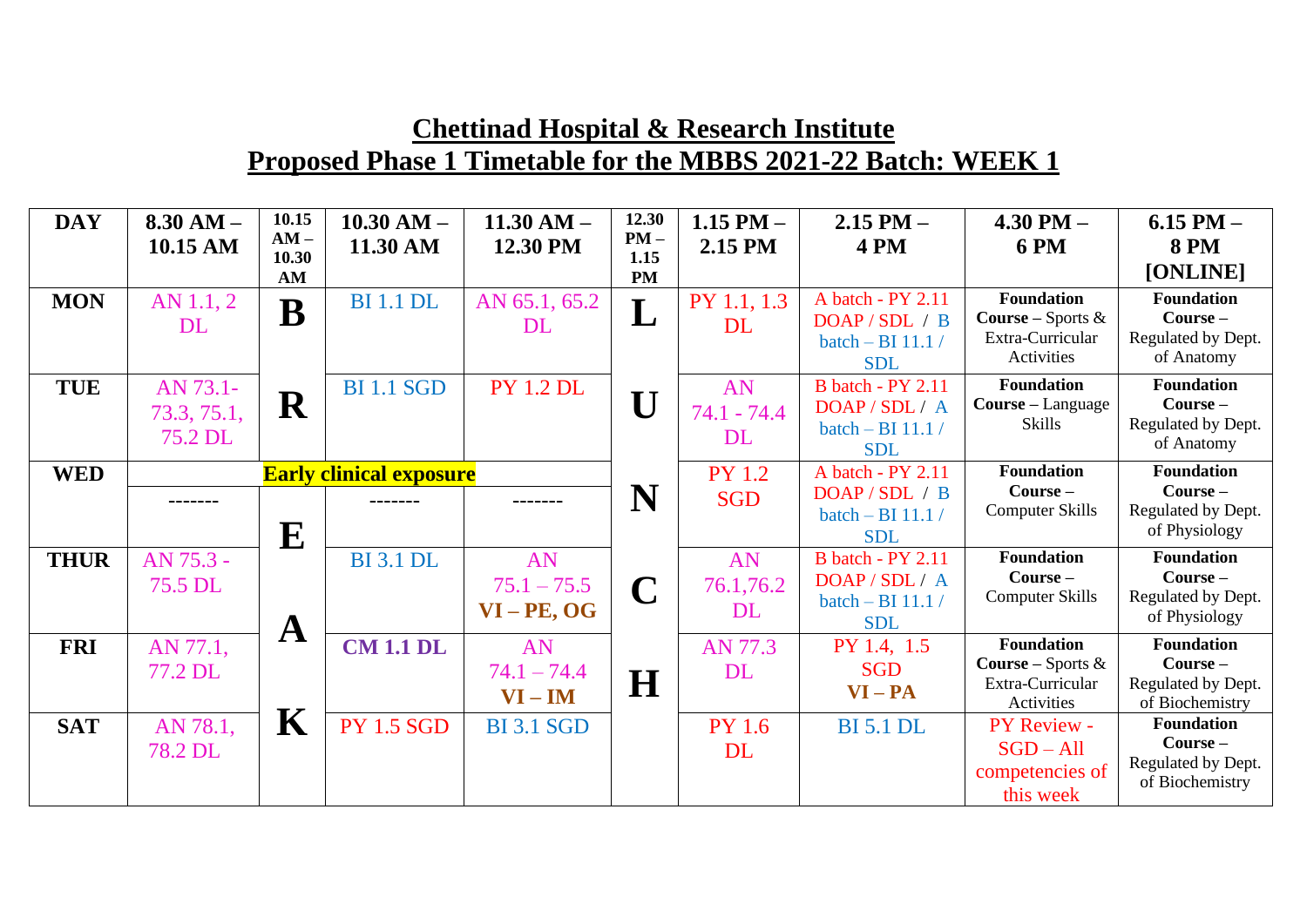| <b>DAY</b>  | $8.30 AM -$        | 10.15           | $10.30$ AM $-$            | $11.30 AM -$                                                | 12.30          | 1.15 PM $-$      | $2.15$ PM $-$            | 4.30 PM $-$                         | $6.15$ PM $-$                       |
|-------------|--------------------|-----------------|---------------------------|-------------------------------------------------------------|----------------|------------------|--------------------------|-------------------------------------|-------------------------------------|
|             | 10.15 AM           | $AM -$<br>10.30 | 11.30 AM                  | 12.30 PM                                                    | $PM -$<br>1.15 | 2.15 PM          | <b>4 PM</b>              | <b>6 PM</b>                         | <b>8 PM</b>                         |
|             |                    | AM              |                           |                                                             | <b>PM</b>      |                  |                          |                                     | [ONLINE]                            |
| <b>MON</b>  | $AN 77.4 -$        | B               | <b>BI</b> 11.16 DL        | <b>AN 78.3 DL</b>                                           |                | <b>PY 1.7 DL</b> | A batch - PY 2.11        | <b>Foundation</b>                   | <b>Foundation</b>                   |
|             | 6, $4.1 - 4.5$     |                 |                           |                                                             | $\mathbf{L}$   |                  | DOAP/SDL/B               | <b>Course – Sports &amp;</b>        | $Course -$                          |
|             | <b>DL</b>          |                 |                           |                                                             |                |                  | batch $-$ BI 11.18,      | Extra-Curricular                    | Regulated by Dept.                  |
|             |                    |                 |                           |                                                             |                |                  | 11.6 / SDL               | Activities                          | of Anatomy                          |
| <b>TUE</b>  | AN 79.1,           |                 | <b>BI</b> 11.19 DL        | PY 1.6, 1.7                                                 |                | AN 4.2,          | <b>B</b> batch - PY 2.11 | <b>Foundation</b>                   | <b>Foundation</b>                   |
|             | 79.2, 78.4 -       | $\mathbf R$     |                           | $HI - BI$                                                   | U              | 4.4, 4.5         | DOAP / SDL / A           | Course - Language                   | $Course -$                          |
|             | 78.5 DL            |                 |                           |                                                             |                | VI - DR          | batch $-$ BI 11.18,      | <b>Skills</b>                       | Regulated by Dept.                  |
|             |                    |                 |                           |                                                             |                |                  | 11.6 / SDL               |                                     | of Anatomy                          |
| <b>WED</b>  |                    |                 |                           | Early clinical exposure (First, Third and Fifth weeks Only) |                | <b>PY 2.1</b>    | A batch - PY 2.11        | <b>Foundation</b>                   | <b>Foundation</b>                   |
|             | $AN - FA$          |                 | PY 1.8, 1.9               | AN                                                          | N              | <b>SGD</b>       | DOAP/SDL/B               | Course - Language                   | $Course -$                          |
|             |                    | ${\bf E}$       | <b>SGD</b>                | $77.1 - 77.6$                                               |                |                  | batch $-$ BI 11.18,      | <b>Skills</b>                       | Regulated by Dept.<br>of Physiology |
|             |                    |                 |                           | $VI - OG$                                                   |                |                  | 11.6 / SDL               |                                     |                                     |
| <b>THUR</b> | AN 79.3-           |                 | <b>BI FA</b>              | AN 65.1,65.2                                                |                | AN               | <b>B</b> batch - PY 2.11 | <b>Foundation</b>                   | <b>Foundation</b>                   |
|             |                    |                 |                           |                                                             | $\mathbf C$    |                  | DOAP/SDL/A               | Course -                            | $Course -$                          |
|             | 79.6 DL            | ${\bf A}$       |                           | DL                                                          |                | 65.1,65.2        | batch $-$ BI 11.18,      | <b>Computer Skills</b>              | Regulated by Dept.                  |
|             |                    |                 |                           |                                                             |                | <b>SGD</b>       | 11.6 / SDL               |                                     | of Physiology                       |
| <b>FRI</b>  | $AN$ 2.1-2.6,      |                 | <b>CM 1.1 SGD</b>         | AN                                                          |                | AN 66.1,         | <b>PY FA</b>             | <b>Foundation</b>                   | <b>Foundation</b>                   |
|             | $1.2, 7.1 - 7.8$   |                 |                           | $3.1 - 3.3$ DL;                                             | $\bf H$        | 66.2 DL,         |                          | <b>Course</b> – Sports $\&$         | $Course -$                          |
|             | DL; HI-PY          | $\mathbf K$     |                           | HI-PY                                                       |                | <b>SGD</b>       |                          | Extra-Curricular                    | Regulated by Dept.                  |
|             |                    |                 |                           |                                                             |                |                  |                          | Activities                          | of Biochemistry                     |
| <b>SAT</b>  | $AN 5.1 - 5.8 DL;$ |                 | $10.30 -$<br><b>11 AM</b> | BI 9.3 DL; 11.16, 11.19                                     |                | $1 - 2$          | <b>PY 2.2 DL, SGD</b>    | PY Review SGD -<br>All competencies | <b>Foundation</b><br>$Course -$     |
| [ONLINE]    | $HI - PY$          |                 | <b>BREAK</b>              | <b>SGD</b>                                                  |                | <b>PM</b>        |                          | of this week                        | Regulated by Dept.                  |
|             | 8.1 - 8.6 SGD      |                 |                           |                                                             |                | <b>LUNCH</b>     |                          |                                     | of Biochemistry                     |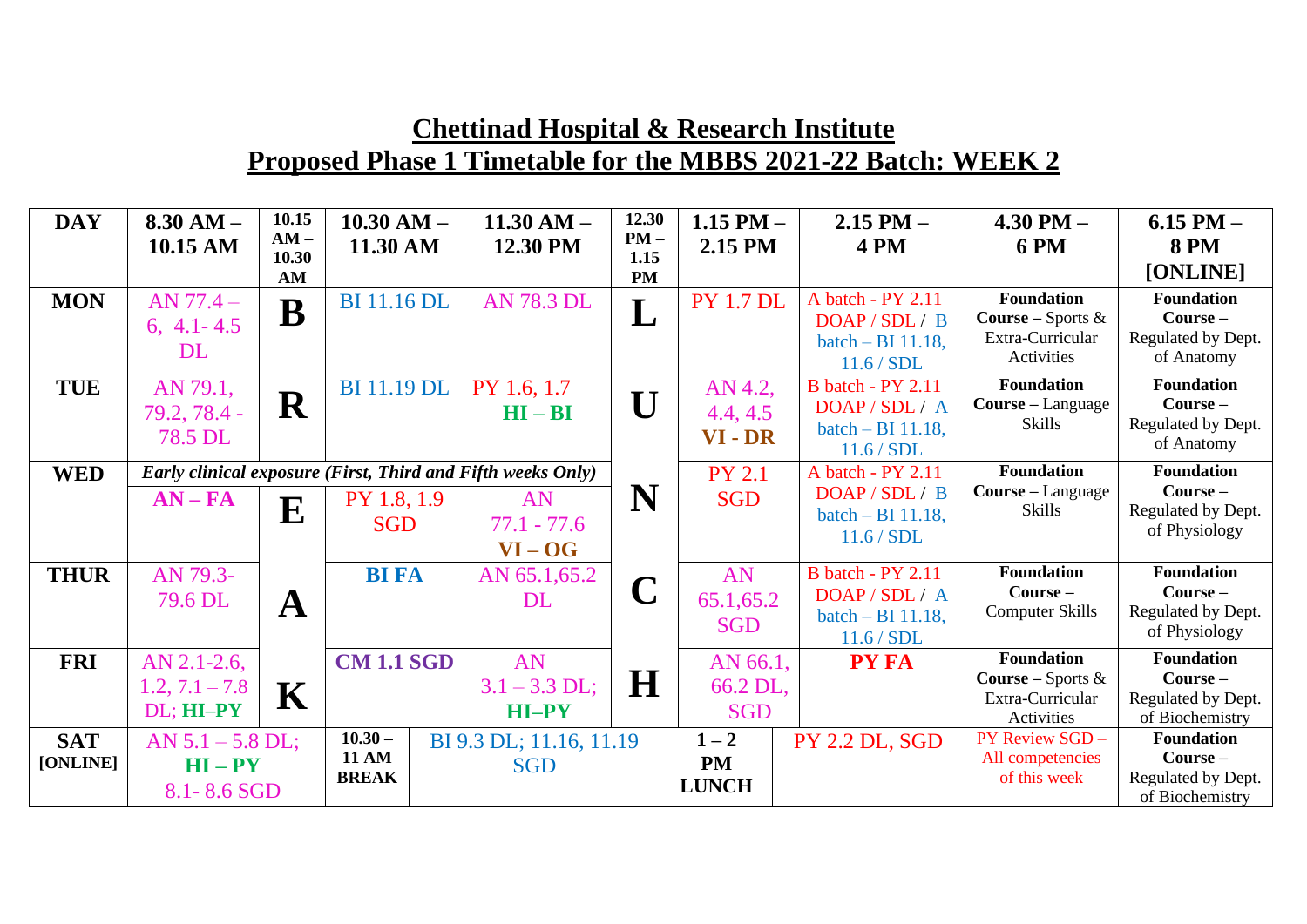| <b>DAY</b>  | $8.30 AM -$<br>10.15 AM                             | 10.15<br>$AM -$<br>10.30 | $10.30$ AM $-$<br>11.30 AM             | $11.30 AM -$<br>12.30 PM         | 12.30<br>$PM -$<br>1.15 | 1.15 PM $-$<br>2.15 PM                   | $2.15$ PM $-$<br><b>4 PM</b>                                               | 4.30 PM $-$<br><b>6 PM</b>                                                         | $6.15$ PM $-$<br><b>8 PM</b>                                             |
|-------------|-----------------------------------------------------|--------------------------|----------------------------------------|----------------------------------|-------------------------|------------------------------------------|----------------------------------------------------------------------------|------------------------------------------------------------------------------------|--------------------------------------------------------------------------|
|             |                                                     | AM                       |                                        |                                  | <b>PM</b>               |                                          |                                                                            |                                                                                    | [ONLINE]                                                                 |
| <b>MON</b>  | AN 78.1 -<br>78.5 DL,<br>13.6, 82.1<br><b>SGD</b>   | B                        | <b>BI</b> 4.1 <b>DL</b> /<br>$VI - IM$ | AN $6.1 - 6.3$ ,<br>9.1 - 9.3 DL | Т<br>┸                  | <b>PY 2.3</b><br><b>SGD</b><br>$VI - PA$ | A batch - PY 2.11<br>$DL / B batch - BI$<br>$11.16$ , $11.19 / SDL$        | <b>Foundation</b><br><b>Course</b> – Sports $\&$<br>Extra-Curricular<br>Activities | <b>Foundation</b><br>$Course -$<br>Regulated by Dept.<br>of Anatomy      |
| <b>TUE</b>  | AN 9.1, 9.2,<br>10.4,10.7<br><b>SGD</b>             | $\mathbf R$              | <b>BI 9.1 SGD</b>                      | <b>PY 2.4 DL</b>                 | $\mathbf{U}$            | AN 10.1,<br>10.2, 10.4,<br>10.7 DL       | <b>B</b> batch - PY 2.11<br>$DL / A batch - BI$<br>$11.16$ , $11.19 / SDL$ | <b>Foundation</b><br>$Course -$<br>Language Skills                                 | <b>Foundation</b><br>$Course -$<br>Regulated by Dept.<br>of Anatomy      |
| <b>WED</b>  | <b>Early clinical exposure</b>                      |                          |                                        |                                  | PY 2.2 -                | A batch $-$ PY 2.11                      | <b>Foundation</b>                                                          | <b>Foundation</b>                                                                  |                                                                          |
|             |                                                     | ${\bf E}$                |                                        |                                  | N                       | 2.4<br>$HI - BI$                         | $DL / B batch - BI$<br>$11.16$ , $11.19 / SDL$                             | $Course-$<br><b>Computer Skills</b>                                                | Course -<br>Regulated by Dept.<br>of Physiology                          |
| <b>THUR</b> | AN 10.1,<br>10.2, 10.3,<br>10.5, 10.6<br><b>SGD</b> | $\mathbf A$              | <b>BI</b> 9.2<br>$VI - IM$             | AN 67.1 -<br>67.3 DL             | $\mathbf C$             | AN 10.3,<br>10.5,<br>10.6 DL             | <b>B</b> batch - PY 2.11<br>$DL / A batch - BI$<br>$11.16$ , $11.19 / SDL$ | <b>Foundation</b><br>Course -<br><b>Computer Skills</b>                            | <b>Foundation</b><br>$Course -$<br>Regulated by Dept.<br>of Physiology   |
| <b>FRI</b>  | <b>ANFA</b><br><b>Feedback</b>                      |                          | <b>CM 1.2 DL,</b><br><b>SGD</b>        | AN<br>10.8-10.11<br><b>DL</b>    | H                       | AN<br>$67.1 - 67.3$<br><b>SGD</b>        | <b>PY FA</b><br><b>Feedback</b>                                            | <b>Foundation</b><br><b>Course</b> – Sports $\&$<br>Extra-Curricular<br>Activities | <b>Foundation</b><br>$Course -$<br>Regulated by Dept.<br>of Biochemistry |
| <b>SAT</b>  | AN<br>$10.8 - 10.11$ ,<br>10.13 SGD                 | ${\bf K}$                | <b>PY 2.6 DL</b>                       | <b>BI FA</b><br><b>Feedback</b>  |                         | PY 2.4, 2.5<br><b>SGD</b>                | BI 5.2, 6.12 DL                                                            | $PY DL - All$<br>competencies<br>of this week                                      | <b>Foundation</b><br>$Course -$<br>Regulated by Dept.<br>of Biochemistry |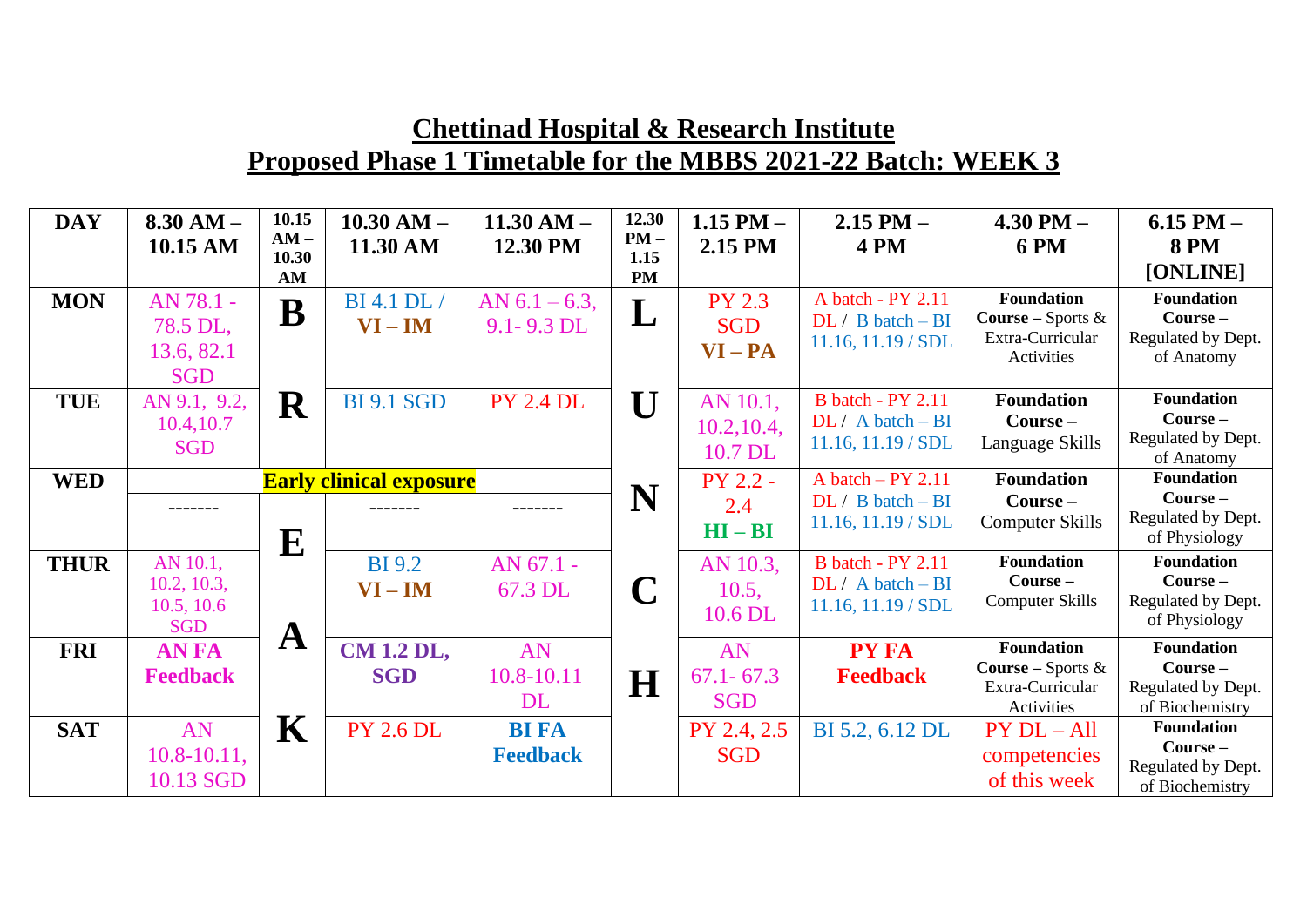| <b>DAY</b>  | $8.30 AM -$          | 10.15           | $10.30$ AM $-$     | $11.30$ AM $-$                                              | 12.30          | 1.15 PM $-$      | $2.15$ PM $-$            | $4.30$ PM $-$                | $6.15$ PM $-$                        |
|-------------|----------------------|-----------------|--------------------|-------------------------------------------------------------|----------------|------------------|--------------------------|------------------------------|--------------------------------------|
|             | 10.15 AM             | $AM -$<br>10.30 | 11.30 AM           | 12.30 PM                                                    | $PM -$<br>1.15 | 2.15 PM          | 4 PM                     | <b>6 PM</b>                  | <b>8 PM</b>                          |
|             |                      | AM              |                    |                                                             | <b>PM</b>      |                  |                          |                              | [ONLINE]                             |
| <b>MON</b>  | AN 9.2,              | $\bf{B}$        | <b>BI 5.2 DL</b>   | AN 10.12                                                    |                | <b>PY 2.6 DL</b> | A batch $-$ PY 2.11      | <b>Foundation</b>            | <b>Foundation</b>                    |
|             | 10.4, 10.6,          |                 |                    | VI-OR                                                       | $\mathbf{L}$   |                  | DOAP/DL/ B               | <b>Course - Sports &amp;</b> | Course -                             |
|             | 10.7 VI-SU           |                 |                    |                                                             |                |                  | batch $-$ BI 11.16,      | Extra-Curricular             | Regulated by Dept.                   |
|             |                      |                 |                    |                                                             |                |                  | 11.19 / SDL              | Activities                   | of Anatomy                           |
| <b>TUE</b>  | AN 10.12             |                 | <b>BI</b> 6.5 DL   | <b>PY 2.10 DL</b>                                           |                | AN 71.2          | B batch $-$ PY 2.11      | <b>Foundation</b>            | <b>Foundation</b>                    |
|             | DL, SGD              | R               |                    |                                                             | $\mathbf U$    | DL, SGD          | DOAP/DL/A                | Course-                      | $Course -$                           |
|             |                      |                 |                    |                                                             |                |                  | batch $-$ BI 11.16,      | Language Skills              | Regulated by Dept.                   |
|             |                      |                 |                    |                                                             |                |                  | 11.19 / SDL              |                              | of Anatomy                           |
| <b>WED</b>  |                      |                 |                    | Early clinical exposure (First, Third and Fifth weeks Only) |                | PY 2.7, 2.8      | A batch - PY 2.11        | <b>Foundation</b>            | <b>Foundation</b>                    |
|             | AN 13.1,             |                 | PY 2.7, 2.8        | AN                                                          | N              | <b>SGD</b>       | DOAP / DL / B            | Course –                     | $Course -$                           |
|             | 13.2 DL,             | E               | <b>DL</b>          | 79.1, 79.2                                                  |                |                  | batch $-$ BI 11.16,      | Language Skills              | Regulated by Dept.                   |
|             | <b>SGD</b>           |                 |                    | <b>SGD</b>                                                  |                |                  | 11.19 / SDL              |                              | of Physiology                        |
| <b>THUR</b> | AN 11.1,             |                 | BI 6.9, 6.10       | AN 11.1,                                                    |                | AN 11.3,         | <b>B</b> batch - PY 2.11 | <b>Foundation</b>            | <b>Foundation</b>                    |
|             | 11.2, 11.4           |                 | DL VI-IM           | 11.2, 11.4                                                  | $\mathbf C$    | 11.5, 11.6       | DOAP/DL/A                | $Course -$                   | Course -                             |
|             | DL, SGD              | ${\bf A}$       |                    | <b>SGD</b>                                                  |                | DL               | batch $-$ BI 11.16,      | <b>Computer Skills</b>       | Regulated by Dept.                   |
|             |                      |                 |                    |                                                             |                |                  | 11.19 / SDL              |                              | of Physiology                        |
| <b>FRI</b>  | AN 11.3,             |                 | <b>CM 1.1, 1.2</b> | AN                                                          |                | <b>AN 71.1</b>   | <b>PY 2.11 VI - PA</b>   | <b>Foundation</b>            | <b>Foundation</b>                    |
|             | 11.5, 11.6           |                 | <b>SGD</b>         | 12.1, 12.2                                                  | $\bf H$        | <b>DL</b>        | $SGD -$                  | <b>Course</b> – Sports $\&$  | Course-                              |
|             | <b>SGD</b>           | $\mathbf K$     |                    | DL, SGD                                                     |                |                  | Competency no. 2         | Extra-Curricular             | Regulated by Dept.                   |
|             |                      |                 | $10.30 -$          |                                                             |                |                  |                          | Activities                   | of Biochemistry<br><b>Foundation</b> |
| <b>SAT</b>  | <b>AN 71.1 SGD</b>   |                 | <b>11 AM</b>       | BI 6.5, 6.9, 6.10 SGD                                       |                | $1 - 2$          | PY 2.8, 2.9              | $PY DL - All$                | Course-                              |
| [ONLINE]    | 79.3 - 79.6, 12.11 - |                 | <b>BREAK</b>       |                                                             |                | <b>PM</b>        | VI-PA                    | competencies                 | Regulated by Dept.                   |
|             | 12.13 DL             |                 |                    |                                                             |                | <b>LUNCH</b>     |                          | of this week                 | of Biochemistry                      |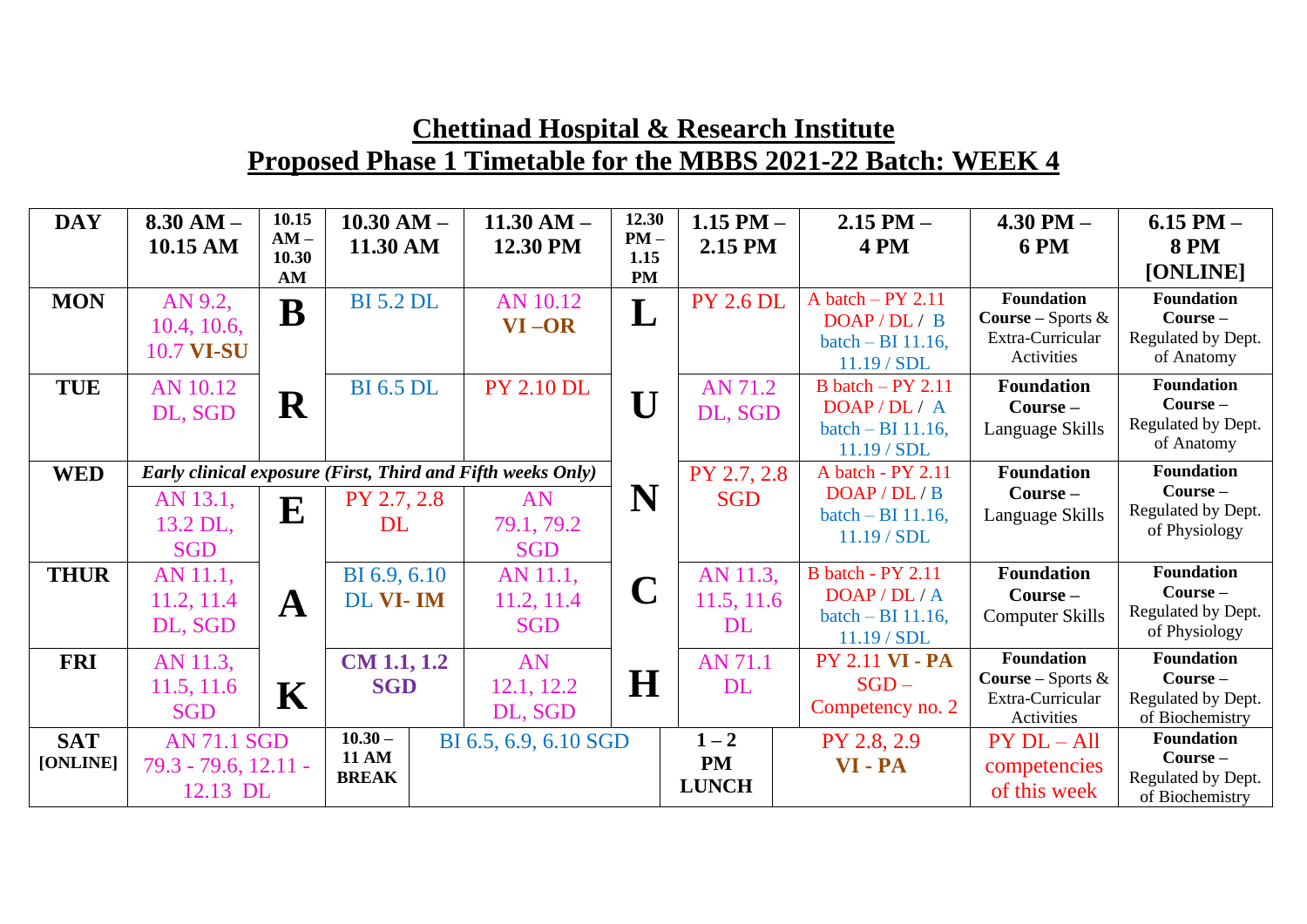| <b>DAY</b>  | $8.30$ AM $-$ | 10.15           | $10.30$ AM $-$                 | $11.30 AM -$   | 12.30          | $1.15$ PM $-$    | $2.15$ PM $-$             | $4.30$ PM $-$                                    | $6.15$ PM $-$                       |
|-------------|---------------|-----------------|--------------------------------|----------------|----------------|------------------|---------------------------|--------------------------------------------------|-------------------------------------|
|             | 10.15 AM      | $AM -$<br>10.30 | 11.30 AM                       | 12.30 PM       | $PM -$<br>1.15 | 2.15 PM          | <b>4 PM</b>               | <b>6 PM</b>                                      | <b>8 PM</b>                         |
|             |               | AM              |                                |                | <b>PM</b>      |                  |                           |                                                  | [ONLINE]                            |
| <b>MON</b>  | AN 12.11 -    |                 | <b>BI 2.1 SGD</b>              | AN 12.3, 12.4, |                | <b>PY 3.1 DL</b> | A batch - PY 2.12,        | <b>Foundation</b>                                | <b>Foundation</b>                   |
|             | 12.13 SGD     | $\bf{B}$        |                                | 12.14, 12.15   | L              |                  | $2.13$ (D) / PY 2.11      | <b>Course</b> – Sports $\&$                      | Course-                             |
|             |               |                 |                                | <b>DL</b>      |                |                  | $SGD / B batch - BI$      | Extra-Curricular                                 | Regulated by Dept.                  |
|             |               |                 |                                |                |                |                  | $11.16$ , $11.19 / SDL$   | Activities                                       | of Anatomy                          |
| <b>TUE</b>  | AN 12.3,      |                 | <b>BI 2.3 DL</b>               | PY 3.2, 3.3,   |                | AN               | <b>B</b> batch - PY 2.12, | <b>Foundation</b>                                | <b>Foundation</b>                   |
|             | 12.4, 12.14,  | $\mathbf R$     |                                | 3.4 SGD        | U              | $12.5 - 12.8$    | $2.13$ (D) / PY 2.11      | $Course -$                                       | $Course -$                          |
|             | 12.15 SGD     |                 |                                |                |                | DL               | $SGD / A batch - BI$      | Language Skills                                  | Regulated by Dept.                  |
|             |               |                 |                                |                |                |                  | $11.16$ , $11.19 / SDL$   |                                                  | of Anatomy                          |
| <b>WED</b>  |               |                 | <b>Early clinical exposure</b> |                |                | PY 3.2, 3.3      | A batch - PY 2.12,        | <b>Foundation</b>                                | <b>Foundation</b>                   |
|             |               |                 |                                |                | N              | $VI - IM$        | $2.13$ (D) / PY 2.11      | $Course -$                                       | $Course -$                          |
|             |               |                 |                                |                |                |                  | $SGD / B batch - BI$      | <b>Computer Skills</b>                           | Regulated by Dept.                  |
|             |               | ${\bf E}$       |                                |                |                |                  | $11.16$ , $11.19 / SDL$   |                                                  | of Physiology                       |
| <b>THUR</b> | <b>AN FA</b>  |                 | <b>BI</b> 2.4 DL               | $AN 70.1 -$    |                | AN 12.5-         | <b>B</b> batch - PY 2.12, | <b>Foundation</b>                                | <b>Foundation</b>                   |
|             |               |                 |                                | 70.2, 80.1     |                | $12.8, 70.1 -$   | $2.13$ (D) / PY 2.11      | $Course -$                                       | $Course -$                          |
|             |               |                 |                                | $-80.7$ DL     | $\mathbf C$    | 70.2 SGD         | $SGD / A batch - BI$      | <b>Computer Skills</b>                           | Regulated by Dept.<br>of Physiology |
|             |               | $\mathbf A$     |                                |                |                |                  | 11.16, 11.19 / SDL        |                                                  |                                     |
| <b>FRI</b>  | AN 12.9,      |                 | <b>CM 1.3 DL,</b>              | AN 12.8-       |                | AN 13.3,         | <b>PY FA</b>              | <b>Foundation</b><br><b>Course</b> – Sports $\&$ | <b>Foundation</b><br>$Course -$     |
|             | 12.10, 13.3   |                 | <b>SGD</b>                     | 12.14          |                | 13.4 DL          |                           | Extra-Curricular                                 | Regulated by Dept.                  |
|             | <b>SGD</b>    |                 |                                | $VI-SU$        | $\bf H$        |                  |                           | Activities                                       | of Biochemistry                     |
| <b>SAT</b>  | AN 13.4,      | $\mathbf K$     | <b>PY 3.4</b>                  | BI 2.5, 11.17  |                | <b>PY</b>        | <b>BI FA</b>              | $PY DL - All$                                    | <b>Foundation</b>                   |
|             |               |                 |                                |                |                | Interactive      |                           |                                                  | Course -                            |
|             | 13.5 SGD      |                 | Flipped                        | VI - PA, IM    |                | learning thro    |                           | competencies                                     | Regulated by Dept.                  |
|             | <b>VI-RD</b>  |                 | classroom                      |                |                | simulated        |                           | of this week                                     | of Biochemistry                     |
|             |               |                 |                                |                |                | patient          |                           |                                                  |                                     |
|             |               |                 |                                |                |                |                  |                           |                                                  |                                     |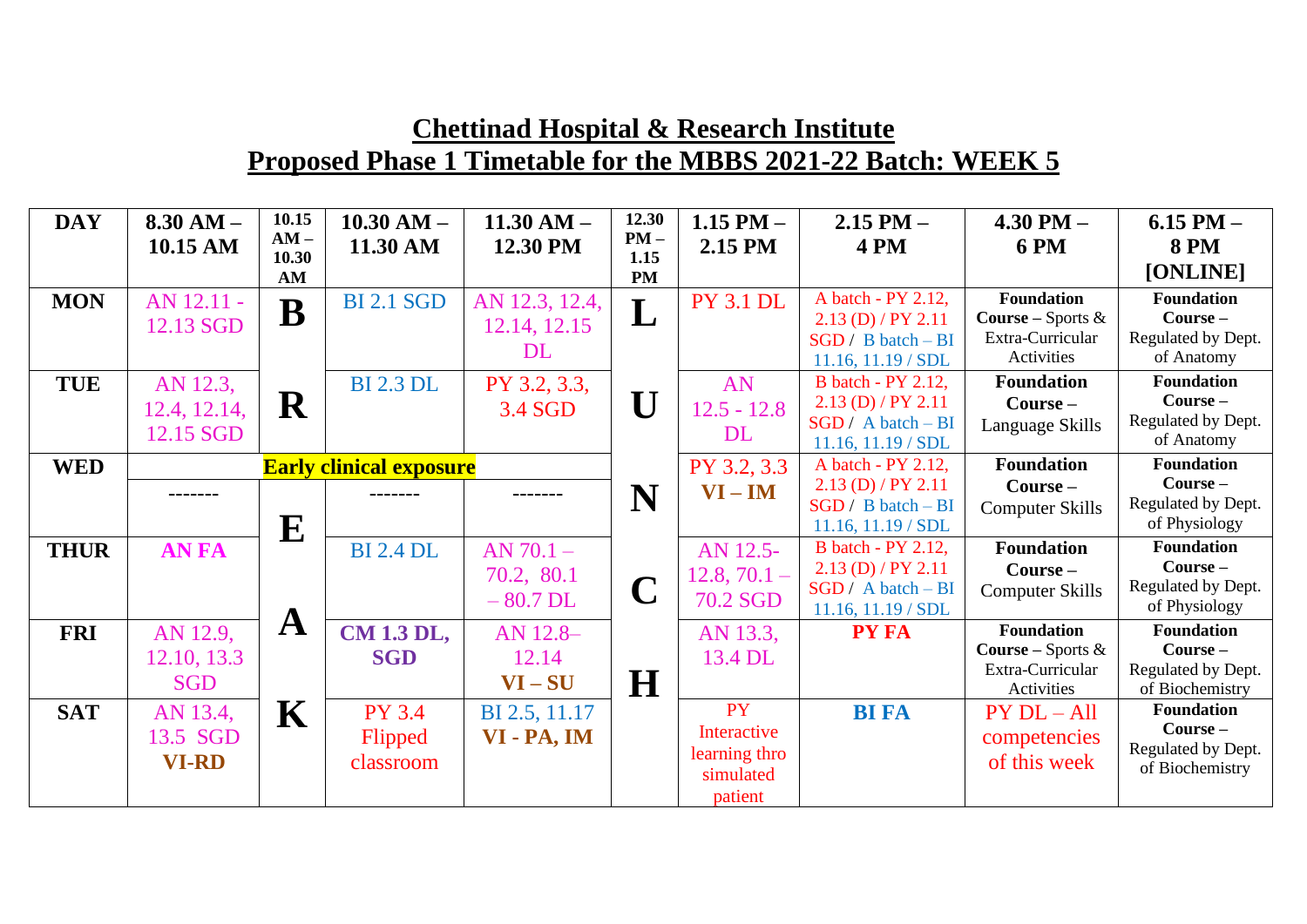| <b>DAY</b>  | $8.30$ AM $-$   | 10.15           | $10.30 AM -$      | $11.30$ AM $-$                                              | 12.30          | 1.15 PM $-$   | $2.15$ PM $-$                    | $4.30$ PM $-$                   | $6.15$ PM $-$                         |
|-------------|-----------------|-----------------|-------------------|-------------------------------------------------------------|----------------|---------------|----------------------------------|---------------------------------|---------------------------------------|
|             | 10.15 AM        | $AM -$<br>10.30 | 11.30 AM          | 12.30 PM                                                    | $PM -$<br>1.15 | 2.15 PM       | <b>4 PM</b>                      | <b>6 PM</b>                     | <b>8 PM</b>                           |
|             |                 | AM              |                   |                                                             | <b>PM</b>      |               |                                  |                                 | [ONLINE]                              |
| <b>MON</b>  | AN 13.7,        | B               | <b>BI</b> 2.6     | <b>AN 13.4 DL</b>                                           |                | <b>PY 3.5</b> | A batch - PY 2.11                | <b>Foundation</b>               | <b>Foundation</b>                     |
|             | $8.2 - 8.6$     |                 | VI-PA, IM         |                                                             | L              | <b>SGD</b>    | DOAP/DL/ B                       | <b>Course – Sports &amp;</b>    | Course -                              |
|             | <b>SGD</b>      |                 |                   |                                                             |                | VI-PH         | batch - BI 11.16,<br>11.19 / SGD | Extra-Curricular<br>Activities  | Regulated by Dept.<br>of Anatomy      |
| <b>TUE</b>  | AN              |                 | <b>BI</b> 2.6     | PY 3.4, 3.5                                                 |                | AN 69.1 -     | <b>B</b> batch - PY 2.11         | <b>Foundation</b>               | <b>Foundation</b>                     |
|             | 14.1, 14.2      | $\mathbf R$     | VI - PA, IM       | $VI - AS$                                                   | U              | 69.3 DL,      | DOAP/DL/A                        | $Course -$                      | $Course -$                            |
|             | <b>SGD</b>      |                 |                   |                                                             |                | <b>SGD</b>    | batch - BI 11.16,                | Language Skills                 | Regulated by Dept.                    |
|             |                 |                 |                   |                                                             |                |               | 11.19 / SGD                      |                                 | of Anatomy                            |
| <b>WED</b>  |                 |                 |                   | Early clinical exposure (First, Third and Fifth weeks Only) |                | PY 3.7, 3.8,  | A batch - PY 2.11                | <b>Foundation</b>               | <b>Foundation</b>                     |
|             | AN 14.3,        | ${\bf E}$       | PY 3.6 SGD /      | <b>AN 13.8 DL</b>                                           | N              | 3.10, 3.17    | DOAP/DL/ B                       | $Course -$                      | $Course -$<br>Regulated by Dept.      |
|             | 14.4 SGD        |                 | PBL VI - PA       |                                                             |                | <b>SGD</b>    | batch $-$ BI 11.16,              | Language Skills                 | of Physiology                         |
|             |                 |                 |                   |                                                             |                |               | 11.19 / SGD                      |                                 | <b>Foundation</b>                     |
| <b>THUR</b> | AN 15.1,        | $\mathbf A$     | <b>BI</b> 2.7     | AN 13.7,13.8                                                |                | AN 15.1,      | <b>B</b> batch - PY 2.11         | <b>Foundation</b><br>$Course -$ | Course -                              |
|             | 15.3, 15.4      |                 | VI - PA, IM       | <b>SGD</b>                                                  | C              | 15.3, 15.4    | DOAP/DL/A<br>batch - BI 11.16,   |                                 | Regulated by Dept.                    |
|             | <b>SGD</b>      |                 |                   |                                                             |                | DL            | 11.19 / SGD                      | <b>Computer Skills</b>          | of Physiology                         |
| <b>FRI</b>  | <b>AN FA</b>    | $\mathbf K$     | <b>CM 1.4 DL,</b> | <b>AN 15.2 DL</b>                                           | H              | AN            | <b>PY FA Feedback</b>            | <b>Foundation</b>               | <b>Foundation</b>                     |
|             | <b>Feedback</b> |                 | <b>SGD</b>        |                                                             |                | $81.1 - 81.3$ |                                  | <b>Course – Sports &amp;</b>    | $Course -$                            |
|             |                 |                 |                   |                                                             |                |               |                                  | Extra-Curricular                | Regulated by Dept.                    |
|             |                 |                 |                   |                                                             |                | $VI - OG$     |                                  | Activities                      | of Biochemistry                       |
| <b>SAT</b>  | AN 72.1 DL, SGD |                 | $10.30 -$         | <b>BI</b> Seminar                                           |                | $1 - 2$       | PY 3.7, 3.8,                     | $PY DL - All$                   | <b>Foundation</b>                     |
| [ONLINE]    | 15.5 DL         |                 | <b>11 AM</b>      |                                                             |                | <b>PM</b>     | 3.10, 3.17 DL                    | competencies of                 | $Course -$                            |
|             |                 |                 | <b>BREAK</b>      |                                                             |                | <b>LUNCH</b>  |                                  | this week                       | Regulated by Dept.<br>of Biochemistry |
|             |                 |                 |                   |                                                             |                |               |                                  |                                 |                                       |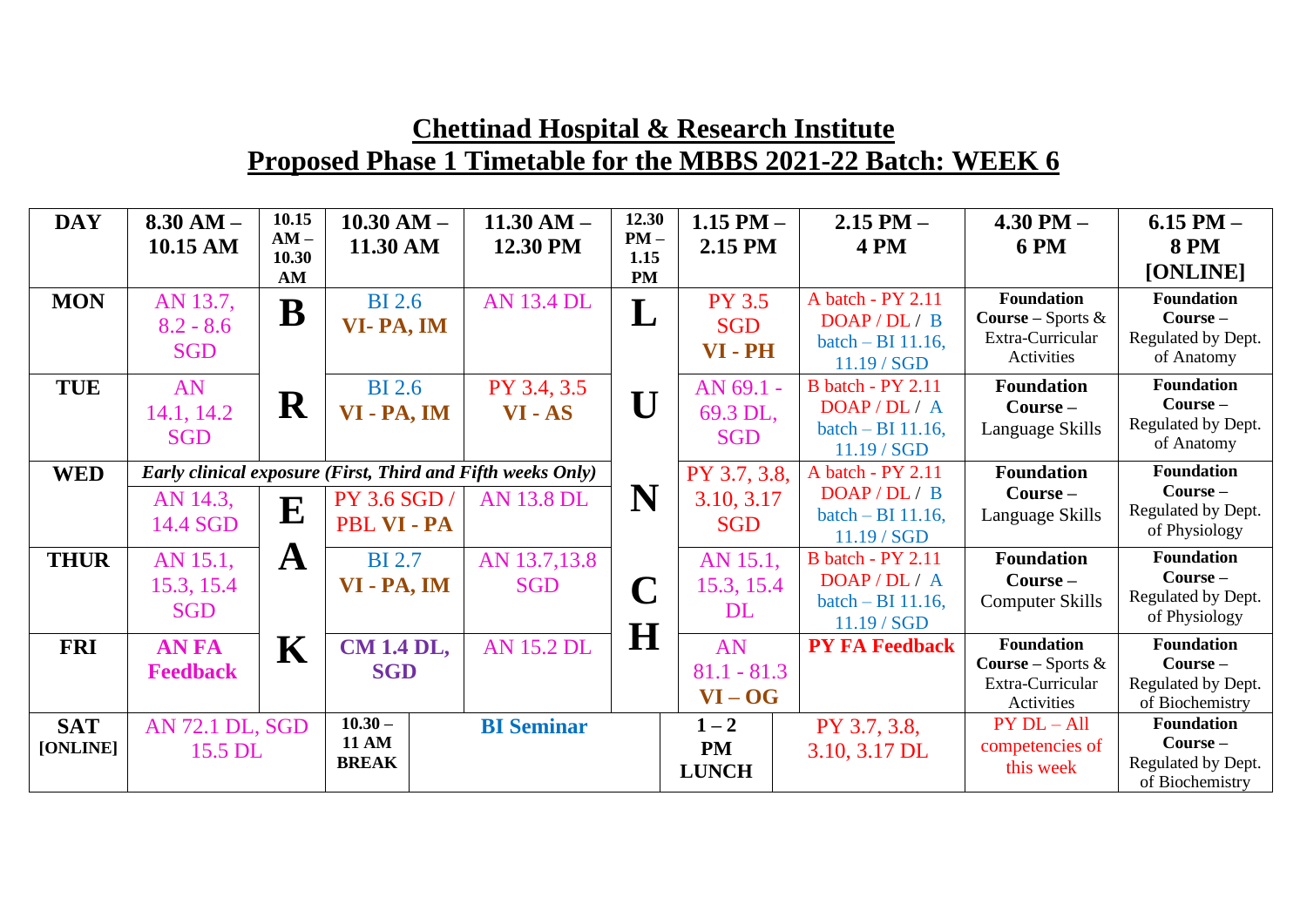| <b>DAY</b>  | $8.30$ AM $-$              | 10.15<br>$AM -$ | $10.30$ AM $-$    | $11.30 AM -$      | 12.30<br>$PM -$ | 1.15 PM $-$      | $2.15$ PM $-$             | $4.30$ PM $-$               | $6.15$ PM $-$                         |
|-------------|----------------------------|-----------------|-------------------|-------------------|-----------------|------------------|---------------------------|-----------------------------|---------------------------------------|
|             | 10.15 AM                   | 10.30           | 11.30 AM          | 12.30 PM          | 1.15            | 2.15 PM          | <b>4 PM</b>               | <b>6 PM</b>                 | <b>8 PM</b>                           |
|             |                            | AM              |                   |                   | <b>PM</b>       |                  |                           |                             | [ONLINE]                              |
| <b>MON</b>  | AN 15.5                    |                 | <b>BI</b> 6.5 DL  | AN 16.4, 16.5     |                 | <b>PY 3.9 DL</b> | $A batch - PY$            | <b>Foundation</b>           | <b>Foundation</b>                     |
|             | <b>SGD</b>                 | $\bf B$         |                   | DL                | L               |                  | $2.13(D)$ / PY $2.11$     | <b>Course</b> – Sports $\&$ | $Course -$                            |
|             |                            |                 |                   |                   |                 |                  | $DOAP / B batch -$        | Extra-Curricular            | Regulated by Dept.                    |
|             |                            |                 |                   |                   |                 |                  | BI 11.13, 11.17/          | Activities                  | of Anatomy                            |
|             |                            |                 |                   |                   |                 |                  | <b>SGD</b>                |                             |                                       |
| <b>TUE</b>  | AN                         | ${\bf R}$       | BI 10.3, 10.4,    | PY 3 PBL          | $\mathbf{U}$    | AN 15.3,         | B batch - $PY$ 2.13 $(D)$ | <b>Foundation</b>           | <b>Foundation</b>                     |
|             | 16.1, 16.2,                |                 | 10.5 DL           |                   |                 | 15.4 VI-         | / PY 2.11 DOAP / A        | $Course -$                  | Course-                               |
|             | 16.3 SGD                   |                 |                   |                   |                 | OR               | batch $-$ BI 11.13,       | <b>Computer Skills</b>      | Regulated by Dept.                    |
|             |                            |                 |                   |                   |                 |                  | 11.17 / SGD               |                             | of Anatomy                            |
| <b>WED</b>  | <b>WHITE COAT CEREMONY</b> |                 |                   |                   |                 | <b>PY 3.9</b>    | A batch $-$ PY 2.13(D)    | <b>Foundation</b>           | Foundation                            |
|             |                            |                 |                   |                   | N               | <b>SGD</b>       | / PY 2.11 DOAP / B        | <b>Course</b> – Sports $\&$ | $Course -$                            |
|             |                            |                 |                   |                   |                 |                  | batch $-$ BI 11.13,       | Extra-Curricular            | Regulated by Dept.                    |
|             |                            |                 |                   |                   |                 |                  | 11.17 / SGD               | Activities                  | of Physiology                         |
| <b>THUR</b> | AN                         | ${\bf E}$       | BI 10.3, 10.4,    | <b>AN 16.6 DL</b> |                 | AN               | B batch - $PY$ 2.13 $(D)$ | <b>Foundation</b>           | <b>Foundation</b>                     |
|             | 16.4, 16.5                 |                 | 10.5 SGD          |                   | $\mathbf C$     | $17.1 - 17.3$    | / PY 2.11 DOAP / A        | $Course -$                  | $Course -$                            |
|             | <b>SGD</b>                 |                 |                   |                   |                 | DL, SGD          | batch $-$ BI 11.13,       | <b>Computer Skills</b>      | Regulated by Dept.                    |
|             |                            |                 |                   |                   |                 |                  | 11.17 / SGD               |                             | of Physiology                         |
| <b>FRI</b>  | AN 16.6                    |                 | <b>CM 1.5 DL</b>  | AN 18.1 -         |                 | AN               | <b>PY FA</b>              | <b>Foundation</b>           | <b>Foundation</b>                     |
|             | <b>SGD</b>                 | $\mathbf A$     |                   | 18.3 DL           |                 | $18.4 - 18.7$    |                           | <b>Course</b> – Sports $\&$ | Course-                               |
|             |                            |                 |                   |                   | $\bf H$         | DL               |                           | Extra-Curricular            | Regulated by Dept.                    |
|             |                            |                 |                   |                   |                 |                  |                           | Activities                  | of Biochemistry                       |
| <b>SAT</b>  | <b>ANFA</b>                |                 | <b>PY 3.11 DL</b> | BI 10.3, 10.4,    |                 | PY 3.7,          | <b>BI FA</b>              | $PY DL - All$               | <b>Foundation</b>                     |
|             |                            |                 | $HI - BI$         | 10.5 VI-SU,       |                 | 3.13             | <b>Feedback</b>           | competencies                | Course-                               |
|             |                            | $\mathbf K$     |                   | OG, PA, MI, PE    |                 | $HI - AN$        |                           | of this week                | Regulated by Dept.<br>of Biochemistry |
|             |                            |                 |                   | /HI-PY            |                 |                  |                           |                             |                                       |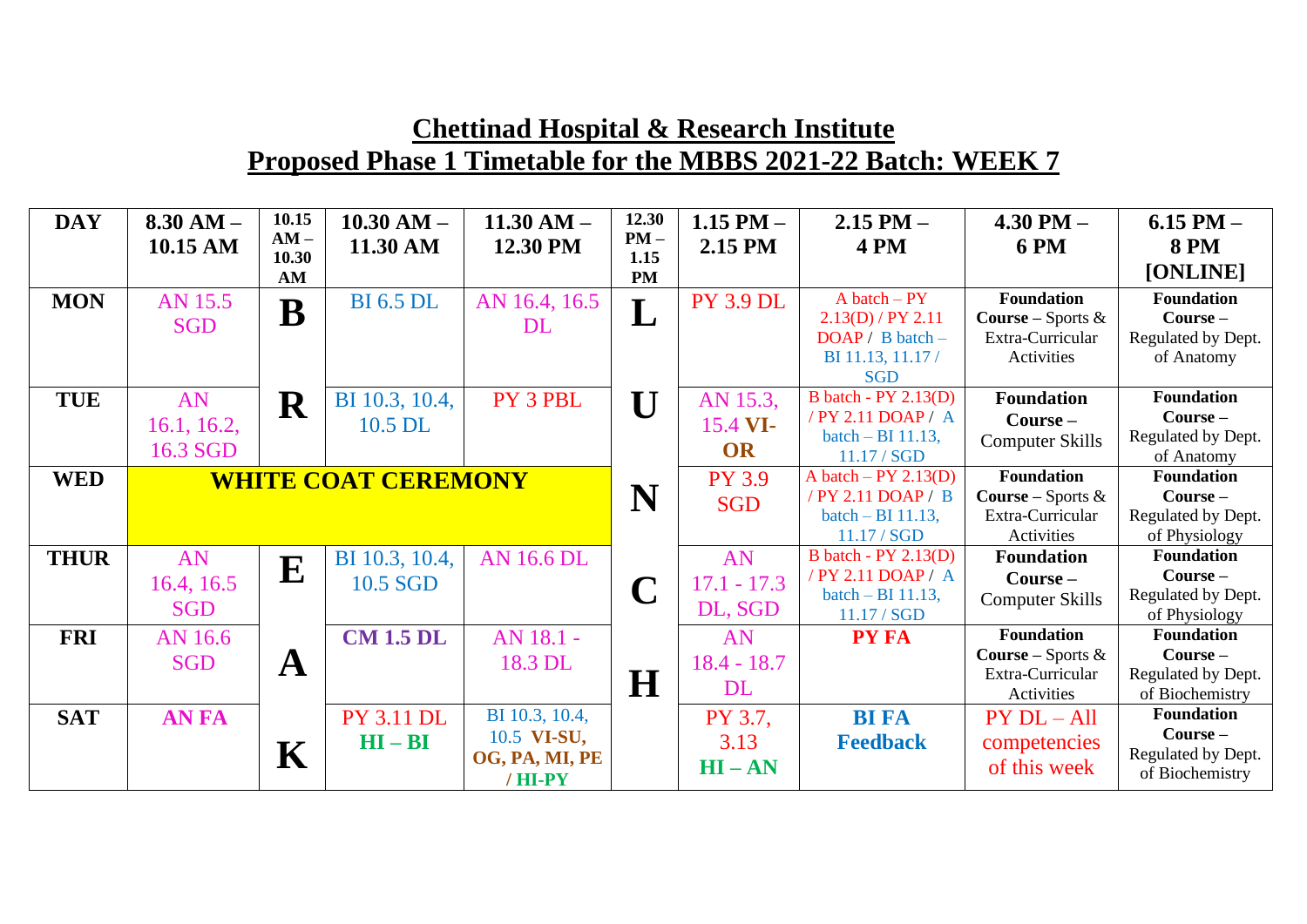| <b>DAY</b>  | $8.30 AM -$<br>10.15 AM    | 10.15<br>$AM -$<br>10.30 | $10.30$ AM $-$<br>11.30 AM | $11.30 AM -$<br>12.30 PM                                    | 12.30<br>$PM -$<br>1.15 | 1.15 PM $-$<br>2.15 PM | $2.15$ PM $-$<br>4 PM                              | $4.30$ PM $-$<br><b>6 PM</b>  | $6.15$ PM $-$<br><b>8 PM</b>          |
|-------------|----------------------------|--------------------------|----------------------------|-------------------------------------------------------------|-------------------------|------------------------|----------------------------------------------------|-------------------------------|---------------------------------------|
|             |                            | AM                       |                            |                                                             | <b>PM</b>               |                        |                                                    |                               | [ONLINE]                              |
| <b>MON</b>  | AN 18.1 -                  | B                        | <b>BI</b> 6.5              | AN                                                          | $\mathbf{L}$            | PY 3.12,               | A batch - PY 2.11<br>DOAP / 3.14                   | <b>Foundation</b>             | <b>Foundation</b><br>Course-          |
|             | $18.3, 18.4 -$<br>18.7 SGD |                          | VI - IM                    | $19.1 - 19.4$<br><b>DL</b>                                  |                         | 3.13<br>VI - IM        | $DOAP / B batch -$                                 | $Course -$<br>Language Skills | Regulated by Dept.                    |
|             |                            |                          |                            |                                                             |                         |                        | <b>BI</b> 11.17 / <b>SDL</b>                       |                               | of Anatomy                            |
| <b>TUE</b>  | AN                         |                          | <b>BI</b> 6.5 DL           | <b>PY PBL</b>                                               |                         | AN                     | <b>B</b> batch - PY 2.11                           | <b>Foundation</b>             | <b>Foundation</b>                     |
|             | $19.1 - 19.4$              | ${\bf R}$                |                            |                                                             | $\mathbf U$             | $19.5 - 19.7$ ,        | DOAP / 3.14                                        | $Course -$                    | $Course -$                            |
|             | <b>SGD</b>                 |                          |                            |                                                             |                         | 20.2 DL                | $DOAP / A batch -$<br><b>BI</b> 11.17 / <b>SDL</b> | <b>Computer Skills</b>        | Regulated by Dept.<br>of Anatomy      |
| <b>WED</b>  |                            |                          |                            | Early clinical exposure (First, Third and Fifth weeks Only) |                         | <b>PY PBL</b>          | A batch - PY 2.11                                  | <b>Foundation</b>             | <b>Foundation</b>                     |
|             | AN 20.3,                   |                          | <b>BI</b> Seminar          | <b>AN Seminar</b>                                           | N                       |                        | DOAP / 3.14                                        | $Course -$                    | $Course -$                            |
|             | 20.4 SGD                   | E                        |                            |                                                             |                         |                        | $DOAP / B batch -$                                 | Language Skills               | Regulated by Dept.                    |
|             |                            |                          |                            |                                                             |                         |                        | <b>BI</b> 11.17 / <b>SDL</b>                       |                               | of Physiology                         |
| <b>THUR</b> | AN 20.1,                   |                          | <b>BI</b> Seminar          | AN 20.3,                                                    |                         | PY 3.9,                | <b>B</b> batch - PY 2.11                           | <b>Foundation</b>             | <b>Foundation</b>                     |
|             | 20.2, 6.7                  |                          |                            | 20.4, 20.5                                                  | C                       | 3.12, 3.13,            | DOAP / 3.14                                        | $Course -$                    | $Course -$                            |
|             | <b>SGD</b>                 | $\mathbf{A}$             |                            | <b>DL</b>                                                   |                         | 3.18 SGD               | DOAP / A batch -                                   | <b>Computer Skills</b>        | Regulated by Dept.                    |
|             |                            |                          |                            |                                                             |                         |                        | <b>BI</b> 11.17 / <b>SDL</b>                       |                               | of Physiology                         |
| <b>FRI</b>  | <b>AN FA</b>               | $\mathbf K$              | <b>CM 1.5</b>              | AN 17.2,                                                    |                         | AN 20.8,               | <b>PY FA Feedback</b>                              | <b>Foundation</b>             | <b>Foundation</b>                     |
|             | <b>Feedback</b>            |                          | <b>SGD</b>                 | 17.3, 18.6,                                                 | $\bf H$                 | 20.9                   |                                                    | $Course -$                    | $Course -$<br>Regulated by Dept.      |
|             |                            |                          |                            | <b>18.7 VI-OR</b>                                           |                         | $VI - IM$              |                                                    | Language Skills               | of Biochemistry                       |
| <b>SAT</b>  | AN 19.4, 19.6, 19.7        |                          | $10.30 -$                  | <b>BI</b> Seminar                                           |                         | $1 - 2$                | <b>PY Seminar</b>                                  | $PY DL - All$                 | <b>Foundation</b>                     |
| [ONLINE]    | $VI - OR$ ; AN             |                          | <b>11 AM</b>               |                                                             |                         | <b>PM</b>              |                                                    | competencies                  | $Course -$                            |
|             | 8.3, 19.3, 20.4, 20.5,     |                          | <b>BREAK</b>               |                                                             |                         | <b>LUNCH</b>           |                                                    | of this week                  | Regulated by Dept.<br>of Biochemistry |
|             | 20.9 VI - SU               |                          |                            |                                                             |                         |                        |                                                    |                               |                                       |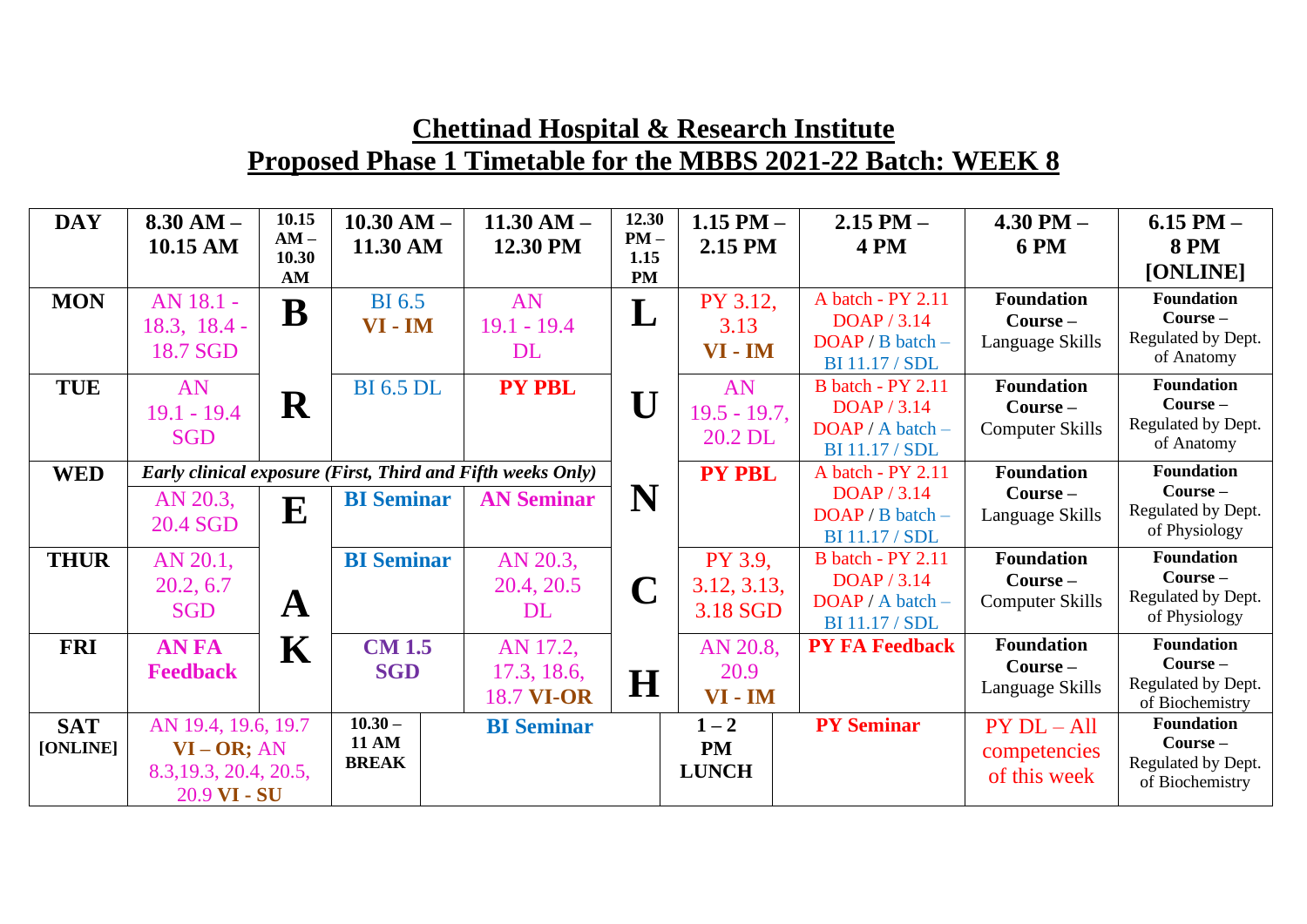| <b>DAY</b>  | 8.30 AM - 12.30 PM                    | 12.30<br>$PM -$<br>1.15<br><b>PM</b> | 1.15 PM $-$<br>2.15 PM | $2.15$ PM $-$<br><b>4 PM</b>                                | $4.30$ PM $-$<br><b>6 PM</b>                       | $6.15$ PM $-$<br><b>8 PM</b><br>[ONLINE]                                 |
|-------------|---------------------------------------|--------------------------------------|------------------------|-------------------------------------------------------------|----------------------------------------------------|--------------------------------------------------------------------------|
| <b>MON</b>  | <b>FOUNDATION COURSE</b>              |                                      |                        | <b>FOUNDATION COURSE</b>                                    | Sports & Extra-<br>Curricular<br>Activities        | <b>Foundation</b><br>$Course -$<br>Regulated by Dept.<br>of Anatomy      |
| <b>TUE</b>  | <b>FOUNDATION COURSE</b>              | $\mathbf{I}$                         |                        | <b>FOUNDATION COURSE</b>                                    | <b>Foundation</b><br>$Course -$<br>Language Skills | <b>Foundation</b><br>$Course -$<br>Regulated by Dept.<br>of Biochemistry |
| <b>WED</b>  | <b>FOUNDATION COURSE</b>              | N                                    |                        | <b>FOUNDATION COURSE</b>                                    | <b>AN Seminar</b>                                  | <b>AN SDL</b>                                                            |
| <b>THUR</b> | <b>FIRST IA - ANATOMY THEORY</b>      |                                      |                        | <b>FOUNDATION COURSE -</b><br><b>CONTACT SESSIONS -</b>     | <b>PY SEMINAR</b>                                  | PY SDL                                                                   |
| <b>FRI</b>  | <b>FIRST IA - PHYSIOLOGY THEORY</b>   | H                                    |                        | <b>Field visit to community</b><br>health centres, in small | <b>PY SEMINAR</b>                                  | <b>PY SEMINAR</b>                                                        |
| <b>SAT</b>  | <b>FIRST IA - BIOCHEMISTRY THEORY</b> |                                      |                        | batches [A1, B1, C1], and<br>evaluation [A2, B2, C2]        | Sports & Extra-<br>Curricular<br>Activities        | <b>Foundation</b><br>$Course -$<br>Regulated by Dept.<br>of Physiology   |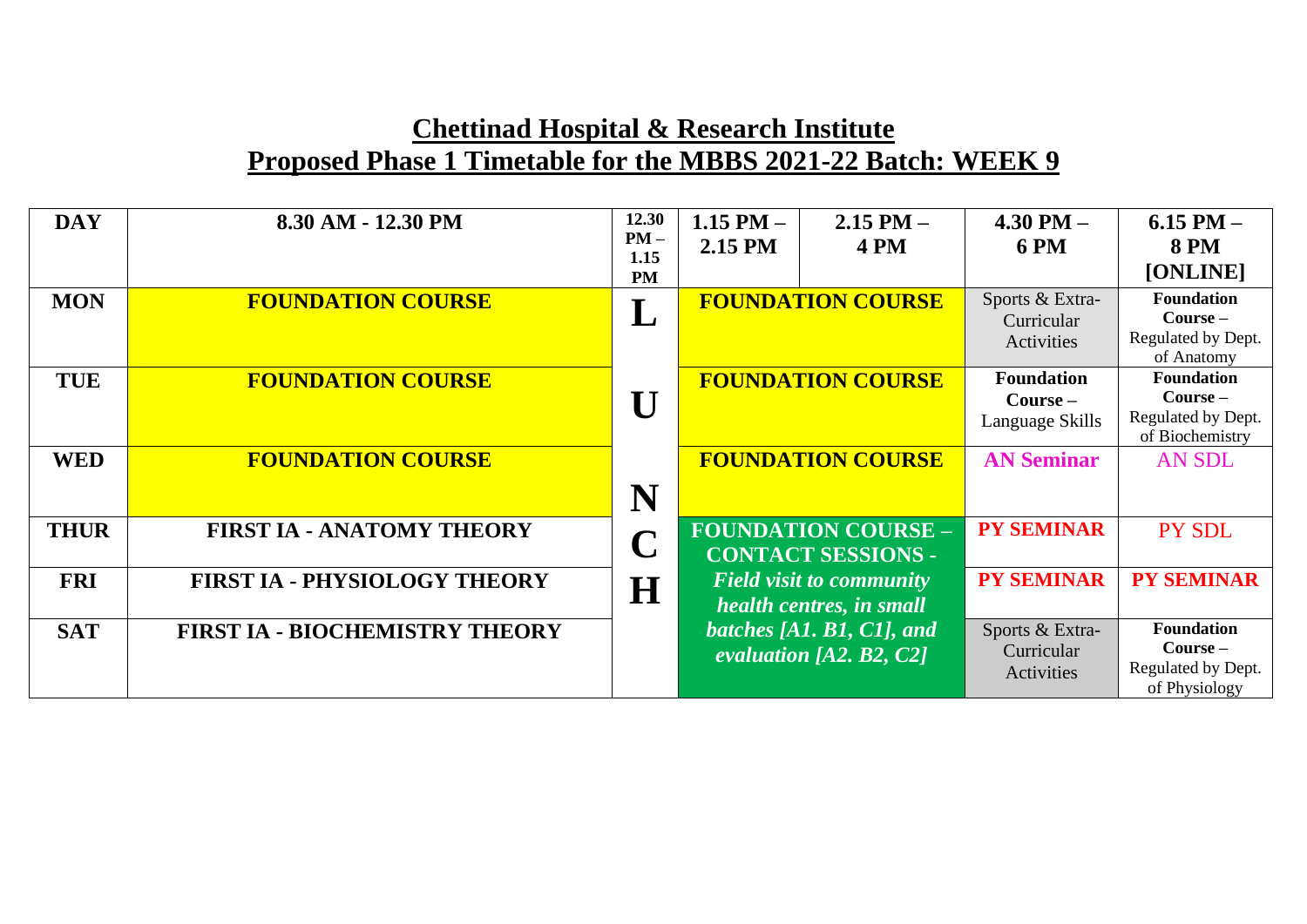| <b>DAY</b>             | $8.30$ AM $- 12.30$ PM                                              |                            | 12.30 PM   | $1.15$ PM $- 2.15$       | $2.15$ PM $-4$ PM                                                                  |
|------------------------|---------------------------------------------------------------------|----------------------------|------------|--------------------------|------------------------------------------------------------------------------------|
|                        |                                                                     |                            | $-1.15$ PM | <b>PM</b>                |                                                                                    |
| <b>MON</b>             | THEORY VIVA + FIRST IA PRACTICALS / SDL                             |                            |            |                          | <b>FOUNDATION COURSE -</b><br><b>CONTACT SESSIONS - Field visit to</b>             |
| <b>TUE</b>             | THEORY VIVA + FIRST IA PRACTICALS / SDL                             |                            |            |                          | community health centres, in small                                                 |
|                        |                                                                     |                            | N          |                          | batches $[A2, B2, C2]$ , and evaluation                                            |
| <b>WED</b>             | THEORY VIVA + FIRST IA PRACTICALS / SDL                             |                            | C          |                          | [AI, BI, CI]                                                                       |
| <b>THUR</b>            | THEORY VIVA + FIRST IA PRACTICALS / SDL                             |                            | $\bf H$    |                          | <b>FOUNDATION COURSE - CONTACT</b><br><b>SESSIONS</b> - student reflections on the |
| <b>FRI</b>             | THEORY VIVA + FIRST IA PRACTICALS / SDL                             |                            |            |                          | field visits to community health centres<br>and evaluation                         |
| <b>SAT</b><br>[ONLINE] | $10.30 - 11$<br><b>AN IA QP</b><br>AM<br>discussion<br><b>BREAK</b> | <b>BI IA OP discussion</b> |            | $1-2$ PM<br><b>LUNCH</b> | <b>PY IA OP discussion</b>                                                         |

| <b>DAY</b>                          |                | <b>PRACTICALS</b> |                     |  |                | <b>SDL</b>        |                     |  |
|-------------------------------------|----------------|-------------------|---------------------|--|----------------|-------------------|---------------------|--|
|                                     | <b>ANATOMY</b> | <b>PHYSIOLOGY</b> | <b>BIOCHEMISTRY</b> |  | <b>ANATOMY</b> | <b>PHYSIOLOGY</b> | <b>BIOCHEMISTRY</b> |  |
| <b>MON</b>                          |                |                   |                     |  |                |                   |                     |  |
| <b>TUE</b>                          |                |                   |                     |  |                |                   |                     |  |
| <b>WED</b>                          |                |                   |                     |  |                |                   |                     |  |
| <b>THUR</b>                         |                |                   |                     |  |                |                   |                     |  |
| <b>FRI</b>                          |                |                   |                     |  |                |                   |                     |  |
| <b>BLOCK 1 ENDS; BLOCK 2 BEGINS</b> |                |                   |                     |  |                |                   |                     |  |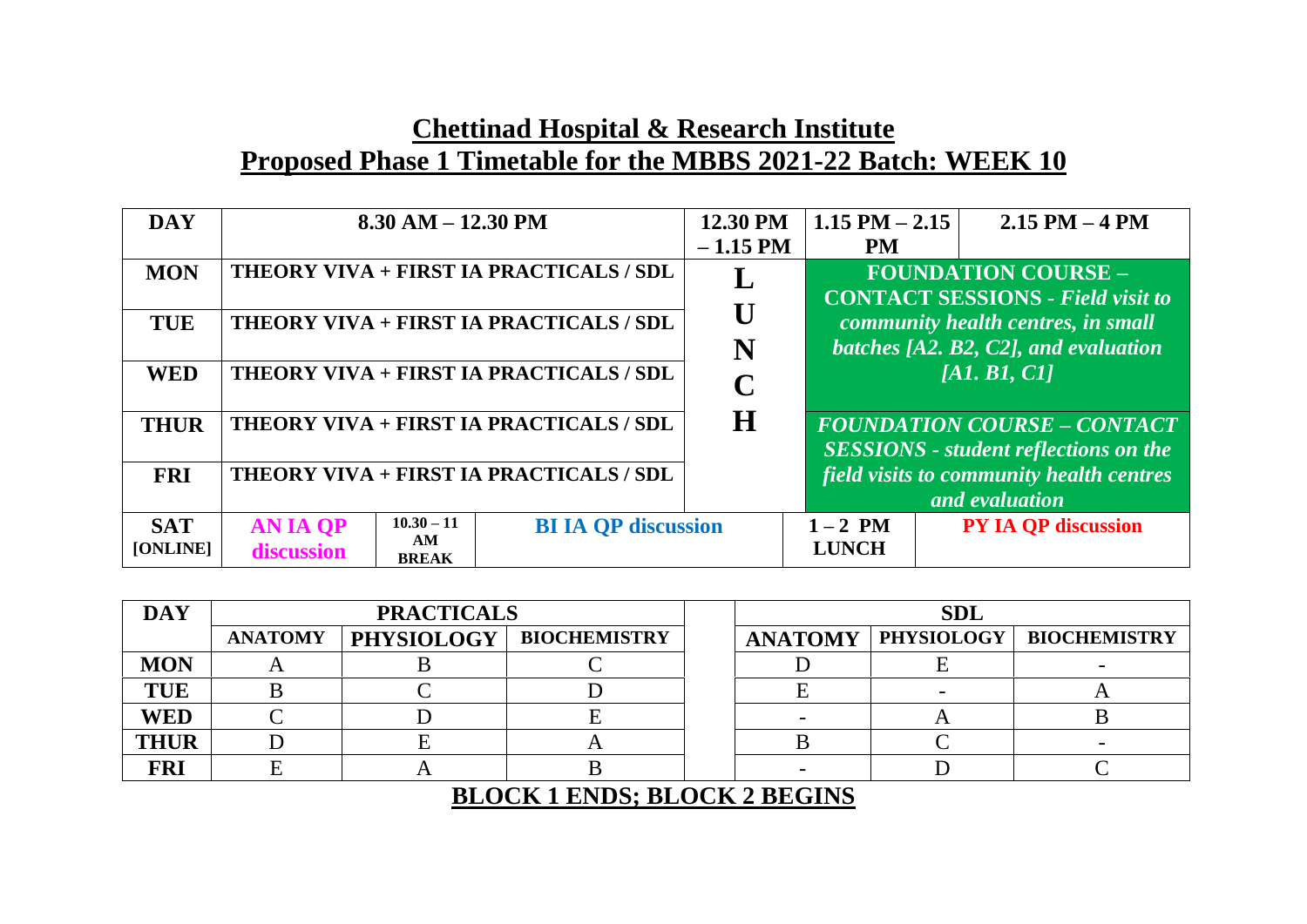| <b>DAY</b>  | $8.30 AM -$   | 10.15<br>$AM -$                                                                                           | $10.30$ AM $-$                                      | $11.30 AM -$      | 12.30<br>$PM -$ | 1.15 PM $-$   | $2.15$ PM $-$                    | $4.30$ PM $-$                 | $6.15$ PM $-$                         |
|-------------|---------------|-----------------------------------------------------------------------------------------------------------|-----------------------------------------------------|-------------------|-----------------|---------------|----------------------------------|-------------------------------|---------------------------------------|
|             | 10.15 AM      | 10.30                                                                                                     | 11.30 AM                                            | 12.30 PM          | 1.15            | 2.15 PM       | 4 PM                             | <b>6 PM</b>                   | <b>8 PM</b><br>[ONLINE]               |
|             |               | AM                                                                                                        |                                                     |                   | <b>PM</b>       |               | A batch $-$ PY 11.13             |                               | <b>Foundation</b>                     |
| <b>MON</b>  | AN 44.1,      | B                                                                                                         | <b>BI</b> 6.11 DL                                   | AN 4.1,44.2,      | L               | PY 11.13      | DOAP / SDL / B                   | Sports & Extra-<br>Curricular | $Course -$                            |
|             | 44.2,44.6     |                                                                                                           |                                                     | 44.3, 44.6, 44.7  |                 | <b>SGD</b>    | batch - BI 11.14 /               | Activities                    | Regulated by Dept.                    |
|             | <b>SGD</b>    |                                                                                                           |                                                     | DL                |                 |               | <b>SDL</b>                       |                               | of Anatomy                            |
| <b>TUE</b>  | AN 44.3       |                                                                                                           | BI $6.13 - 6.15$                                    | PY 4.1, 4.6       |                 | AN 44.4       | <b>B</b> batch - PY 11.13        | Sports & Extra-               | <b>Foundation</b>                     |
|             | <b>SGD</b>    | ${\bf R}$                                                                                                 | $HI - PY, AN$                                       | <b>SGD</b>        |                 | DL            | DOAP/SDL/A                       | Curricular                    | $Course -$<br>Regulated by Dept.      |
|             |               |                                                                                                           | $VI-PA, IM$                                         | HI-AN             |                 |               | batch - BI 11.14 /<br><b>SDL</b> | Activities                    | of Anatomy                            |
| <b>WED</b>  |               |                                                                                                           |                                                     |                   |                 | PY 4.2, 4.8   | A batch $-$ PY 11.13             | Sports & Extra-               | <b>Foundation</b>                     |
|             |               | <b>FOUNDATION COURSE - Hospital and Central</b><br>laboratory visit / Visit to Central Library / Visit to |                                                     |                   |                 | <b>SGD</b>    | DOAP / SDL / B                   | Curricular                    | Course -                              |
|             |               |                                                                                                           | <b>Animal House – All three batches in rotation</b> |                   | N               | $HI - BI$     | batch - BI 11.14 /               | Activities                    | Regulated by Dept.                    |
|             |               |                                                                                                           |                                                     |                   |                 |               | <b>SDL</b>                       |                               | of Physiology                         |
| <b>THUR</b> | AN 44.4       | E                                                                                                         | <b>BI</b> 6.6 SGD                                   | AN 52.1,          |                 | AN            | <b>B</b> batch - PY 11.13        | Sports & Extra-               | <b>Foundation</b><br>$Course -$       |
|             | <b>SGD</b>    |                                                                                                           |                                                     | 52.3 DL           | $\mathbf C$     | $45.1 - 45.3$ | DOAP/SDL/A<br>batch - BI 11.14 / | Curricular<br>Activities      | Regulated by Dept.                    |
|             |               |                                                                                                           |                                                     |                   |                 | DL            | <b>SDL</b>                       |                               | of Physiology                         |
| <b>FRI</b>  | AN 45.2       |                                                                                                           | <b>CM 1.5 SGD</b>                                   | <b>AN 52.6 DL</b> |                 | AN            | <b>PY</b>                        | Sports & Extra-               | <b>Foundation</b>                     |
|             | <b>SGD</b>    | $\mathbf{A}$                                                                                              |                                                     |                   | $\bf H$         | 52.1, 52.3    | 4.2, 4.7, 4.8                    | Curricular                    | $Course -$                            |
|             |               |                                                                                                           |                                                     |                   |                 | <b>SGD</b>    | <b>SGD</b>                       | Activities                    | Regulated by Dept.<br>of Biochemistry |
| <b>SAT</b>  | AN            |                                                                                                           | <b>PY</b>                                           | <b>BI</b>         |                 | PY 4.1, 4.2,  | <b>BI</b>                        | <b>PY SEMINAR</b>             | <b>Foundation</b>                     |
|             | $46.1 - 46.3$ | ${\bf K}$                                                                                                 | 4.2, 4.7, 4.8                                       | $3.1 - 3.3$       |                 | 4.6, 4.7, 4.8 | 3.4, 3.7, 3.8                    |                               | $Course -$<br>Regulated by Dept.      |
|             | <b>SGD</b>    |                                                                                                           | $HI - BI$                                           | <b>DL</b>         |                 | <b>SGD</b>    | $VI$ –IM                         |                               | of Biochemistry                       |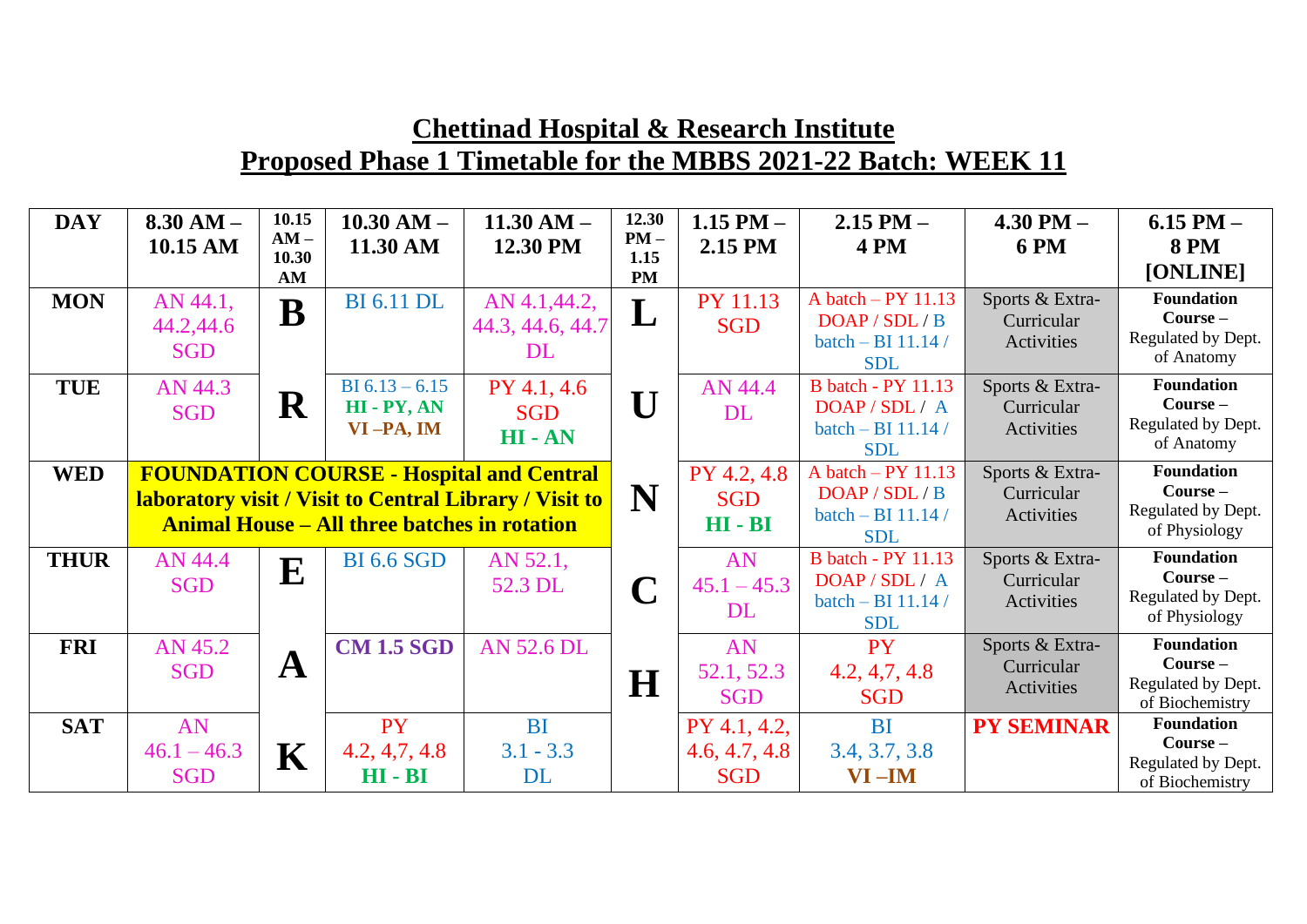| <b>DAY</b>             | $8.30 AM -$<br>10.15 AM              | 10.15<br>$AM -$   | $10.30$ AM $-$<br>11.30 AM                | $11.30 AM -$<br>12.30 PM                                    | 12.30<br>$PM -$   | 1.15 PM $-$<br>2.15 PM                      | $2.15$ PM $-$<br><b>4 PM</b>                                                    | $4.30$ PM $-$<br><b>6 PM</b>                                     | $6.15$ PM $-$<br><b>8 PM</b>                                   |
|------------------------|--------------------------------------|-------------------|-------------------------------------------|-------------------------------------------------------------|-------------------|---------------------------------------------|---------------------------------------------------------------------------------|------------------------------------------------------------------|----------------------------------------------------------------|
|                        |                                      | 10.30<br>AM       |                                           |                                                             | 1.15<br><b>PM</b> |                                             |                                                                                 |                                                                  | [ONLINE]                                                       |
| <b>MON</b>             | AN<br>$46.1 - 46.3$                  | B                 | BI 3.9, 11.7<br>$VI - IM +$               | $AN$ 46.1 –<br>46.3 DL                                      | L                 | PY 4.1, 4.2,<br>4.6, 4.7, 4.8               | A batch -PY 4.10<br>DOAP / SDL / B<br>batch $-$ BI 11.12,                       | <b>AN Seminar</b>                                                | <b>PY Seminar</b>                                              |
|                        | <b>SGD</b>                           |                   | PA                                        |                                                             |                   | <b>SDL</b>                                  | 11.14 / SDL                                                                     |                                                                  |                                                                |
| <b>TUE</b>             | AN 47.1,<br>47.2 SGD                 | $\mathbf R$       | <b>BI FA</b>                              | PY 4.2, 4.3<br><b>SGD</b>                                   | U                 | AN 47.1<br><b>DL</b>                        | <b>B</b> batch - PY 4.10<br>DOAP / SDL/ A<br>batch $-$ BI 11.12,<br>11.14 / SDL | PY Online MCQ<br><b>Assessment</b><br>followed by<br>interaction | <b>AN First IA</b><br><b>Feedback and</b><br><b>Mentorship</b> |
| <b>WED</b>             |                                      |                   |                                           | Early clinical exposure (First, Third and Fifth weeks Only) |                   | <b>PY First IA</b>                          | A batch -PY 4.10                                                                | <b>AN Seminar</b>                                                | <b>PY Seminar</b>                                              |
|                        | <b>AN FA</b>                         | ${\bf E}$         | <b>PY 4.3 SGD</b>                         | <b>AN 52.1 DL</b>                                           | N                 | <b>Feedback</b><br>and<br><b>Mentorship</b> | DOAP / SDL / B<br>batch $-$ BI 11.12,<br>11.14 / SDL                            |                                                                  |                                                                |
| <b>THUR</b>            |                                      |                   | <b>Early clinical exposure</b>            |                                                             |                   | AN 44.1,<br>44.6, 44.7,<br>$55.1$ VI $-$ SU | <b>B</b> batch - PY 4.10<br>DOAP / SDL/ A<br>batch $-$ BI 11.12,<br>11.14 / SDL | <b>PY SEMINAR</b>                                                | <b>BI</b> First IA<br><b>Feedback and</b><br><b>Mentorship</b> |
| <b>FRI</b>             | AN 52.1,<br>52.4, 52.6<br><b>SGD</b> | $\mathbf{A}$<br>K | <b>CM 1.5 SGD</b>                         | <b>AN 47.5 DL</b>                                           | $\bf H$           | AN 47.5<br><b>SGD</b>                       | <b>PY FA</b>                                                                    | <b>PY SEMINAR</b>                                                | <b>PY Seminar</b>                                              |
| <b>SAT</b><br>[ONLINE] | AN 47.5 DL,<br><b>SGD</b>            |                   | $10.30 -$<br><b>11 AM</b><br><b>BREAK</b> | $BI 6.13 - 6.15$<br>HI - AN, PY<br>$VI - IM + PA$           |                   | $1 - 2$<br><b>PM</b><br><b>LUNCH</b>        | <b>PY 4.4 SGD</b><br>$HI - BI, 4.5, 4.9$<br><b>SGD</b>                          | $PY DL - All$<br>competencies<br>of this week                    |                                                                |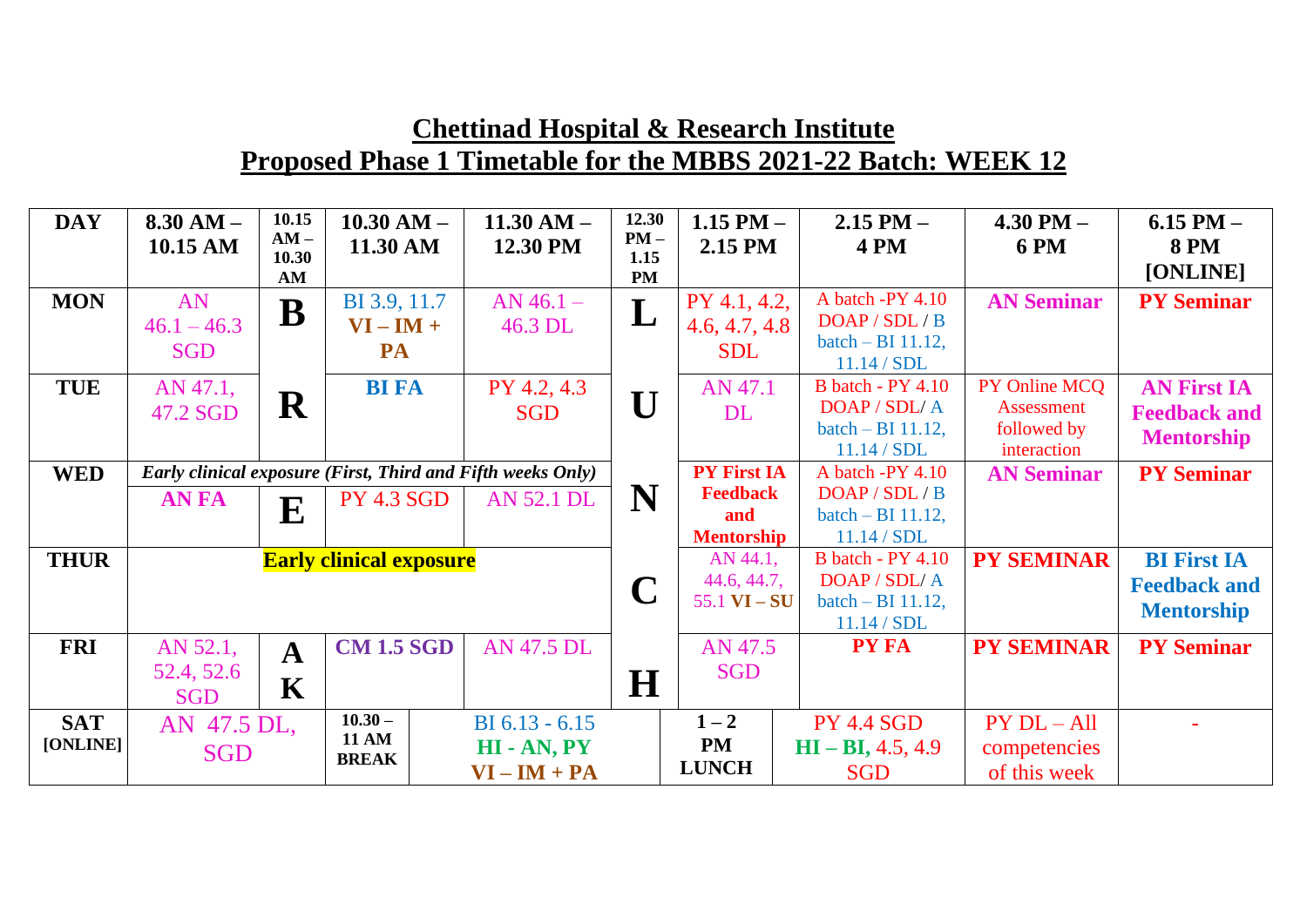| <b>DAY</b>  | $8.30 AM -$<br>10.15 AM | 10.15<br>$AM -$<br>10.30 | $10.30$ AM $-$<br>11.30 AM     | $11.30 AM -$<br>12.30 PM | 12.30<br>$PM -$<br>1.15 | 1.15 PM $-$<br>2.15 PM | $2.15$ PM $-$<br><b>4 PM</b>                    | $4.30$ PM $-$<br><b>6 PM</b> | 6.15 PM $-$<br><b>8 PM</b> |
|-------------|-------------------------|--------------------------|--------------------------------|--------------------------|-------------------------|------------------------|-------------------------------------------------|------------------------------|----------------------------|
|             |                         | AM                       |                                |                          | <b>PM</b>               |                        |                                                 |                              | [ONLINE]                   |
| <b>MON</b>  | AN 4.4,44.5,            | $\bf B$                  | <b>BI</b> 3.10                 | <b>AN 47.5 DL</b>        |                         | <b>PY 4.9</b>          | A batch - PY 3.16                               | AN                           |                            |
|             | 46.1, 6.4,              |                          | <b>Charts</b>                  |                          |                         | <b>SGD</b>             | Video Demo, SGD / B<br>batch $-$ BI 11.8,11.21, | <b>SEMINAR</b>               |                            |
|             | 46.5 VI-SU              |                          | $VI - IM$                      |                          |                         | $HI - BI$              | 11.22 / SDL                                     |                              |                            |
| <b>TUE</b>  | AN 47.8,                |                          | <b>BI</b> 6.7 DL               | PY 7.4, 7.8              |                         | AN 52.1                | <b>B</b> batch - PY 3.16                        | <b>PY Seminar</b>            |                            |
|             | 47.9 SGD                | $\mathbf R$              | HI-PY                          | <b>SGD</b>               | U                       | DL                     | Video Demo, SGD / A<br>batch - BI 11.8,11.21,   |                              |                            |
|             |                         |                          |                                | $HI - BI$                |                         |                        | 11.22 / SDL                                     |                              |                            |
| <b>WED</b>  |                         |                          | <b>Early clinical exposure</b> |                          |                         | PY 7.5, 7.6,           | A batch - PY 3.16                               | <b>PY</b>                    |                            |
|             |                         |                          |                                |                          | N                       | 7.9 SGD                | Video Demo, SGD / B<br>batch $-$ BI 11.8,11.21, | <b>SEMINAR</b>               |                            |
|             |                         | ${\bf E}$                |                                |                          |                         |                        | 11.22 / SDL                                     |                              |                            |
| <b>THUR</b> | AN 47.8,                |                          | <b>BI 6.8 SGD</b>              | AN 52.1                  |                         | AN 52.1                | <b>B</b> batch - PY 3.16                        | <b>CM SDL</b>                |                            |
|             | 47.9 SGD                |                          |                                | <b>SGD</b>               |                         | <b>SGD</b>             | Video Demo, SGD / A                             | $1.1 - 1.4$                  |                            |
|             |                         |                          |                                |                          |                         |                        | batch $-$ BI 11.8,11.21,<br>11.22 / SDL         |                              |                            |
| <b>FRI</b>  | <b>AN FA</b>            | $\mathbf{A}$             | <b>CM 1.6 SGD</b>              | <b>AN 52.6 DL</b>        |                         | AN 47.8,               | PY 7.1, 7.2, 7.3                                | PY PBL                       |                            |
|             | <b>Feedback</b>         |                          |                                |                          |                         | 47.9, 47.10,           | <b>SGD/PY FA</b>                                |                              |                            |
|             |                         |                          |                                |                          | H                       | 47.11 DL               | <b>Feedback</b>                                 |                              |                            |
| <b>SAT</b>  | $AN 47.1 -$             | K                        | PY 7.5, 7.6,                   | <b>BI</b> 7.5 DL         |                         | <b>PY 7.7</b>          | <b>BI FA Feedback</b>                           | $PY$ $DL - All$              |                            |
|             | 47.4, 47.6,             |                          | <b>7.9 SGD</b>                 |                          |                         | $VI - IM$              |                                                 | competencies                 |                            |
|             | 47.7 47.14,             |                          |                                |                          |                         |                        |                                                 | of this week                 |                            |
|             | $52.5$ VI – GU          |                          |                                |                          |                         |                        |                                                 |                              |                            |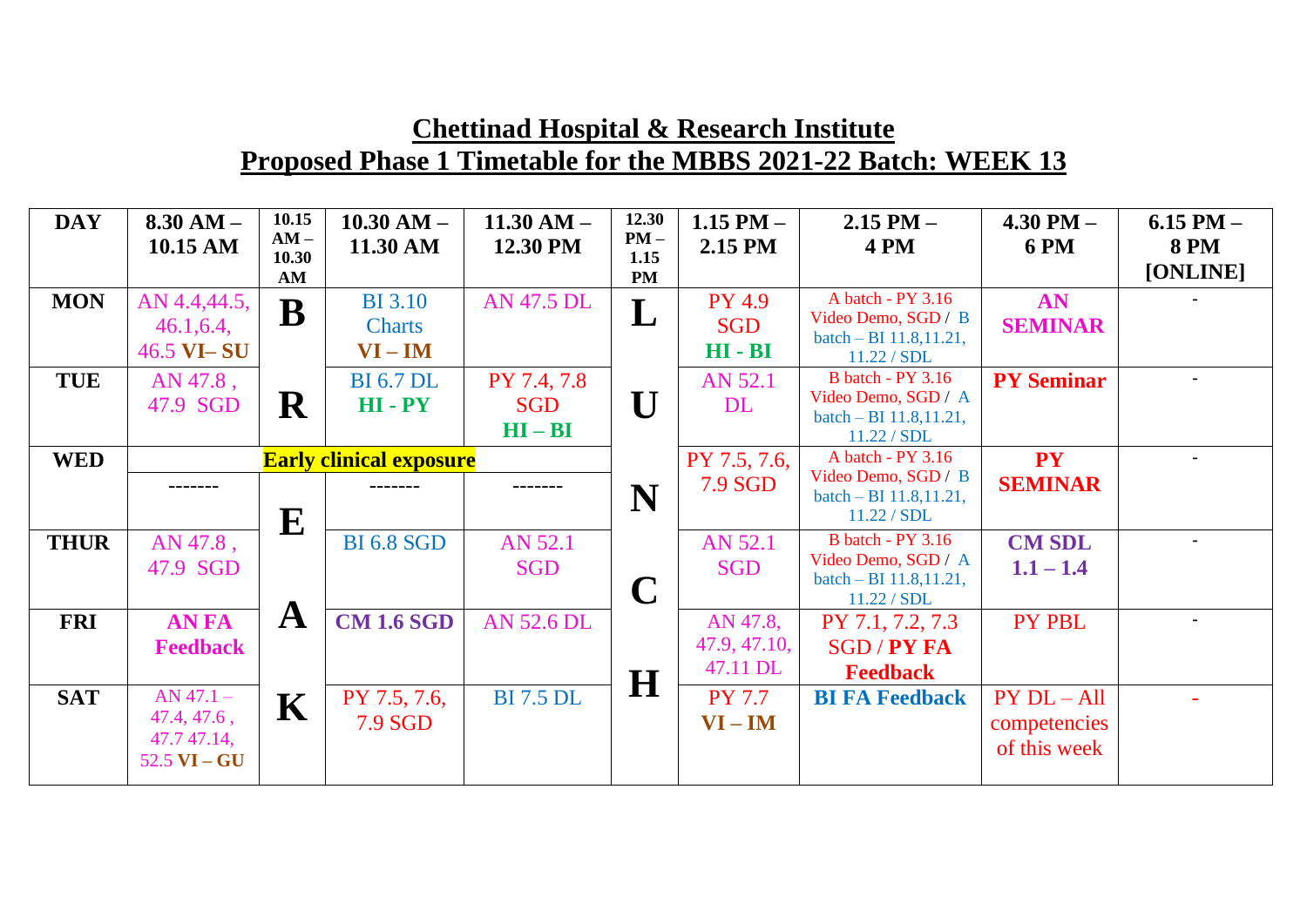| <b>DAY</b>             | $8.30 AM -$<br>10.15 AM | 10.15<br>$AM -$<br>10.30 | $10.30$ AM $-$<br>11.30 AM                                                   | $11.30 AM -$<br>12.30 PM               | 12.30<br>$PM -$<br>1.15 | 1.15 PM $-$<br>2.15 PM               | $2.15$ PM $-$<br>4 PM                                                                 | $4.30$ PM $-$<br><b>6 PM</b>                    | $6.15$ PM $-$<br><b>8 PM</b><br>[ONLINE] |
|------------------------|-------------------------|--------------------------|------------------------------------------------------------------------------|----------------------------------------|-------------------------|--------------------------------------|---------------------------------------------------------------------------------------|-------------------------------------------------|------------------------------------------|
| <b>MON</b>             | AN 47.13<br><b>SGD</b>  | AM<br>B                  | <b>BI</b> 7.6 SGD                                                            | AN 47.12,<br>47.13 DL                  | <b>PM</b><br>L          | <b>PY 7.7</b><br>$VI - IM$           | A batch $-$ PY 5.12<br>DOAP/SDL/B<br>batch – BI $11.8, 11.21$ ,<br>11.22 SDL          | Sports & Extra-<br>Curricular<br>Activities     |                                          |
| <b>TUE</b>             | AN 47.9<br><b>SGD</b>   | $\mathbf R$              | BI 7.7, 10.1<br><b>SGD</b>                                                   | PY 8.2, 8.4<br><b>SGD</b><br>$HI - BI$ | $\bf U$                 | AN<br>52.2 DL                        | <b>B</b> batch - PY 5.12<br>DOAP/SDL/A<br>batch – BI $11.8, 11.21$ ,<br>11.22 SDL     | <b>PY Seminar</b>                               |                                          |
| <b>WED</b>             | AN 48.1 DL              | ${\bf E}$                | <b>Early clinical exposure (First, Third and Fifth weeks Only)</b><br>PY PBL | AN 52.7 DL                             | N                       | <b>PY PBL</b>                        | A batch $-$ PY 5.12<br>DOAP/SDL/B<br>$batch - BI\ 11.8, 11.21,$<br>11.22 SDL          | Sports & Extra-<br>Curricular<br>Activities     |                                          |
| <b>THUR</b>            | <b>AN 48.1 DL</b>       | $\mathbf A$              | BI 3.5, 3.6<br><b>DL</b>                                                     | AN 47.13<br><b>SGD</b>                 | $\mathbf C$             | AN 52.2<br><b>SGD</b>                | <b>B</b> batch - PY 5.12<br>DOAP / SDL / A<br>batch – BI $11.8, 11.21$ ,<br>11.22 SDL | <b>PY Seminar</b>                               |                                          |
| <b>FRI</b>             | AN 48.1,<br>48.2 SGD    | $\mathbf K$              | <b>CM 1.6 SGD</b>                                                            | AN 47.12,<br>47.13 SGD                 | $\bf H$                 | AN 47.9<br><b>SGD</b>                | $PY 8.5 VI - PS$<br><b>PY 5.16 VI - IM</b><br>PY 8.2, 8.4, 8.5<br><b>SGD</b>          | Sports & Extra-<br>Curricular<br>Activities     |                                          |
| <b>SAT</b><br>[ONLINE] | AN 48.2 DL, SGD         |                          | $10.30 -$<br><b>11 AM</b><br><b>BREAK</b>                                    | <b>BI</b> 7.7 <b>DL VI</b> - <b>IM</b> |                         | $1 - 2$<br><b>PM</b><br><b>LUNCH</b> | PY 8, 8.6, 8.1, 9.1,<br>9.2 DL                                                        | $PY$ $DL - All$<br>competencies<br>of this week |                                          |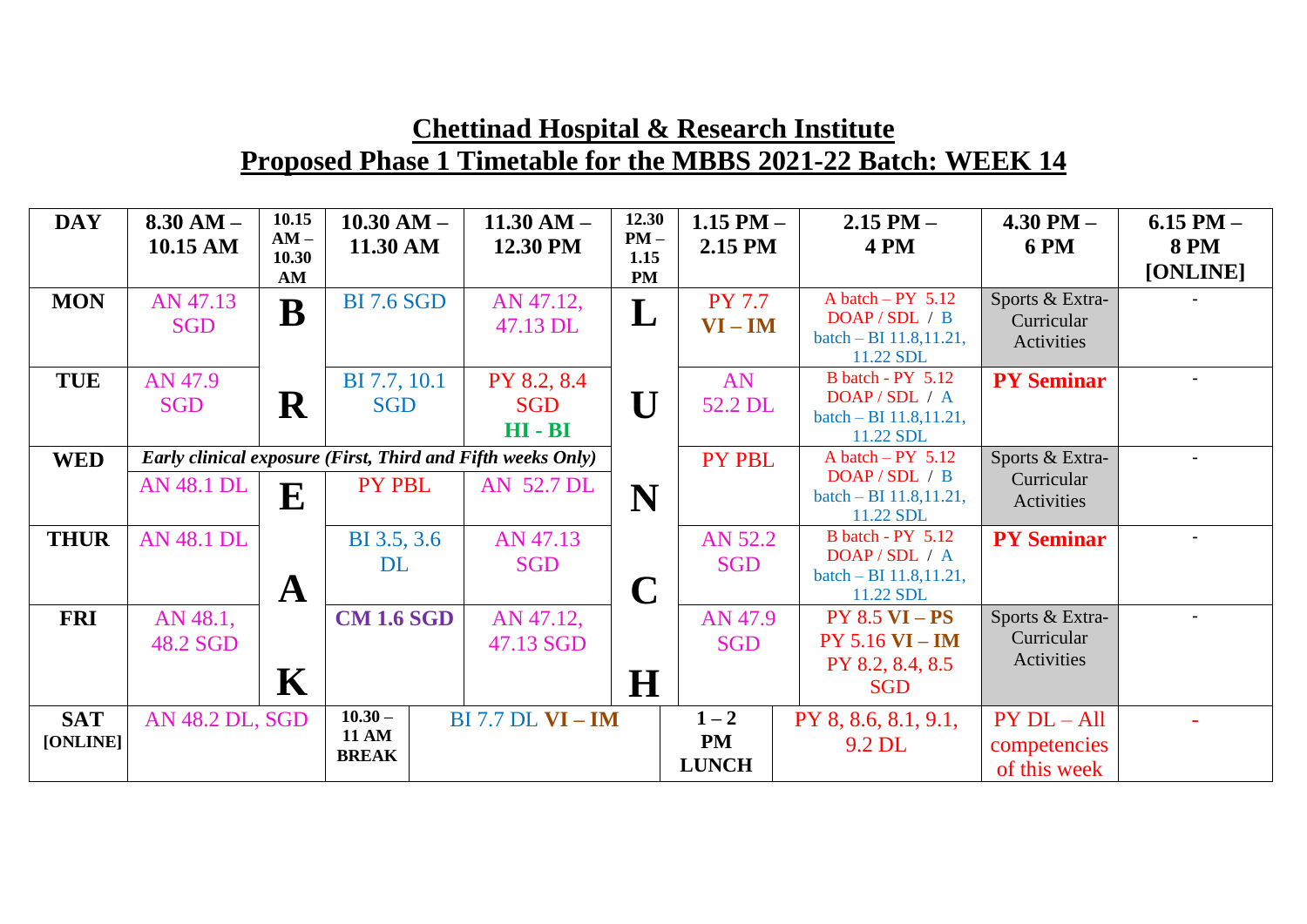| <b>DAY</b>  | $8.30 AM -$<br>10.15 AM        | 10.15<br>$AM -$<br>10.30 | $10.30$ AM $-$<br>11.30 AM           | $11.30 AM -$<br>12.30 PM    | 12.30<br>$PM -$<br>1.15 | 1.15 PM $-$<br>2.15 PM                   | $2.15$ PM $-$<br>4 PM                                                                      | $4.30$ PM $-$<br><b>6 PM</b>                  | $6.15$ PM $-$<br><b>8 PM</b> |
|-------------|--------------------------------|--------------------------|--------------------------------------|-----------------------------|-------------------------|------------------------------------------|--------------------------------------------------------------------------------------------|-----------------------------------------------|------------------------------|
|             |                                | AM                       |                                      |                             | <b>PM</b>               |                                          |                                                                                            |                                               | [ONLINE]                     |
| <b>MON</b>  | AN 48.2<br><b>SGD</b>          | $\bf{B}$                 | <b>BI</b> 7.7 <b>DL</b><br>$VI - PA$ | AN<br><b>SEMINAR</b>        | L                       | PY 9.3, 9.4,<br>9.5 SGD                  | A batch - PY 3.16<br>Video Demo, SGD<br>/ $B \text{ batch} - BI$<br>$11.4$ , $11.20 / SDL$ | Sports & Extra-<br>Curricular<br>Activities   |                              |
| <b>TUE</b>  | $AN$ 49.1 - 4<br><b>SGD</b>    | R                        | <b>BI</b> 7.7 SGD                    | PY 9.3, 9.4,<br>9.5 SGD     | U                       | AN 52.2<br><b>DL</b>                     | <b>B</b> batch - PY 3.16<br>Video Demo, SGD<br>$/ A$ batch $- BI$<br>11.4, 11.20 / SDL     | AN<br><b>SEMINAR</b>                          |                              |
| <b>WED</b>  | <b>Early clinical exposure</b> |                          |                                      |                             | PY 9.6 DL,              | A batch - PY 3.16                        | Sports & Extra-                                                                            |                                               |                              |
|             |                                | ${\bf E}$                |                                      |                             | N                       | $SGD VI -$<br>CM, OG                     | Video Demo, SGD<br>/ $B \text{ batch} - BI$<br>11.4, 11.20 / SDL                           | Curricular<br>Activities                      |                              |
| <b>THUR</b> | <b>AN FA</b>                   | $\mathbf A$              | <b>BI</b> 6.1 DL                     | <b>AN 52.2 SGD</b>          |                         | AN 49.1 - 4<br><b>DL</b>                 | <b>B</b> batch - PY 3.16<br>Video Demo, SGD<br>$/ A$ batch $- BI$<br>11.4, 11.20 / SDL     | AN<br><b>SEMINAR</b>                          | ۰.                           |
| <b>FRI</b>  | AN 52.7<br><b>SGD</b>          |                          | <b>CM 1.9 DL</b>                     | $AN$ 49.1 - 4<br><b>SGD</b> | H                       | $AN 50.1 - 4$<br><b>DL</b>               | <b>PY FA</b>                                                                               | Sports & Extra-<br>Curricular<br>Activities   |                              |
| <b>SAT</b>  | $AN 50.1 -$<br>50.4 SGD        | K                        | PY 9.7, 9.8<br>$VI - OG, PS$         | <b>BI 6.1 SGD</b>           |                         | <b>PY 9.8</b><br><b>SGD</b><br>$VI - OG$ | <b>BI FA</b>                                                                               | $PY DL - All$<br>competencies<br>of this week |                              |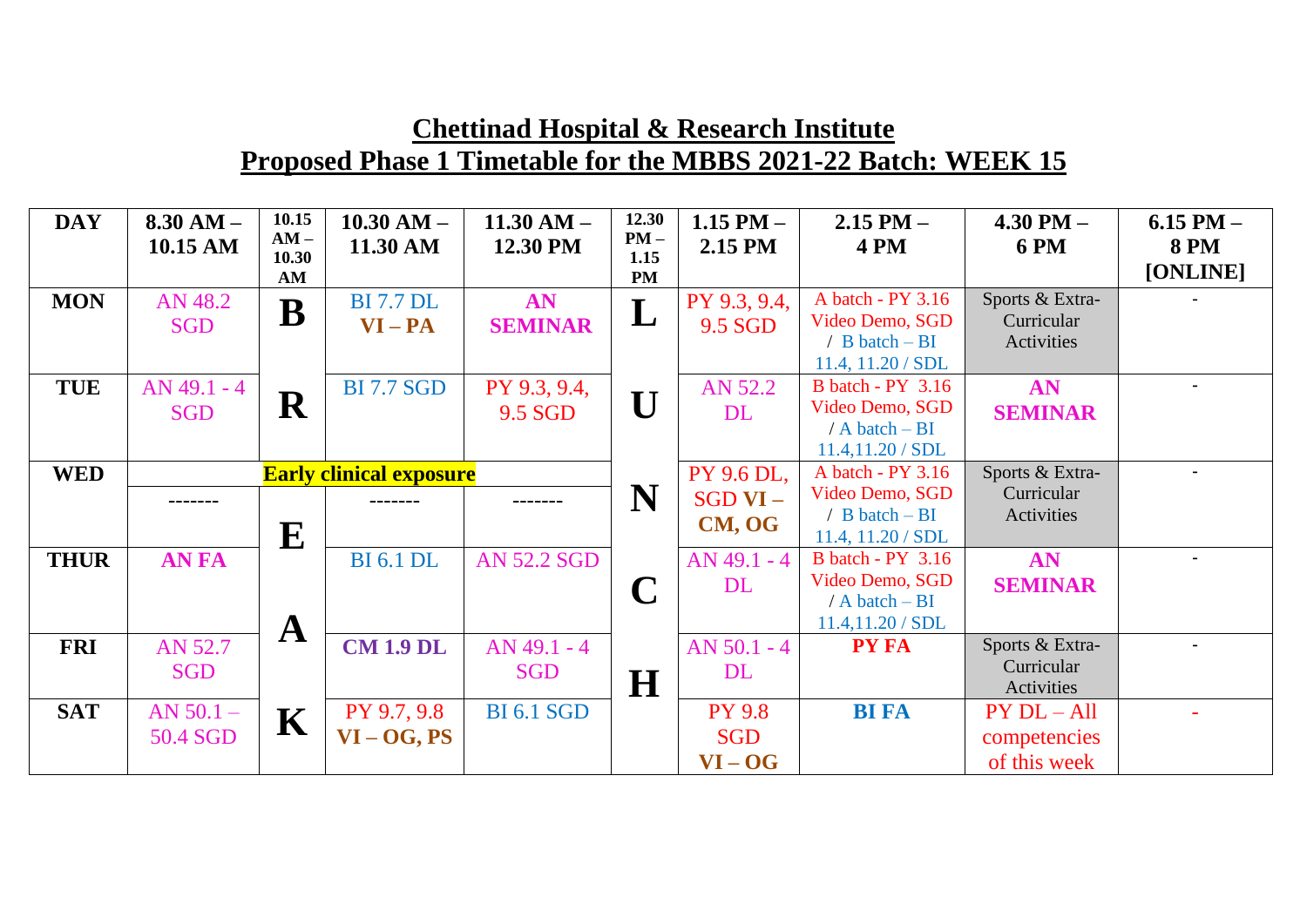| <b>DAY</b>             | $8.30 AM -$<br>10.15 AM                             | 10.15<br>$AM -$<br>10.30<br>AM | $10.30$ AM $-$<br>11.30 AM                | $11.30 AM -$<br>12.30 PM                                                             | 12.30<br>$PM -$<br>1.15<br><b>PM</b> | 1.15 PM $-$<br>2.15 PM                   | $2.15$ PM $-$<br>4 PM                                                               | $4.30$ PM $-$<br><b>6 PM</b>                    | $6.15$ PM $-$<br><b>8 PM</b><br>[ONLINE] |
|------------------------|-----------------------------------------------------|--------------------------------|-------------------------------------------|--------------------------------------------------------------------------------------|--------------------------------------|------------------------------------------|-------------------------------------------------------------------------------------|-------------------------------------------------|------------------------------------------|
| <b>MON</b>             | AN 50.4<br>$VI - OR$<br>AN 50.3<br>$VI - IM$        | B                              | <b>BI</b> 7.7 SGD                         | $AN 50.1 - 4$<br><b>SGD</b>                                                          | L                                    | <b>PY 9.8</b><br><b>SGD</b><br>$VI - PS$ | A batch - PY 5.16<br>Demo, SGD / B<br>batch $-$ BI 11.7,<br>11.21, 11.22 SDL        | Sports & Extra-<br>Curricular<br>Activities     |                                          |
| <b>TUE</b>             | AN<br>53.3,53.4<br><b>SGD</b>                       | $\mathbf R$                    | <b>BI</b> 6.1 SGD                         | <b>PY</b><br><b>SEMINAR</b>                                                          | $\mathbf{U}$                         | AN 52.7<br><b>DL</b>                     | <b>B</b> batch - PY 5.16<br>Demo, SGD / A<br>batch $-$ BI 11.7,<br>11.21, 11.22 SDL | AN<br><b>SEMINAR</b>                            |                                          |
| <b>WED</b>             | AN 52.8<br><b>SGD</b>                               | E                              | PY PBL                                    | Early clinical exposure (First, Third and Fifth weeks Only)<br>AN 52.7<br><b>SGD</b> | N                                    | PY PBL                                   | A batch - PY 5.16<br>Demo, SGD / B<br>batch $-$ BI 11.7,<br>11.21, 11.22 SDL        | <b>AN Tutorials</b>                             |                                          |
| <b>THUR</b>            | AN 49.5,<br>52.8, 53.1,<br>53.2, 53.3<br><b>SGD</b> | $\mathbf A$                    | <b>BI</b><br><b>SEMINAR</b>               | <b>AN 52.2 DL</b>                                                                    |                                      | AN 52.2<br><b>SGD</b>                    | <b>B</b> batch - PY 5.16<br>Demo, SGD / A<br>batch $-$ BI 11.7,<br>11.21, 11.22 SDL | AN<br><b>SEMINAR</b>                            |                                          |
| <b>FRI</b>             | <b>ANFA</b><br><b>Feedback</b>                      | $\mathbf K$                    | <b>CM 1.9 SGD</b>                         | <b>AN 52.8 DL</b>                                                                    | $\bf H$                              | AN 52.8<br><b>SGD</b>                    | <b>PY FA</b><br><b>Feedback</b>                                                     | Sports & Extra-<br>Curricular<br>Activities     |                                          |
| <b>SAT</b><br>[ONLINE] | AN 49.5, 52.8,<br>53.1, 53.2, 53.3<br>$VI - OG$     |                                | $10.30 -$<br><b>11 AM</b><br><b>BREAK</b> | <b>BI SEMINAR</b>                                                                    |                                      | $1 - 2$<br>PM<br><b>LUNCH</b>            | PY 9.11, 9.12<br><b>DL</b>                                                          | $PY$ $DL - All$<br>competencies<br>of this week |                                          |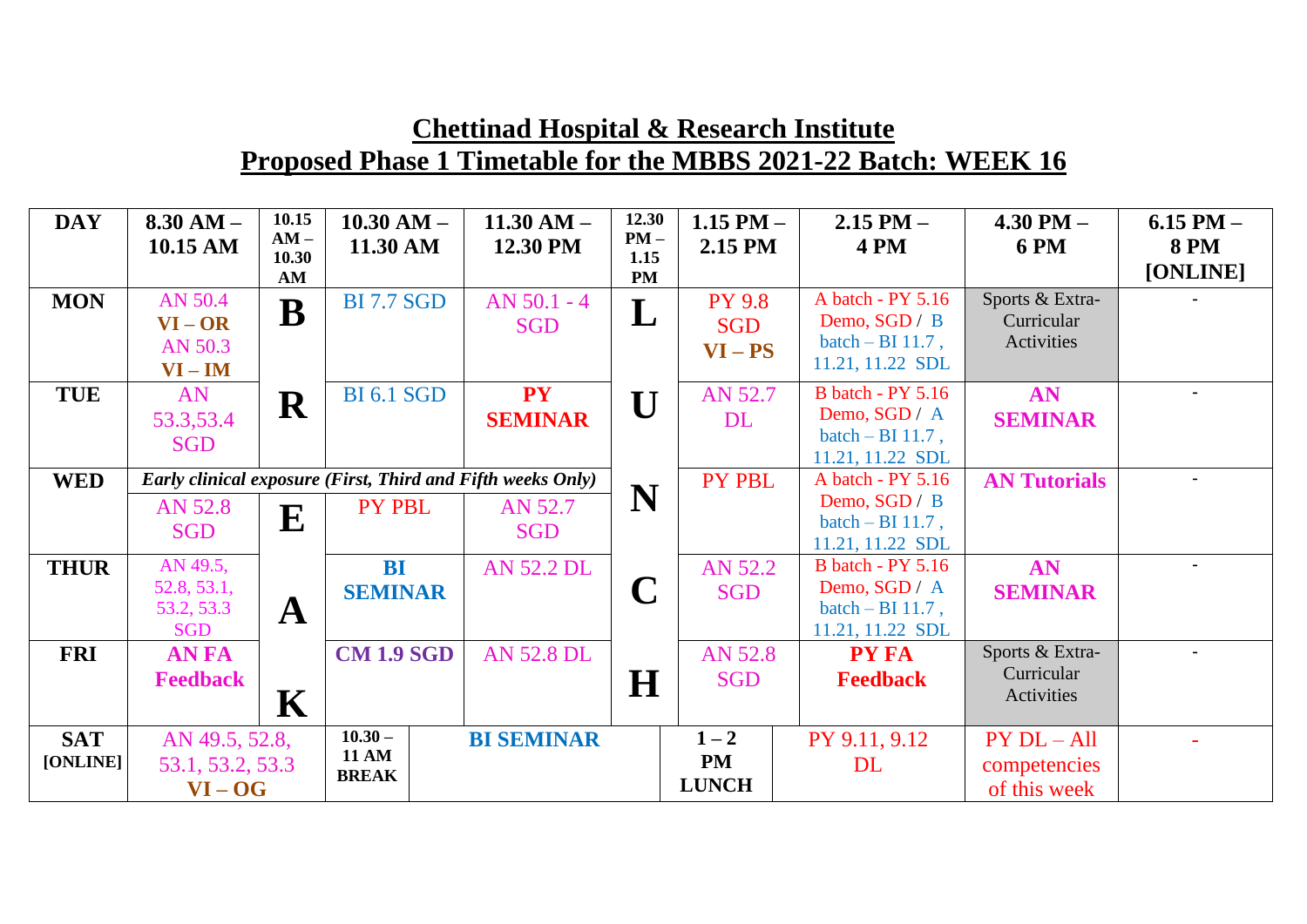| <b>DAY</b>  | $8.30 AM -$<br>10.15 AM             | 10.15<br>$AM -$<br>10.30<br>AM | $10.30$ AM $-$<br>11.30 AM     | $11.30$ AM $-$<br>12.30 PM  | 12.30<br>$PM -$<br>1.15<br><b>PM</b> | 1.15 PM $-$<br>2.15 PM              | $2.15$ PM $-$<br><b>4 PM</b>                                                           | $4.30$ PM $-$<br><b>6 PM</b>                  | $6.15$ PM $-$<br><b>8 PM</b><br>[ONLINE] |
|-------------|-------------------------------------|--------------------------------|--------------------------------|-----------------------------|--------------------------------------|-------------------------------------|----------------------------------------------------------------------------------------|-----------------------------------------------|------------------------------------------|
| <b>MON</b>  | AN<br>53.3,53.4<br><b>SGD</b>       | B                              | <b>BI REVIEW</b>               | <b>AN 52.8 DL</b>           |                                      | PY 9.11,<br>9.12 SGD                | A batch - $PY$ 6.10<br>DOAP / SDL / B<br>batch - BI $11.3, 11.4$<br>, 11.20 / SDL      | Sports & Extra-<br>Curricular<br>Activities   |                                          |
| <b>TUE</b>  | AN 51.1,<br>51.2 SGD<br>$+ VI - RD$ | $\mathbf R$                    | <b>BI REVIEW</b>               | PY 9.11, 9.12<br>$VI - OG$  | U                                    | AN 54.1,<br>54.2, 54.3<br>$VI - RD$ | <b>B</b> batch - PY 6.10<br>DOAP / SDL / A<br>batch $-$ BI 11.3,11.4<br>, 11.20 / SDL  | <b>AN Seminar</b>                             |                                          |
| <b>WED</b>  |                                     |                                | <b>Early clinical exposure</b> |                             | N                                    | PY CBL                              | A batch - PY 6.10<br>DOAP / SDL / B<br>batch $-$ BI 11.3,11.4<br>, 11.20 / SDL         | <b>PY Seminar</b>                             |                                          |
| <b>THUR</b> | AN 47.5,<br>52.6<br>$VI-SU$         |                                | <b>BI REVIEW</b>               | AN 55.1,<br>55.2<br>$VI-SU$ | $\mathbf C$                          | AN 52.7,<br>48.7<br>$VI-SU$         | <b>B</b> batch - PY 6.10<br>DOAP / SDL / A<br>batch – BI $11.3, 11.4$<br>, 11.20 / SDL | <b>AN Tutorials</b>                           |                                          |
| <b>FRI</b>  | AN 52.8<br><b>SGD</b>               |                                | <b>CM 1.10</b><br><b>SGD</b>   | AN 52.2<br><b>SGD</b>       | H                                    | AN 52.2<br><b>SGD</b>               | <b>PY Mentorship</b><br><b>Interaction</b>                                             | Sports & Extra-<br>Curricular<br>Activities   |                                          |
| <b>SAT</b>  |                                     |                                | <b>Early clinical exposure</b> |                             |                                      | PY CBL                              | <b>BI FA</b><br><b>Feedback and</b><br><b>Mentorship</b>                               | $PY DL - All$<br>competencies<br>of this week |                                          |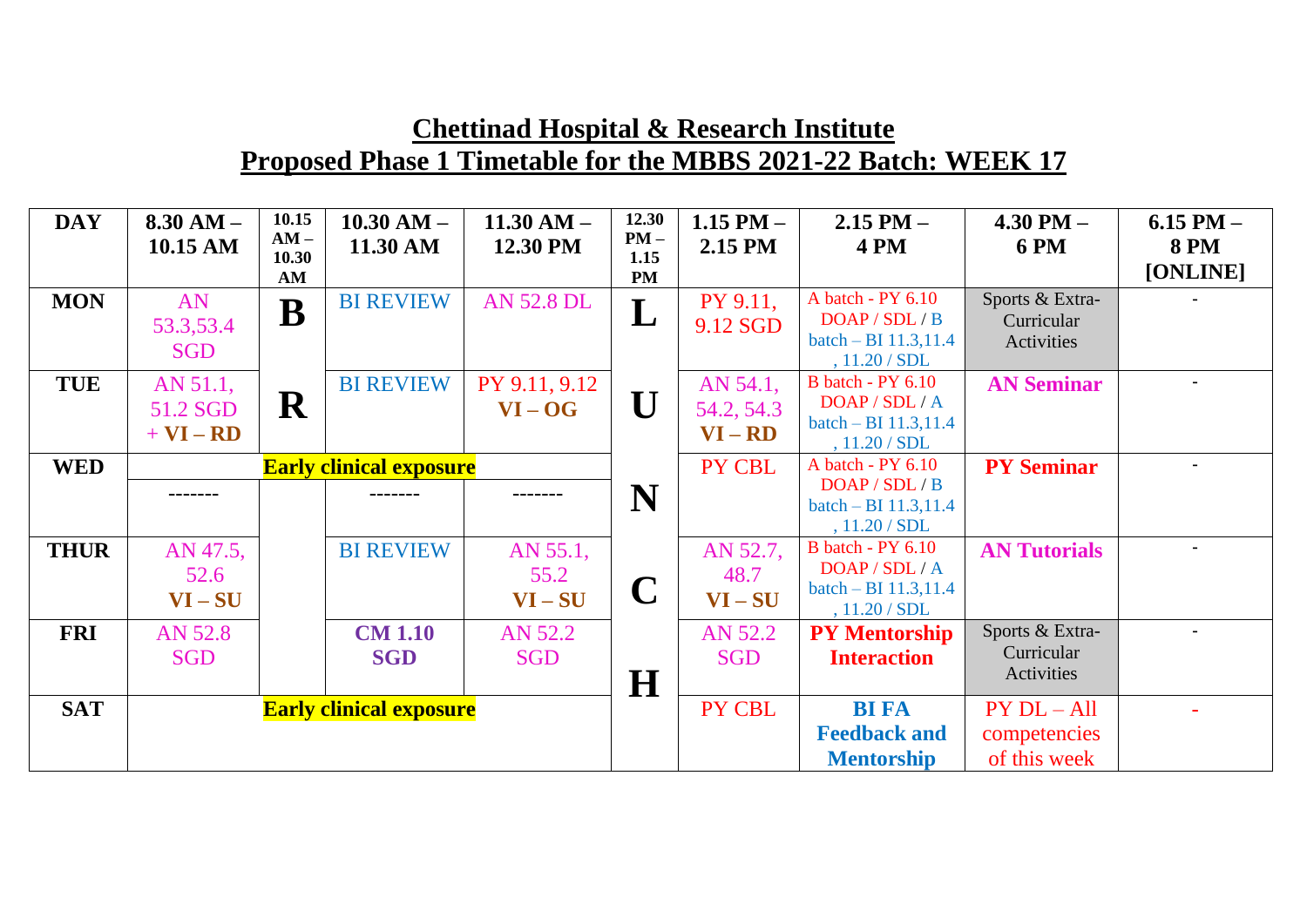| <b>DAY</b>             | $8.30 AM -$<br>10.15 AM                | 10.15<br>$AM -$<br>10.30<br>AM | $10.30 AM -$<br>11.30 AM                  |  | $11.30 AM -$<br>12.30 PM             | 12.30<br>$PM -$<br>1.15<br><b>PM</b> | 1.15 PM $-$<br>2.15 PM               | $2.15$ PM $-$<br>4PM                                                   | 4.30 PM $-$<br><b>6 PM</b>                    | 6.15 PM $-$<br><b>8 PM</b><br>[ONLINE] |
|------------------------|----------------------------------------|--------------------------------|-------------------------------------------|--|--------------------------------------|--------------------------------------|--------------------------------------|------------------------------------------------------------------------|-----------------------------------------------|----------------------------------------|
| <b>MON</b>             |                                        |                                | <b>Early clinical exposure</b>            |  |                                      | L<br>$\mathbf{U}$<br>N               | <b>PY</b><br><b>REVIEW</b>           | $A$ Batch $-PY$<br><b>SEMINAR /B</b><br>$Batch - BI$<br><b>SEMINAR</b> | AN<br><b>Mentorship</b><br><b>Interaction</b> |                                        |
| <b>TUE</b>             |                                        |                                | <b>Early clinical exposure</b>            |  |                                      | $\mathbf C$<br>H                     | <b>AN SDL</b>                        | $B$ Batch – $PY$<br><b>SEMINAR/A</b><br>$Batch - BI$<br><b>SEMINAR</b> | <b>AN REVIEW</b>                              |                                        |
| <b>WED</b>             |                                        |                                | <b>SECOND IA - ANATOMY THEORY</b>         |  |                                      |                                      |                                      | <b>AETCOM MODULE</b>                                                   | <b>PY</b><br><b>REVIEW</b>                    |                                        |
| <b>THUR</b>            |                                        |                                |                                           |  | <b>SECOND IA - PHYSIOLOGY THEORY</b> |                                      |                                      | <b>AETCOM MODULE</b>                                                   | <b>BI REVIEW</b>                              | $\blacksquare$                         |
| <b>FRI</b>             | <b>SECOND IA - BIOCHEMISTRY THEORY</b> |                                |                                           |  |                                      |                                      |                                      | <b>AETCOM MODULE</b>                                                   | Sports & Extra-<br>Curricular<br>Activities   |                                        |
| <b>SAT</b><br>[ONLINE] | <b>AN II IA QP</b><br>discussion       |                                | $10.30 -$<br><b>11 AM</b><br><b>BREAK</b> |  | <b>BI II IA QP discussion</b>        |                                      | $1 - 2$<br><b>PM</b><br><b>LUNCH</b> | PY II IA QP<br>discussion                                              | Sports & Extra-<br>Curricular<br>Activities   |                                        |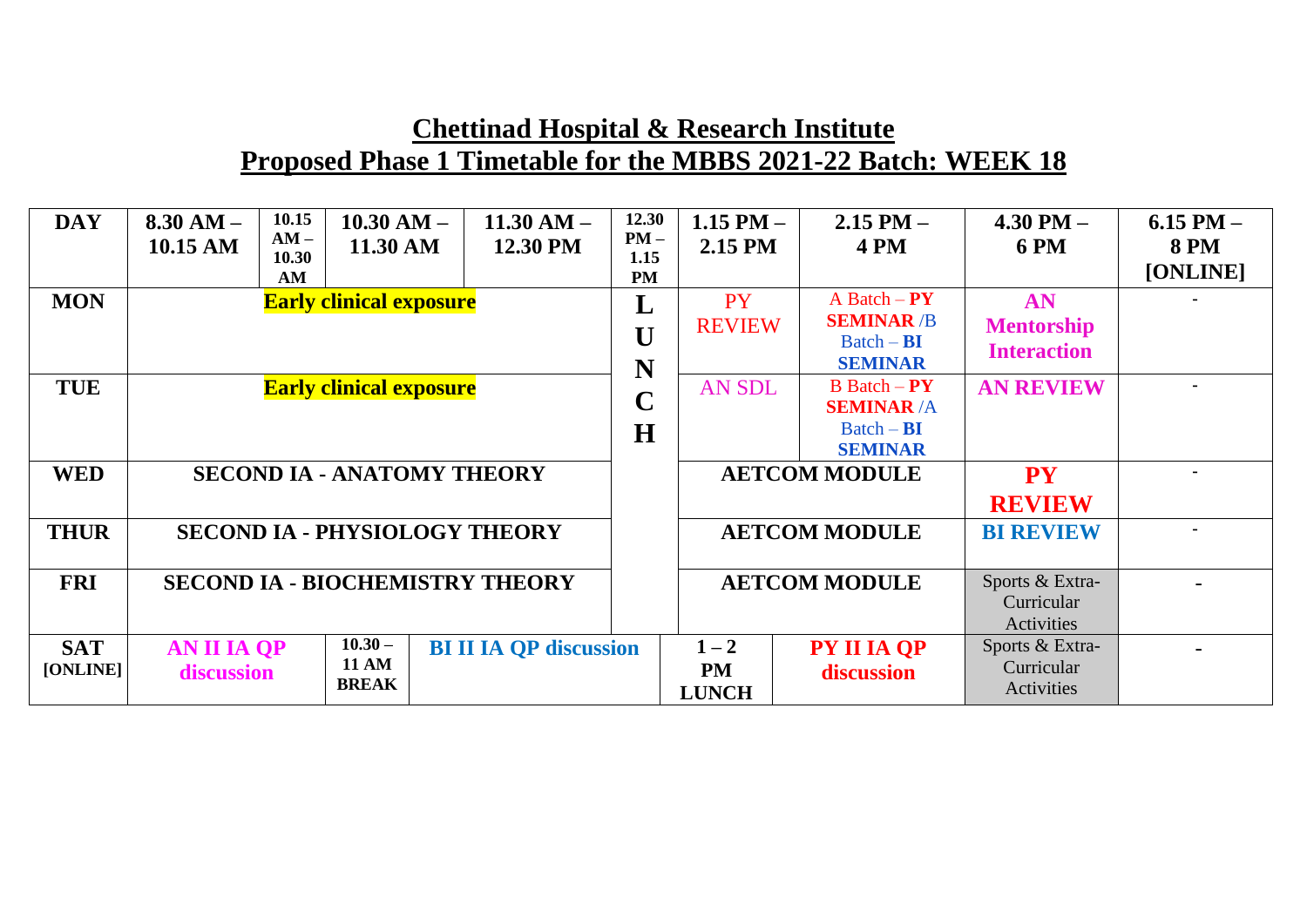| <b>DAY</b>  | $8.30 AM -$<br>10.15 AM | 10.15<br>$10.30 AM -$<br>$AM -$<br>11.30 AM<br>10.30<br>AM | $11.30 AM -$<br>12.30 PM | 12.30 PM<br>$-1.15$<br><b>PM</b> | 1.15 PM $-$<br>2.15 PM                 | $2.15$ PM $-$<br><b>4 PM</b> | 4.30 PM $-$<br><b>6 PM</b> |
|-------------|-------------------------|------------------------------------------------------------|--------------------------|----------------------------------|----------------------------------------|------------------------------|----------------------------|
| <b>MON</b>  |                         | THEORY VIVA + SECOND IA PRACTICALS / SDL                   |                          |                                  |                                        | <b>AETCOM MODULE</b>         |                            |
| <b>TUE</b>  |                         | THEORY VIVA + SECOND IA PRACTICALS / SDL                   |                          |                                  |                                        | <b>AETCOM MODULE</b>         |                            |
| <b>WED</b>  |                         | THEORY VIVA + SECOND IA PRACTICALS / SDL                   |                          | $\bf U$                          |                                        | <b>AETCOM MODULE</b>         |                            |
| <b>THUR</b> |                         | THEORY VIVA + SECOND IA PRACTICALS / SDL                   |                          | N                                |                                        | <b>AETCOM MODULE</b>         |                            |
| <b>FRI</b>  |                         | THEORY VIVA + SECOND IA PRACTICALS / SDL                   |                          |                                  |                                        | <b>CM 1.10 SDL</b>           | $\blacksquare$             |
| <b>SAT</b>  | $AN 21.1 -$<br>21.4 SGD | F 1.1 Pandemic<br>Module                                   | <b>BI</b> 8.1 <b>DL</b>  | $\Gamma$<br>H                    | F <sub>1.1</sub><br>Pandemic<br>Module | <b>BI 8.1 SGD</b>            |                            |

| <b>DAY</b>  |                | <b>PRACTICALS</b> |                     | <b>SDL</b>     |                   |                     |  |  |
|-------------|----------------|-------------------|---------------------|----------------|-------------------|---------------------|--|--|
|             | <b>ANATOMY</b> | <b>PHYSIOLOGY</b> | <b>BIOCHEMISTRY</b> | <b>ANATOMY</b> | <b>PHYSIOLOGY</b> | <b>BIOCHEMISTRY</b> |  |  |
| <b>MON</b>  |                |                   |                     |                |                   |                     |  |  |
| <b>TUE</b>  |                |                   |                     |                |                   |                     |  |  |
| <b>WED</b>  |                |                   |                     |                |                   |                     |  |  |
| <b>THUR</b> |                |                   |                     |                |                   |                     |  |  |
| FRI         |                |                   |                     |                |                   |                     |  |  |

#### **BLOCK 2 ENDS: BLOCK 3 BEGINS**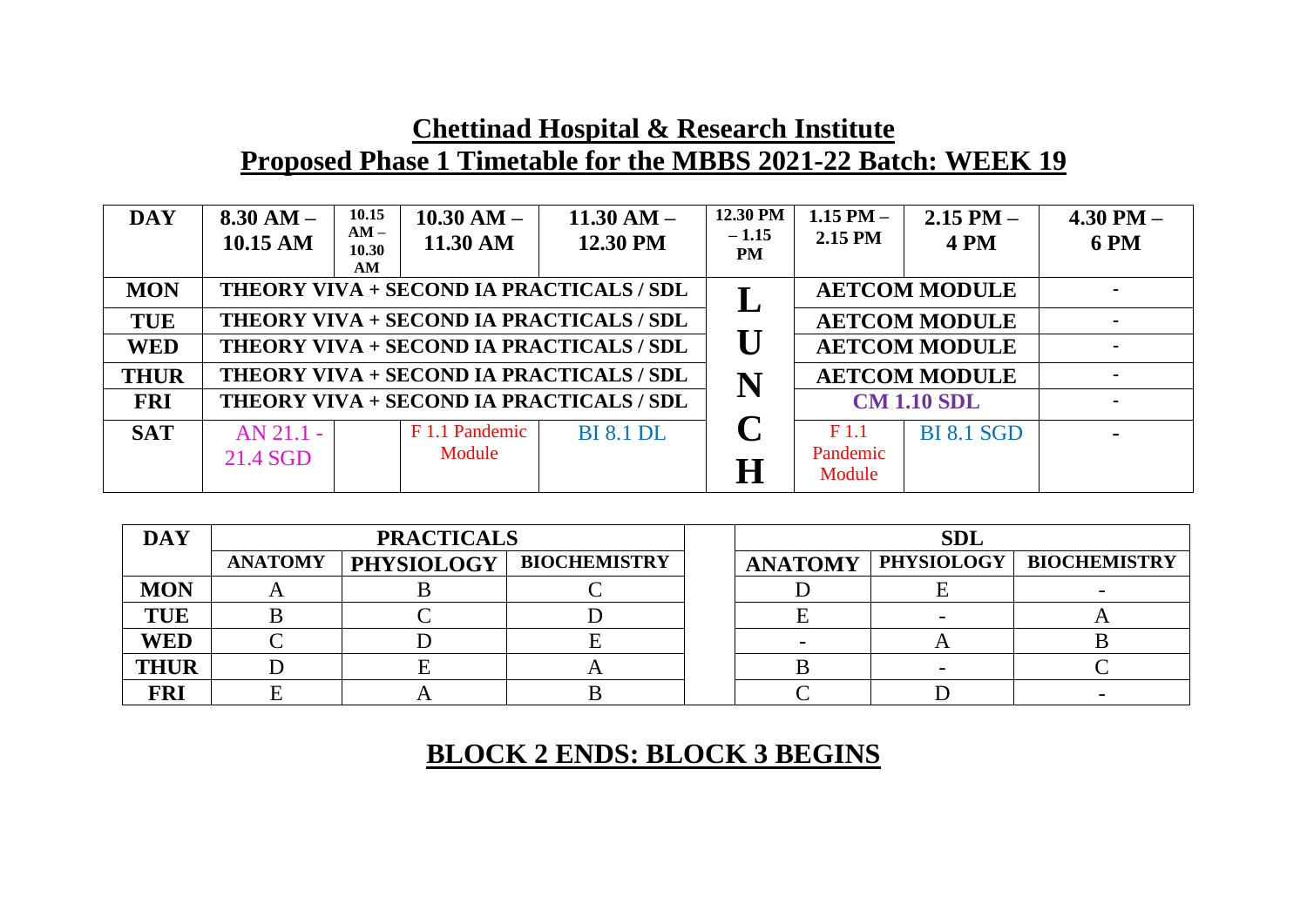| <b>DAY</b>  | $8.30 AM -$<br>10.15 AM | 10.15<br>$AM -$<br>10.30 | $10.30 AM -$<br>11.30 AM | $11.30 AM -$<br>12.30 PM                                    | 12.30<br>$PM -$<br>1.15 | 1.15 PM $-$<br>2.15 PM | $2.15$ PM $-$<br><b>4 PM</b>       | $4.30$ PM $-$<br><b>6 PM</b> | 6.15 PM $-$<br><b>8 PM</b> |
|-------------|-------------------------|--------------------------|--------------------------|-------------------------------------------------------------|-------------------------|------------------------|------------------------------------|------------------------------|----------------------------|
|             |                         | AM                       |                          |                                                             | <b>PM</b>               |                        |                                    |                              | [ONLINE]                   |
| <b>MON</b>  | AN                      | $\mathbf B$              | <b>BI</b> 8.1            | AN                                                          |                         | <b>PY 5.1 DL</b>       | A batch - PY 11.13,                | Sports & Extra-              | <b>PY Seminar</b>          |
|             | $21.1 - 21.4$           |                          | $VI-PA,$                 | $21.1 - 21.4$                                               | $\bf L$                 | $HI - AN$              | 4.10, 5.12, 6.10, 3.14             | Curricular                   |                            |
|             | <b>SGD</b>              |                          | IM, PE                   | DL                                                          |                         |                        | $SDL / B batch - BI$<br>11.2 / SDL | Activities                   |                            |
| <b>TUE</b>  | AN 21.5 -               |                          | <b>BI 8.2 DL</b>         | <b>PY 5.2 DL</b>                                            |                         | $AN$ 21.5 -            | <b>B</b> batch - PY11.13,          | <b>AN Tutorials</b>          | <b>PY Seminar</b>          |
|             | 21.7 SGD                | $\mathbf R$              |                          |                                                             | $\mathbf{I}$            | 21.7 DL                | 4.10, 5.12, 6.10, 3.14             |                              |                            |
|             |                         |                          |                          |                                                             |                         |                        | SDL / $A batch - BI$<br>11.2 / SDL |                              |                            |
| <b>WED</b>  |                         |                          |                          | Early clinical exposure (First, Third and Fifth weeks Only) |                         | PY 5.1, 5.2            | A batch - PY 11.13,                | Sports & Extra-              | <b>PY Seminar</b>          |
|             | AN 21.8,                | E                        | <b>PY 5.2 SGD</b>        | <b>AN 25.1 DL</b>                                           |                         | <b>SGD</b>             | 4.10, 5.12, 6.10, 3.14             | Curricular                   |                            |
|             | 21.9 SGD                |                          |                          |                                                             | N                       |                        | $SDL / B batch - BI$<br>11.2 / SDL | Activities                   |                            |
| <b>THUR</b> | AN 21.8,                |                          | <b>BI</b> 2nd IA         | <b>AN 25.1 SGD</b>                                          |                         | AN 25.2                | <b>B</b> batch - PY11.13,          | <b>AN Seminar</b>            | <b>PY Seminar</b>          |
|             | 21.9 SGD                |                          | feedback                 |                                                             |                         | DL                     | 4.10, 5.12, 6.10, 3.14             |                              |                            |
|             |                         | $\mathbf A$              |                          |                                                             | $\mathbf C$             |                        | $SDL / A batch - BI$<br>11.2 / SDL |                              |                            |
| <b>FRI</b>  | AN 2 <sup>nd</sup> IA   |                          | <b>CM 1.7 DL</b>         | <b>AN 25.2 SGD</b>                                          |                         | $AN 21.8 -$            | PY 2 <sub>nd</sub> IA              | Sports & Extra-              | <b>PY Seminar</b>          |
|             | feedback                | K                        |                          |                                                             | H                       | 21.10 DL               | <b>feedback</b>                    | Curricular                   |                            |
|             |                         |                          |                          |                                                             |                         |                        |                                    | Activities                   |                            |
| <b>SAT</b>  | AN SGD of all           |                          | $10.30 -$                | BI 8.1, 8.2 SGD                                             |                         | $1 - 2$                | <b>PY SEMINAR</b>                  | <b>PY SGD - All</b>          | <b>PY Seminar</b>          |
| [ONLINE]    | competencies            |                          | <b>11 AM</b>             |                                                             |                         | <b>PM</b>              |                                    | competencies                 |                            |
|             | handled this week       |                          | <b>BREAK</b>             |                                                             |                         | <b>LUNCH</b>           |                                    | of this week                 |                            |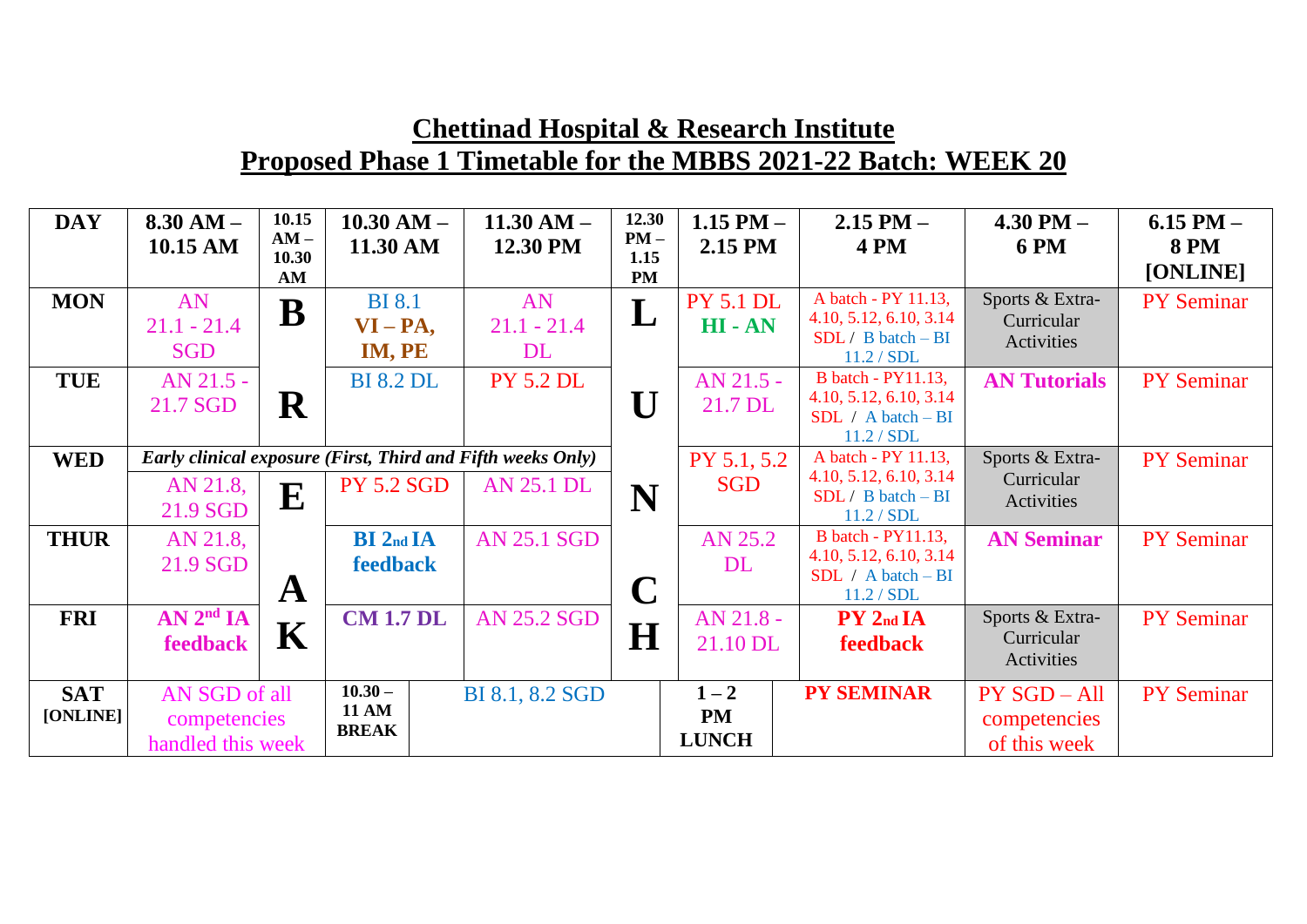| <b>DAY</b>  | $8.30 AM -$<br>10.15 AM | 10.15<br>$AM -$ | $10.30$ AM $-$<br>11.30 AM         | $11.30 AM -$<br>12.30 PM    | 12.30<br>$PM -$   | 1.15 PM $-$<br>2.15 PM       | $2.15$ PM $-$<br>4 PM                                                                      | $4.30$ PM $-$<br><b>6 PM</b>                  | 6.15 PM $-$<br><b>8 PM</b> |
|-------------|-------------------------|-----------------|------------------------------------|-----------------------------|-------------------|------------------------------|--------------------------------------------------------------------------------------------|-----------------------------------------------|----------------------------|
|             |                         | 10.30<br>AM     |                                    |                             | 1.15<br><b>PM</b> |                              |                                                                                            |                                               | [ONLINE]                   |
| <b>MON</b>  | AN 21.11<br>DL          | $\mathbf B$     | <b>BI</b> 2nd IA<br>feedback       | <b>AN 22.1 DL</b>           |                   | <b>PY</b><br>5.3, 5.4 DL     | A batch - PY 5.15<br>DOAP/ 11.13, 4.10<br>$SDL / B batch - BI$<br>11.5,11.16, 11.19 / SDL  | Sports & Extra-<br>Curricular<br>Activities   | <b>PY Seminar</b>          |
| <b>TUE</b>  | AN 21.11<br><b>SGD</b>  | $\mathbf R$     | <b>BI 8.3 SGD/</b><br><b>VI-IM</b> | PY 5.3, 5.4<br><b>SGD</b>   | U                 | AN 21.9<br>$HI - PY$         | B batch $-$ PY 5.15<br>DOAP/11.13, 4.10<br>$SDL / A batch - BI$<br>11.5,11.16, 11.19 / SDL | Sports & Extra-<br>Curricular<br>Activities   | <b>PY Seminar</b>          |
| <b>WED</b>  |                         | ${\bf E}$       | <b>Early clinical exposure</b>     |                             | N                 | PY 5.5, 5.6<br><b>SGD</b>    | A batch - PY 5.15<br>DOAP/11.13, 4.10<br>$SDL / B batch - BI$<br>11.5,11.16, 11.19 / SDL   | Sports & Extra-<br>Curricular<br>Activities   | <b>AN SDL</b>              |
| <b>THUR</b> | <b>AN FA</b>            |                 | <b>BI</b> 8.4<br>$VI-PA, IM$       | <b>AN 22.2 DL</b>           | $\mathbf C$       | <b>AN 22.2 DL</b>            | B batch $-$ PY 5.15<br>DOAP/11.13, 4.10<br>$SDL / A batch - BI$<br>11.5,11.16, 11.19 / SDL | Sports & Extra-<br>Curricular<br>Activities   | <b>AN SDL</b>              |
| <b>FRI</b>  | AN 22.2<br><b>SGD</b>   | $\mathbf A$     | <b>CM 1.7 SGD</b>                  | AN 25.2 - 25.4<br><b>DL</b> |                   | AN 22.3 -<br>22.5 DL         | <b>PY FA</b>                                                                               | Sports & Extra-<br>Curricular<br>Activities   | <b>PY Seminar</b>          |
| <b>SAT</b>  | AN 22.3 -<br>22.5 SGD   | $\mathbf K$     | PY 5.5, 5.6<br>DL; HI - AN         | <b>BI</b> 11.24 DL          | H                 | PY 5.5, 5.6<br>SGD;<br>VI-IM | <b>BI FA</b>                                                                               | $PY DL - All$<br>competencies<br>of this week | <b>PY Seminar</b>          |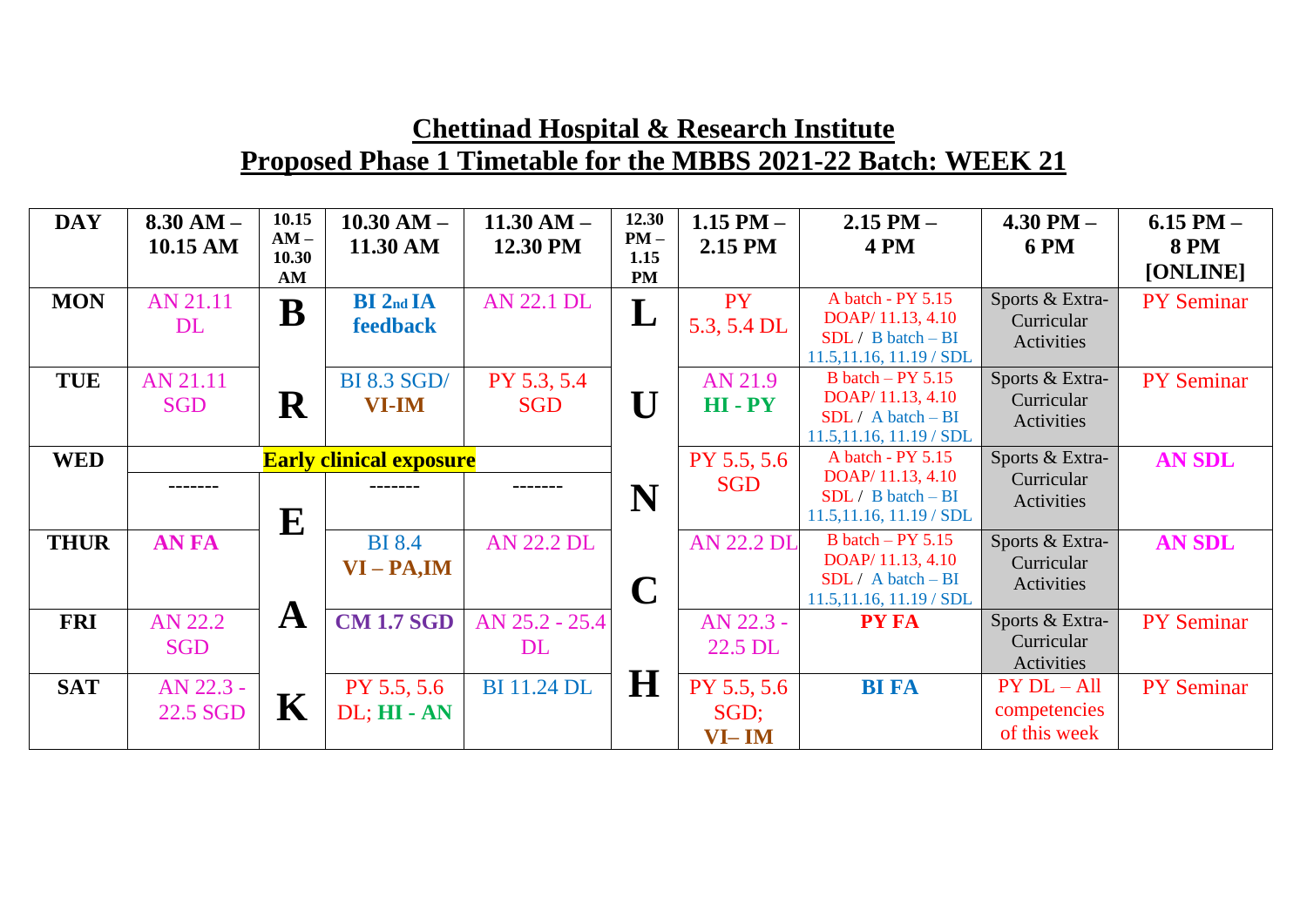| <b>DAY</b>  | $8.30 AM -$<br>10.15 AM | 10.15<br>$AM -$<br>10.30 | $10.30 AM -$<br>11.30 AM | $11.30 AM -$<br>12.30 PM                                    | 12.30<br>$PM -$<br>1.15 | 1.15 PM $-$<br>2.15 PM | $2.15$ PM $-$<br>4PM               | $4.30$ PM $-$<br><b>6 PM</b>  | $6.15$ PM $-$<br><b>8 PM</b> |
|-------------|-------------------------|--------------------------|--------------------------|-------------------------------------------------------------|-------------------------|------------------------|------------------------------------|-------------------------------|------------------------------|
|             |                         | AM                       |                          |                                                             | <b>PM</b>               |                        |                                    |                               | [ONLINE]                     |
| <b>MON</b>  | AN 23.1                 | B                        | <b>BI</b> 11.24          | AN 23.1, 23.2                                               | L                       | <b>PY 5.13</b>         | A batch - PY 5.15,                 | Sports & Extra-               | <b>AN Tutorials</b>          |
|             | <b>SGD</b>              |                          | <b>SGD</b>               | DL                                                          |                         | $VI - IM$              | 5.12 SDL / B                       | Curricular                    |                              |
|             |                         |                          |                          |                                                             |                         |                        | batch - BI 11.23 /                 | Activities                    |                              |
|             |                         |                          |                          |                                                             |                         |                        | <b>SDL</b>                         |                               |                              |
| <b>TUE</b>  | AN 23.2,                |                          | <b>BI</b>                | <b>PY 5.7 DL</b>                                            |                         | AN 22.6,               | <b>B</b> batch - PY 5.15,          | Sports & Extra-               | PY SGD                       |
|             | 23.7 SGD                | $\mathbf R$              | <b>Mentorship</b>        |                                                             | U                       | 22.7 DL                | 5.12 SDL / A                       | Curricular                    |                              |
|             |                         |                          |                          |                                                             |                         |                        | batch - BI 11.23 /                 | Activities                    |                              |
|             |                         |                          |                          |                                                             |                         |                        | <b>SDL</b>                         |                               |                              |
| <b>WED</b>  |                         |                          |                          | Early clinical exposure (First, Third and Fifth weeks Only) |                         | <b>PY 5.9 DL</b>       | A batch - PY 5.15,                 | Sports & Extra-               | <b>PY SGD</b>                |
|             | AN 23.3                 | ${\bf E}$                | <b>PY 5.8 DL</b>         | <b>AN 23.4 DL</b>                                           | N                       |                        | $5.12$ SDL / B                     | Curricular                    |                              |
|             | <b>SGD</b>              |                          |                          |                                                             |                         |                        | batch $-$ BI 11.23 /               | Activities                    |                              |
|             |                         |                          |                          |                                                             |                         |                        | <b>SDL</b>                         |                               |                              |
| <b>THUR</b> | AN 23.4                 |                          | <b>BI FA</b>             | AN 23.2,                                                    |                         | AN 22.3,               | B batch - PY 5.15,<br>5.12 SDL / A | Sports & Extra-<br>Curricular | PY SGD                       |
|             | <b>SGD</b>              |                          | <b>Feedback</b>          | 23.7 DL                                                     |                         | 22.4, 22.7             | batch - BI 11.23 /                 | Activities                    |                              |
|             |                         | $\mathbf A$              |                          |                                                             |                         | HI-PY                  | <b>SDL</b>                         |                               |                              |
| <b>FRI</b>  | <b>AN FA</b>            |                          | <b>CM 1.8 DL</b>         |                                                             |                         | AN 23.3                | <b>PY FA</b>                       | Sports & Extra-               | <b>PY Seminar</b>            |
|             |                         |                          |                          | AN 25.2,                                                    |                         |                        |                                    | Curricular                    |                              |
|             | <b>Feedback</b>         |                          |                          | 25.3, 25.4 DL                                               | $\mathbf H$             | <b>DL</b>              | $\textbf{Feedback} +$              | Activities                    |                              |
|             |                         | $\mathbf K$              |                          |                                                             |                         |                        | <b>Mentorship</b>                  |                               |                              |
| <b>SAT</b>  | <b>AN Mentorship</b>    |                          | $10.30 -$                | <b>BI 8.5 SGD</b>                                           |                         | $1 - 2$                | F 1.1 Pandemic                     | $PY DL - All$                 | <b>AN Tutorials</b>          |
| [ONLINE]    |                         |                          | <b>11 AM</b>             | $VI - CM, IM, PE$                                           |                         | <b>PM</b>              | Module                             | competencies                  |                              |
|             |                         |                          | <b>BREAK</b>             |                                                             |                         | <b>LUNCH</b>           |                                    | of this week                  |                              |
|             |                         |                          |                          |                                                             |                         |                        |                                    |                               |                              |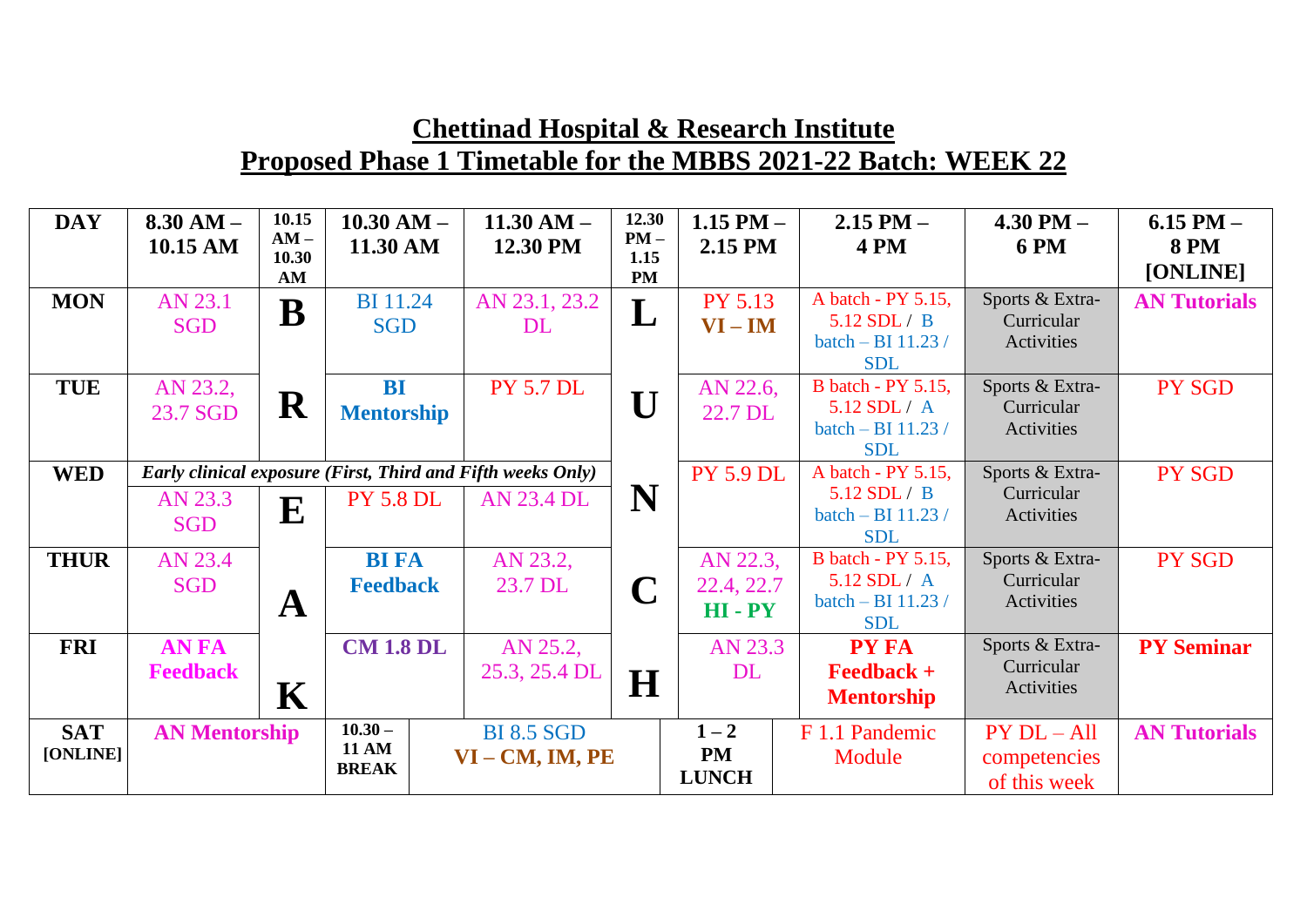| <b>DAY</b>  | $8.30 AM -$<br>10.15 AM       | 10.15<br>$AM -$<br>10.30<br>AM | $10.30$ AM $-$<br>11.30 AM                | $11.30 AM -$<br>12.30 PM     | 12.30<br>$PM -$<br>1.15<br><b>PM</b> | 1.15 PM $-$<br>2.15 PM            | $2.15$ PM $-$<br>4 PM                                                        | $4.30$ PM $-$<br><b>6 PM</b>                    | $6.15$ PM $-$<br><b>8 PM</b><br>[ONLINE] |
|-------------|-------------------------------|--------------------------------|-------------------------------------------|------------------------------|--------------------------------------|-----------------------------------|------------------------------------------------------------------------------|-------------------------------------------------|------------------------------------------|
| <b>MON</b>  | AN 23.5,<br>23.6 SGD          | B                              | BI 5.3, 5.5<br><b>DL</b>                  | AN 23.5, 23.6<br>DL          | L                                    | <b>PY 5.9</b><br><b>SGD</b>       | A batch - PY 5.13<br>DOAP/SDL/B<br>batch - BI 11.11 /<br><b>SDL</b>          | Sports & Extra-<br>Curricular<br>Activities     | PY SDL                                   |
| <b>TUE</b>  | AN 24.1<br><b>SGD</b>         | R                              | <b>BI 6.5 SGD</b>                         | <b>PY 5.10</b><br>$VI - IM$  | U                                    | AN 24.1<br><b>DL</b>              | <b>B</b> batch - PY 5.13<br>DOAP/SDL/A<br>batch $-$ BI 11.11 /<br><b>SDL</b> | Sports & Extra-<br>Curricular<br>Activities     | <b>AN SDL</b>                            |
| <b>WED</b>  | -------                       |                                | <b>Early clinical exposure</b><br>------- |                              | N                                    | <b>PY 5.10</b><br><b>SGD</b>      | A batch - PY 5.13<br>DOAP/SDL/B<br>batch - BI 11.11 /<br><b>SDL</b>          | Sports & Extra-<br>Curricular<br>Activities     | PY SDL                                   |
| <b>THUR</b> | <b>ANFA</b>                   |                                | <b>BI</b> 5.4 DL                          | AN 24.2,<br>24.3, 24.5<br>DL | $\mathbf C$                          | AN 23.1,<br>23.2,23.7<br>$VI-SU$  | <b>B</b> batch - PY 5.13<br>DOAP/SDL/A<br>batch - BI 11.11 /<br><b>SDL</b>   | Sports & Extra-<br>Curricular<br>Activities     | PY SDL                                   |
| <b>FRI</b>  | AN 24.2,<br>24.3,<br>24.5 SGD |                                | <b>CM 1.8 SGD</b>                         | AN 25.5, 25.6<br><b>DL</b>   | H                                    | AN<br>$25.7 - 25.9$<br><b>SGD</b> | <b>PY FA</b>                                                                 | Sports & Extra-<br>Curricular<br>Activities     | <b>AN SDL</b>                            |
| <b>SAT</b>  |                               |                                | <b>Early clinical exposure</b>            |                              |                                      | <b>PY 5.11</b><br><b>SGD</b>      | <b>BI FA</b>                                                                 | $PY$ $DL - All$<br>competencies<br>of this week | <b>PY Seminar</b>                        |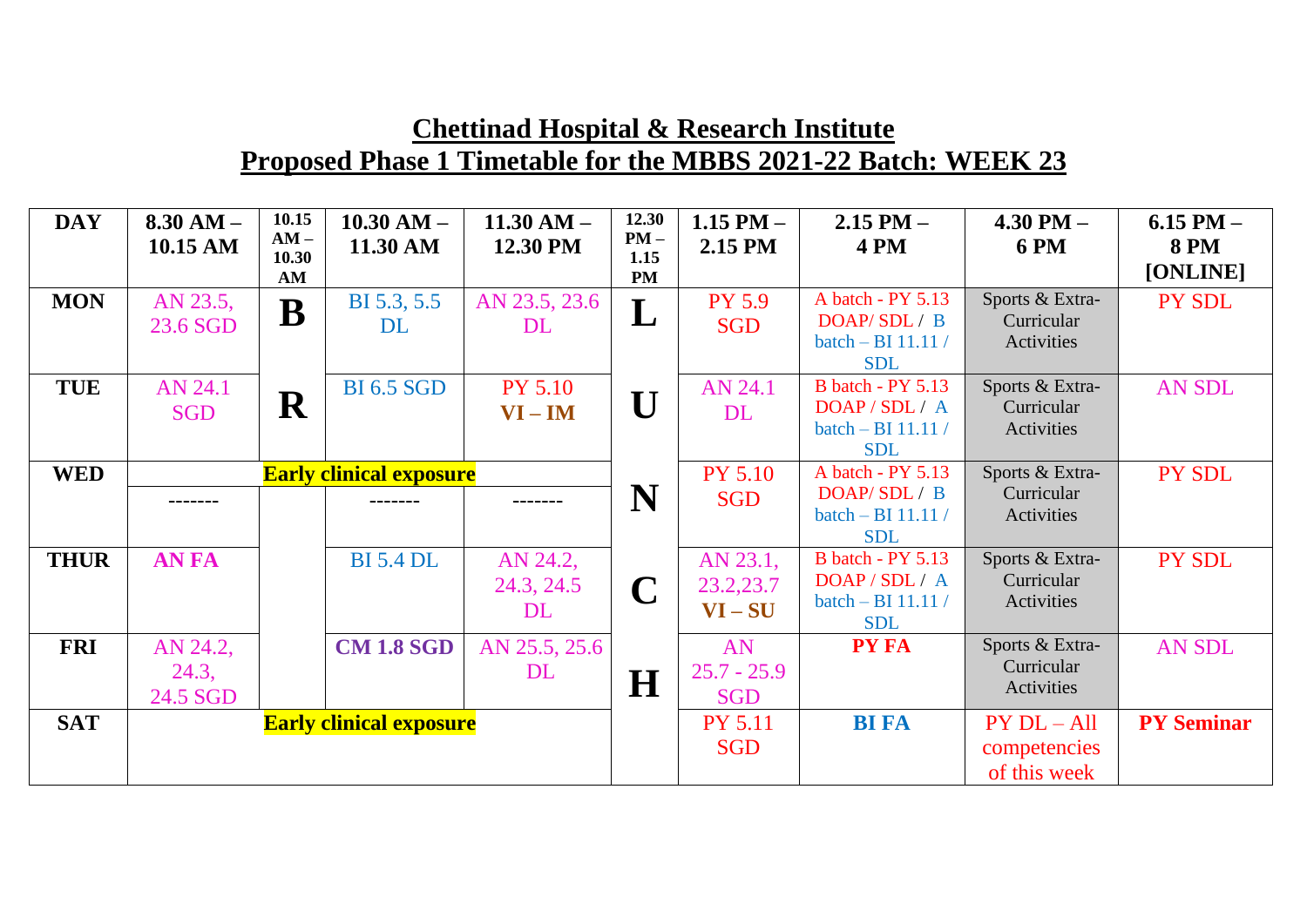| <b>DAY</b>             | $8.30 AM -$<br>10.15 AM              | 10.15<br>$AM -$<br>10.30 | $10.30$ AM $-$<br>11.30 AM                | $11.30 AM -$<br>12.30 PM                                                                     | 12.30<br>$PM -$<br>1.15   | 1.15 PM $-$<br>2.15 PM                | $2.15$ PM $-$<br><b>4 PM</b>                                                    | $4.30$ PM $-$<br><b>6 PM</b>                | $6.15$ PM $-$<br><b>8 PM</b><br>[ONLINE] |
|------------------------|--------------------------------------|--------------------------|-------------------------------------------|----------------------------------------------------------------------------------------------|---------------------------|---------------------------------------|---------------------------------------------------------------------------------|---------------------------------------------|------------------------------------------|
| <b>MON</b>             | AN 24.4,<br>24.6 SGD                 | AM<br>B                  | <b>BI 5.4 SGD</b>                         | AN 24.4, 24.6<br><b>DL</b>                                                                   | <b>PM</b><br>$\mathbf{L}$ | PY 6.1, 6.2,<br>6.7 DL                | A batch - PY 5.14<br>Demo,<br>$SDL / B batch -$<br><b>BI</b> 11.21 / <b>SDL</b> | Sports & Extra-<br>Curricular<br>Activities | AN SDL                                   |
| <b>TUE</b>             | AN 25.7 -<br>25.9 SGD                | $\mathbf R$              | <b>BI</b> 6.5 SGD                         | PY 6.1, 6.2,<br>6.7 SGD                                                                      | U                         | AN 24.1 -<br>24.3, 25.9<br>$VI - IM$  | <b>B</b> batch - PY 5.14<br>Demo, SDL / A<br>batch - BI 11.21 /<br><b>SDL</b>   | <b>AN Seminar</b>                           | <b>PY SDL</b>                            |
| <b>WED</b>             | AN 26.1,<br>26.2, 26.6<br><b>SGD</b> | ${\bf E}$                | <b>PY 6.3 DL</b>                          | Early clinical exposure (First, Third and Fifth weeks Only)<br>AN 25.3,<br>25.4<br>$VI - PE$ | N                         | PY 6.3<br><b>SGD</b>                  | A batch - PY 5.14<br>Demo,<br>$SDL / B batch -$<br><b>BI</b> 11.21 / <b>SDL</b> | Sports & Extra-<br>Curricular<br>Activities | <b>AN SDL</b>                            |
| <b>THUR</b>            | AN 26.1,<br>26.2, 26.6<br><b>SGD</b> | $\mathbf A$              | <b>BI FA</b><br><b>Feedback</b>           | AN 25.7,<br>25.8<br>$VI - RD$                                                                | $\mathbf C$               | AN<br><b>Seminar</b>                  | <b>B</b> batch - PY 5.14<br>Demo, SDL / A<br>batch $-$ BI 11.21 /<br><b>SDL</b> | <b>PY Seminar</b>                           | PY SDL                                   |
| <b>FRI</b>             | <b>AN FA</b><br><b>Feedback</b>      | K                        | $CM$ 1.7, 1.8,<br><b>1.10 SGD</b>         | AN 26.1,<br>26.2 DL                                                                          | $\bf H$                   | AN 26.4,<br>26.5, 26.7<br><b>DOAP</b> | <b>PY FA</b><br><b>Feedback</b>                                                 | Sports & Extra-<br>Curricular<br>Activities | <b>PY Seminar</b>                        |
| <b>SAT</b><br>[ONLINE] | AN 26.3 DL, SGD                      |                          | $10.30 -$<br><b>11 AM</b><br><b>BREAK</b> | BI 6.5 $VI$ – IM; BI 6.9<br>SGD; HI-PHY/<br>$VI - IM$                                        |                           | $1 - 2$<br><b>PM</b><br><b>LUNCH</b>  | PY 6.4, 6.5, 6.6<br>DL, SGD                                                     | <b>PY Seminar</b>                           | <b>AN SDL</b>                            |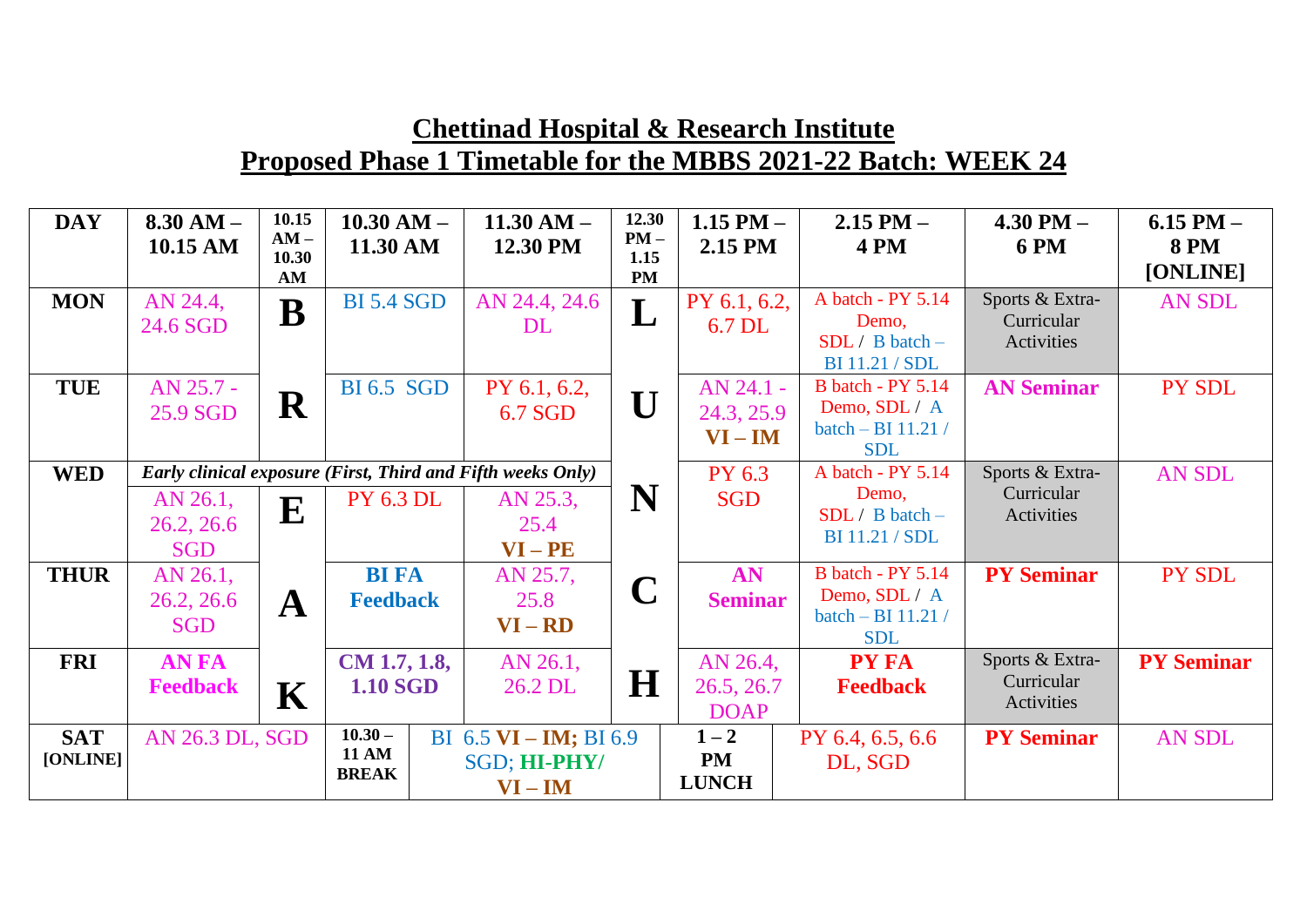| <b>DAY</b>  | $8.30 AM -$<br>10.15 AM | 10.15<br>$AM -$ | $10.30 AM -$<br>11.30 AM       | $11.30 AM -$<br>12.30 PM | 12.30<br>$PM -$ | 1.15 PM $-$<br>2.15 PM | $2.15$ PM $-$<br><b>4 PM</b>          | $4.30$ PM $-$<br><b>6 PM</b> | 6.15 PM $-$<br><b>8 PM</b> |
|-------------|-------------------------|-----------------|--------------------------------|--------------------------|-----------------|------------------------|---------------------------------------|------------------------------|----------------------------|
|             |                         | 10.30<br>AM     |                                |                          | 1.15<br>PM      |                        |                                       |                              | [ONLINE]                   |
| <b>MON</b>  | AN 26.4,                | B               | BI 6.10 DL;                    | AN 27.1, 27.2            | $\mathbf L$     | PY 11.4.               | A batch $-$ PY 6.9                    | PY SGD                       | <b>AN SDL</b>              |
|             | 26.5, 26.7              |                 | 11.21 SGD                      | DL                       |                 | 11.5, 11.8             | DOAP / SDL / B<br>batch $-$ BI 6.13 - |                              |                            |
|             | <b>SGD</b>              |                 |                                |                          |                 | DL                     | 6.15/SDL                              |                              |                            |
| <b>TUE</b>  | AN 27.1,                |                 | <b>BI</b> 6.10                 | PY 11.4, 11.5,           |                 | AN                     | B batch $-$ PY 6.9                    | <b>PY Seminar</b>            | <b>AN SDL</b>              |
|             | 27.2 SGD                | ${\bf R}$       | $VI - IM$                      | 11.8 SGD                 | U               | $28.1 - 28.3$ ,        | DOAP / SDL / A<br>batch $-$ BI 6.13 - |                              |                            |
|             |                         |                 |                                |                          |                 | 28.8 DL                | 6.15/SDL                              |                              |                            |
| <b>WED</b>  |                         |                 | <b>Early clinical exposure</b> |                          |                 | <b>PY 8.2 DL</b>       | A batch $-$ PY 6.9                    | <b>PY Seminar</b>            | PY SGD                     |
|             |                         |                 |                                |                          | N               |                        | DOAP / SDL / B                        |                              |                            |
|             |                         | ${\bf E}$       |                                |                          |                 |                        | batch $-$ BI 6.13 -<br>6.15/SDL       |                              |                            |
| <b>THUR</b> | AN                      |                 | <b>BI</b> Seminar              | AN                       |                 | AN                     | B batch $-$ PY 6.9                    | <b>PY Seminar</b>            | <b>AN SDL</b>              |
|             | $28.1 - 28.3$ ,         |                 |                                | 28.4, 28.6,              | $\mathbf C$     | 28.4, 28.5,            | DOAP/SDL/A                            |                              |                            |
|             | 28.8 SGD                | $\mathbf A$     |                                | 28.7 DL                  |                 | 28.6 SGD               | batch $-$ BI 6.13 -<br>6.15/SDL       |                              |                            |
| <b>FRI</b>  | AN 28.9,                |                 | <b>CM 2.2 DL</b>               | AN                       |                 | AN                     | <b>PY FA</b>                          | <b>AN Seminar</b>            | PY SDL                     |
|             | 28.10 SGD               |                 |                                | 28.9, 28.10              | H               | $29.1 - 29.4$          |                                       |                              |                            |
|             |                         |                 |                                | DL                       |                 | DL                     |                                       |                              |                            |
| <b>SAT</b>  | <b>ANFA</b>             | $\mathbf K$     | PY 8.2, 8.4                    | <b>BI FA</b>             |                 | <b>PY 8.4</b>          | $BI 6.13 - 6.15$                      | <b>AN Seminar</b>            | PY SDL                     |
|             |                         |                 | <b>SGD</b>                     |                          |                 | $HI - BI$              | <b>SGD</b>                            |                              |                            |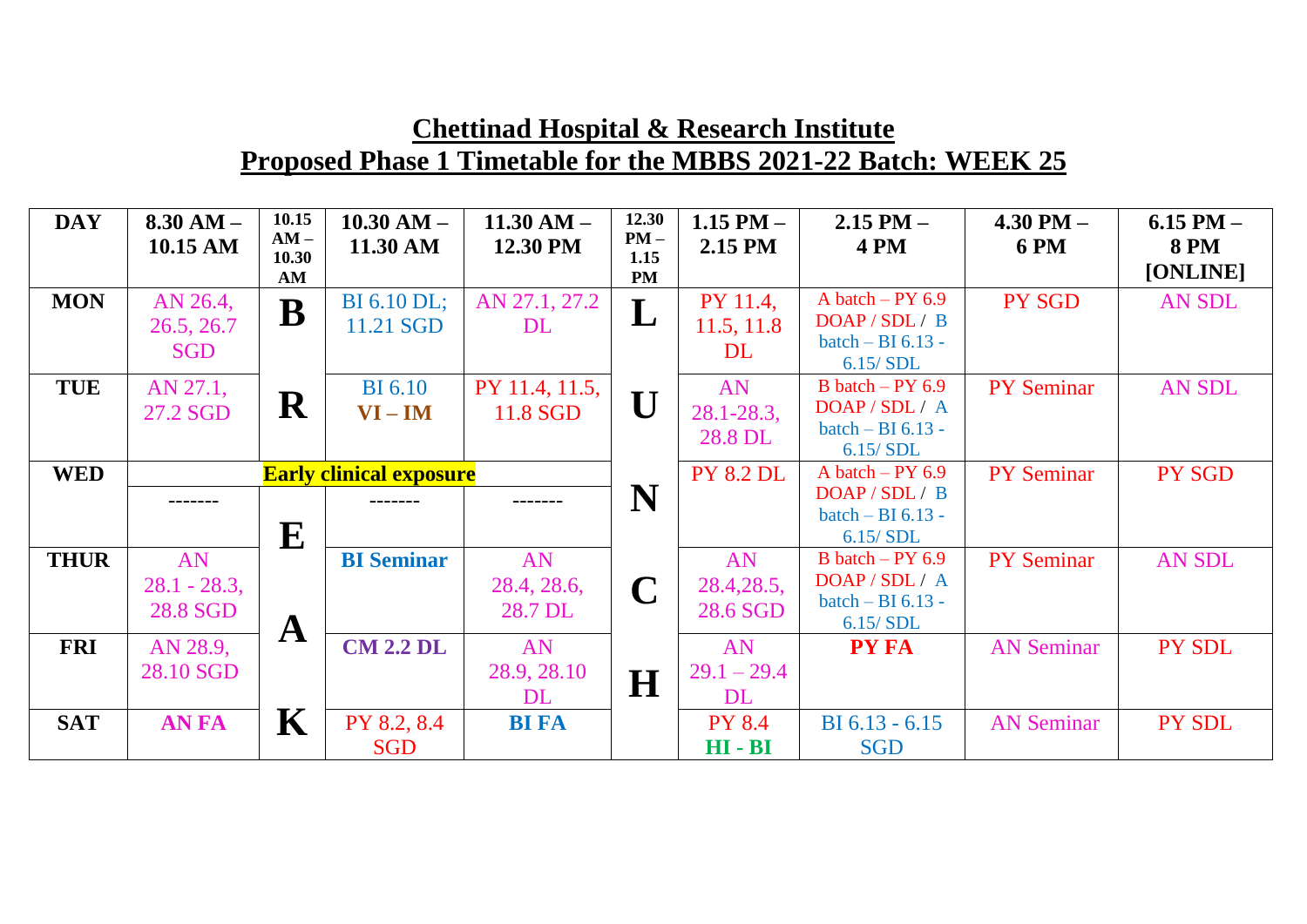| <b>DAY</b>  | $8.30 AM -$<br>10.15 AM | 10.15<br>$AM -$<br>10.30 | $10.30$ AM $-$<br>11.30 AM                                  | $11.30 AM -$<br>12.30 PM | 12.30<br>$PM -$<br>1.15 | 1.15 PM $-$<br>2.15 PM | $2.15$ PM $-$<br><b>4 PM</b>      | $4.30$ PM $-$<br><b>6 PM</b> | 6.15 PM $-$<br><b>8 PM</b> |
|-------------|-------------------------|--------------------------|-------------------------------------------------------------|--------------------------|-------------------------|------------------------|-----------------------------------|------------------------------|----------------------------|
|             |                         | AM                       |                                                             |                          | <b>PM</b>               |                        |                                   |                              | [ONLINE]                   |
| <b>MON</b>  | AN                      | $\mathbf B$              | <b>BI FA</b>                                                | AN                       | L                       | PY 11.6,               | A batch - PY 6.8                  | <b>AN SGD</b>                | PY SDL                     |
|             | 27.1, 28.8              |                          | <b>Feedback</b>                                             | $30.1 - 30.4$            |                         | 11.9, 11.10            | DOAP / SDL / B                    |                              |                            |
|             | $VI-SU$                 |                          |                                                             | DL                       |                         | <b>DL</b>              | batch $-$ BI 6.13 -<br>6.15/SDL   |                              |                            |
|             |                         |                          |                                                             |                          |                         | $VI - PE$              |                                   |                              |                            |
| <b>TUE</b>  | AN                      | $\mathbf R$              | <b>BI 6.10 SGD</b>                                          | PY 11.6, 11.9,           | $\mathbf{U}$            | <b>AN FA</b>           | B batch - PY 6.8                  | PY SGD                       | PY SGD                     |
|             | $29.1 - 29.4$           |                          |                                                             | 11.10 SGD                |                         | <b>Feedback</b>        | DOAP/SDL/A<br>batch $-$ BI 6.13 - |                              |                            |
|             | <b>SGD</b>              |                          |                                                             |                          |                         |                        | 6.15/SDL                          |                              |                            |
| <b>WED</b>  |                         |                          | Early clinical exposure (First, Third and Fifth weeks Only) |                          |                         | <b>PY 8.2</b>          | A batch - PY 6.8                  | PY SGD                       | <b>PY SDL</b>              |
|             | $AN$ 30.1 $-$           |                          | PY 11.14                                                    | <b>AN</b>                | N                       | <b>SGD</b>             | DOAP / SDL / B                    |                              |                            |
|             | 30.4 SGD                | E                        | $VI - IM, AS$                                               | $31.1 - 4$ DL            |                         |                        | batch $-$ BI 6.13 -               |                              |                            |
| <b>THUR</b> | $AN 31.1 -$             |                          | <b>BI</b> Seminar                                           | AN                       |                         | AN                     | 6.15/SDL<br>B batch - PY 6.8      | <b>PY SGD</b>                | <b>AN SDL</b>              |
|             | 31.4 SGD                |                          |                                                             | $31.2 - 4$ DL            | $\mathbf C$             | $33.2 - 33.5$          | DOAP / SDL / A                    |                              |                            |
|             |                         | $\mathbf{A}$             |                                                             |                          |                         | DL                     | batch $-$ BI 6.13 -               |                              |                            |
|             |                         |                          |                                                             |                          |                         |                        | 6.15/SDL                          |                              |                            |
| <b>FRI</b>  | AN 33.2 -               |                          | <b>CM 2.2 SGD</b>                                           | AN 32.1, 32.2            |                         | AN 32.1,               | <b>PY 11.7 DL</b>                 | <b>PY SGD</b>                | PY SDL                     |
|             | 33.5 SGD                |                          |                                                             | DL                       | $\bf H$                 | 32.2 SGD               | <b>PY 8.3 SGD</b>                 |                              |                            |
|             |                         | $\mathbf K$              |                                                             |                          |                         |                        |                                   |                              |                            |
| <b>SAT</b>  | AN 33.1,2 DL            |                          | $10.30 -$                                                   | <b>BI</b> Seminar        |                         | $1-2$ PM               | <b>PY FA Feedback</b>             | <b>AN SGD</b>                | <b>AN SDL</b>              |
| [ONLINE]    |                         |                          | <b>11 AM</b><br><b>BREAK</b>                                |                          |                         | <b>LUNCH</b>           |                                   |                              |                            |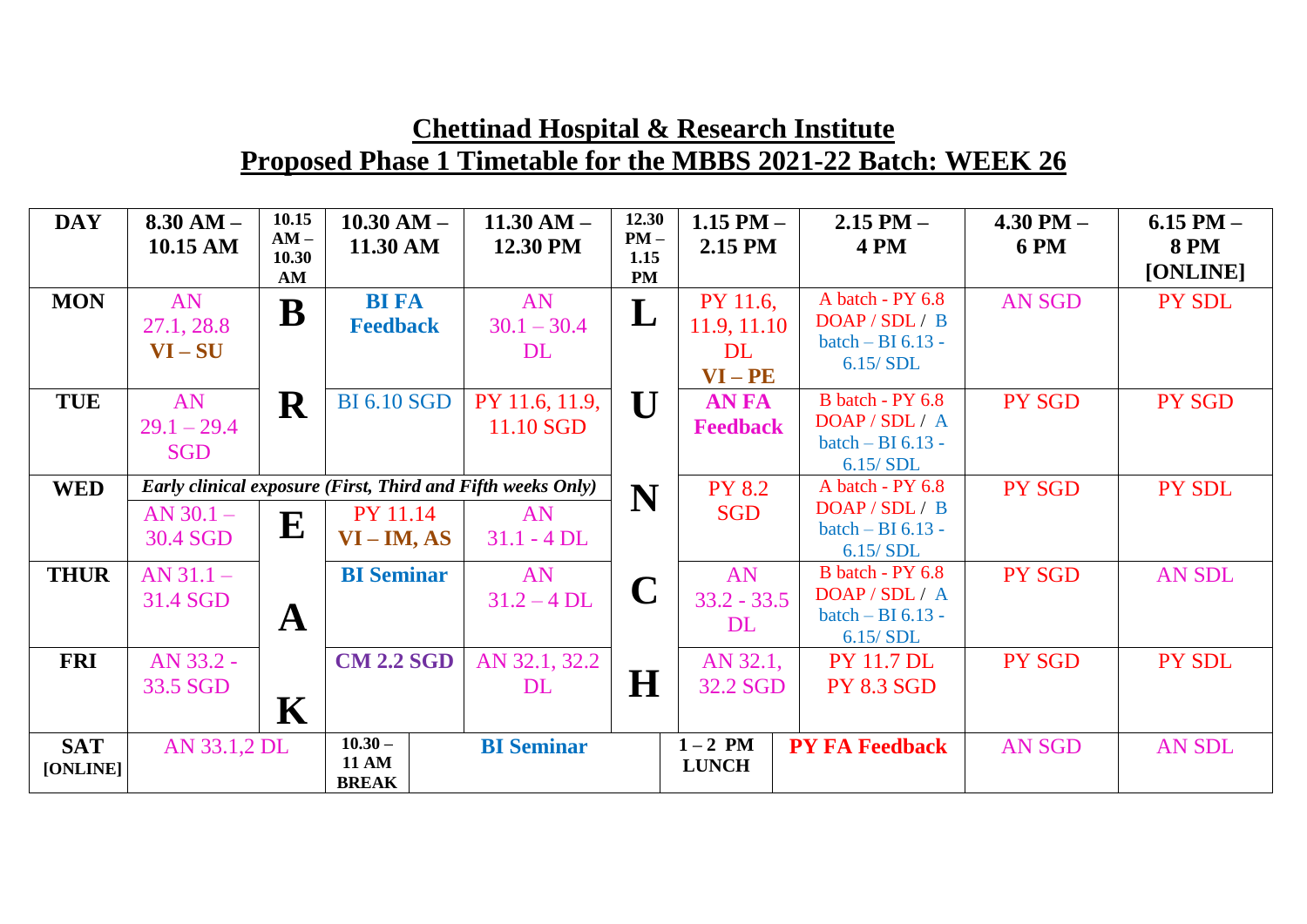| <b>DAY</b>  | $8.30 AM -$<br>10.15 AM | 10.15<br>$AM -$<br>10.30<br>AM  | $10.30 AM -$<br>11.30 AM             | $11.30 AM -$<br>12.30 PM    | 12.30<br>$PM -$<br>1.15<br>PM | 1.15 PM $-$<br>2.15 PM                                    | $2.15$ PM $-$<br><b>4 PM</b>                                  | 4.30 PM $-$<br><b>6 PM</b> | $6.15$ PM $-$<br><b>8 PM</b><br>[ONLINE] |
|-------------|-------------------------|---------------------------------|--------------------------------------|-----------------------------|-------------------------------|-----------------------------------------------------------|---------------------------------------------------------------|----------------------------|------------------------------------------|
| <b>MON</b>  | AN 33.1,2<br><b>SGD</b> | B<br>$\mathbf R$                | <b>BI</b> Seminar                    | AN 34.1, 34.2<br><b>SGD</b> |                               | PY 5 SGD                                                  | A batch - PY Review /<br>$SDL / B batch - BI$<br>Review / SDL |                            |                                          |
| <b>TUE</b>  | AN 34.1,<br>34.2 SGD    | E<br>$\mathbf A$<br>$\mathbf K$ | <b>BI</b> 6.10 SDL                   | PY 6 SGD                    | N                             | AN 29.2,<br>29.3, 28.9,<br>$28.10 \text{ VI} - \text{SU}$ | B batch - PY Review /<br>$SDL / A batch - BI$<br>Review / SDL |                            |                                          |
| <b>WED</b>  |                         |                                 | <b>THIRD IA - ANATOMY THEORY</b>     |                             |                               | PY 8 SGD                                                  | A batch - PY Review /<br>$SDL / B batch - BI$<br>Review / SDL |                            |                                          |
| <b>THUR</b> |                         |                                 | THIRD IA - PHYSIOLOGY THEORY         |                             | H                             | <b>AN Revision</b><br><b>SGD</b>                          | B batch - PY Review /<br>$SDL / A batch - BI$<br>Review / SDL |                            |                                          |
| <b>FRI</b>  |                         |                                 | THIRD IA - BIOCHEMISTRY THEORY       |                             |                               | <b>AN Third</b><br><b>IA OP</b><br>discussion             | <b>PY Third IA QP</b><br>discussion                           |                            |                                          |
| <b>SAT</b>  |                         |                                 | <b>FIRST IA - COMMUNITY MEDICINE</b> |                             |                               |                                                           | <b>AETCOM MODULE</b>                                          |                            |                                          |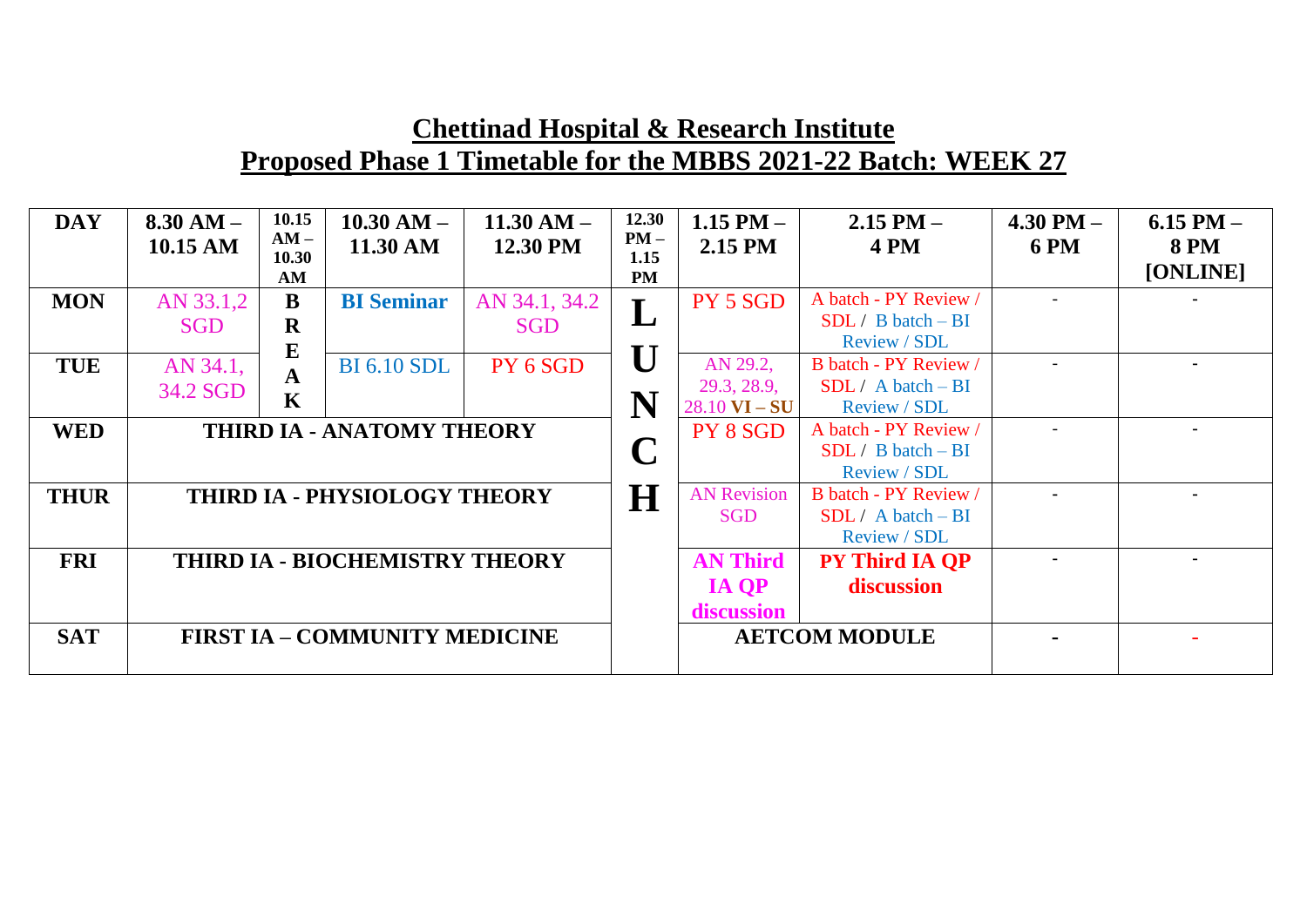| <b>DAY</b>  | $8.30 AM -$<br>10.15 AM | 10.15<br>$10.30 AM -$<br>$AM -$<br>11.30 AM<br>10.30<br>AM | $11.30 AM -$<br>12.30 PM                | 12.30<br>$PM -$<br>1.15<br>PM | 1.15 PM $-$<br>2.15 PM | $2.15$ PM $-$<br><b>4 PM</b> | $4.30$ PM $-$<br><b>6 PM</b> | 6.15 PM $-$<br><b>8 PM</b><br>[ONLINE] |
|-------------|-------------------------|------------------------------------------------------------|-----------------------------------------|-------------------------------|------------------------|------------------------------|------------------------------|----------------------------------------|
| <b>MON</b>  |                         |                                                            | THEORY VIVA + THIRD IA PRACTICALS / SDL | ┻                             |                        | <b>AETCOM MODULE</b>         |                              |                                        |
| <b>TUE</b>  |                         |                                                            | THEORY VIVA + THIRD IA PRACTICALS / SDL | U                             |                        | <b>AETCOM MODULE</b>         |                              |                                        |
| <b>WED</b>  |                         |                                                            | THEORY VIVA + THIRD IA PRACTICALS / SDL | N                             |                        | <b>AETCOM MODULE</b>         |                              |                                        |
| <b>THUR</b> |                         |                                                            | THEORY VIVA + THIRD IA PRACTICALS / SDL | ⌒                             |                        | <b>AETCOM MODULE</b>         |                              |                                        |
| <b>FRI</b>  |                         |                                                            | THEORY VIVA + THIRD IA PRACTICALS / SDL |                               |                        | <b>CM 2.2 SGD, SDL</b>       |                              |                                        |
|             |                         |                                                            |                                         | $\bf H$                       |                        |                              |                              |                                        |
| <b>SAT</b>  | AN 35.1, 35.10 DL       | $10.30 -$                                                  | <b>BI Third IA OP</b>                   |                               |                        | PY 10.1, 10.2,               |                              |                                        |
| [ONLINE]    |                         | <b>11 AM</b><br><b>BREAK</b>                               | discussion                              |                               |                        | 10.10 DL                     |                              |                                        |

| <b>DAY</b>  |                | <b>PRACTICALS</b> |                                  | <b>SDL</b> |  |                                            |  |  |
|-------------|----------------|-------------------|----------------------------------|------------|--|--------------------------------------------|--|--|
|             | <b>ANATOMY</b> |                   | <b>PHYSIOLOGY   BIOCHEMISTRY</b> |            |  | <b>ANATOMY   PHYSIOLOGY   BIOCHEMISTRY</b> |  |  |
| <b>MON</b>  |                |                   |                                  |            |  |                                            |  |  |
| <b>TUE</b>  |                |                   |                                  |            |  |                                            |  |  |
| <b>WED</b>  |                |                   |                                  |            |  |                                            |  |  |
| <b>THUR</b> |                |                   |                                  |            |  |                                            |  |  |
| FRI         |                |                   |                                  |            |  |                                            |  |  |

#### **BLOCK 3 ENDS: BLOCK 4 BEGINS**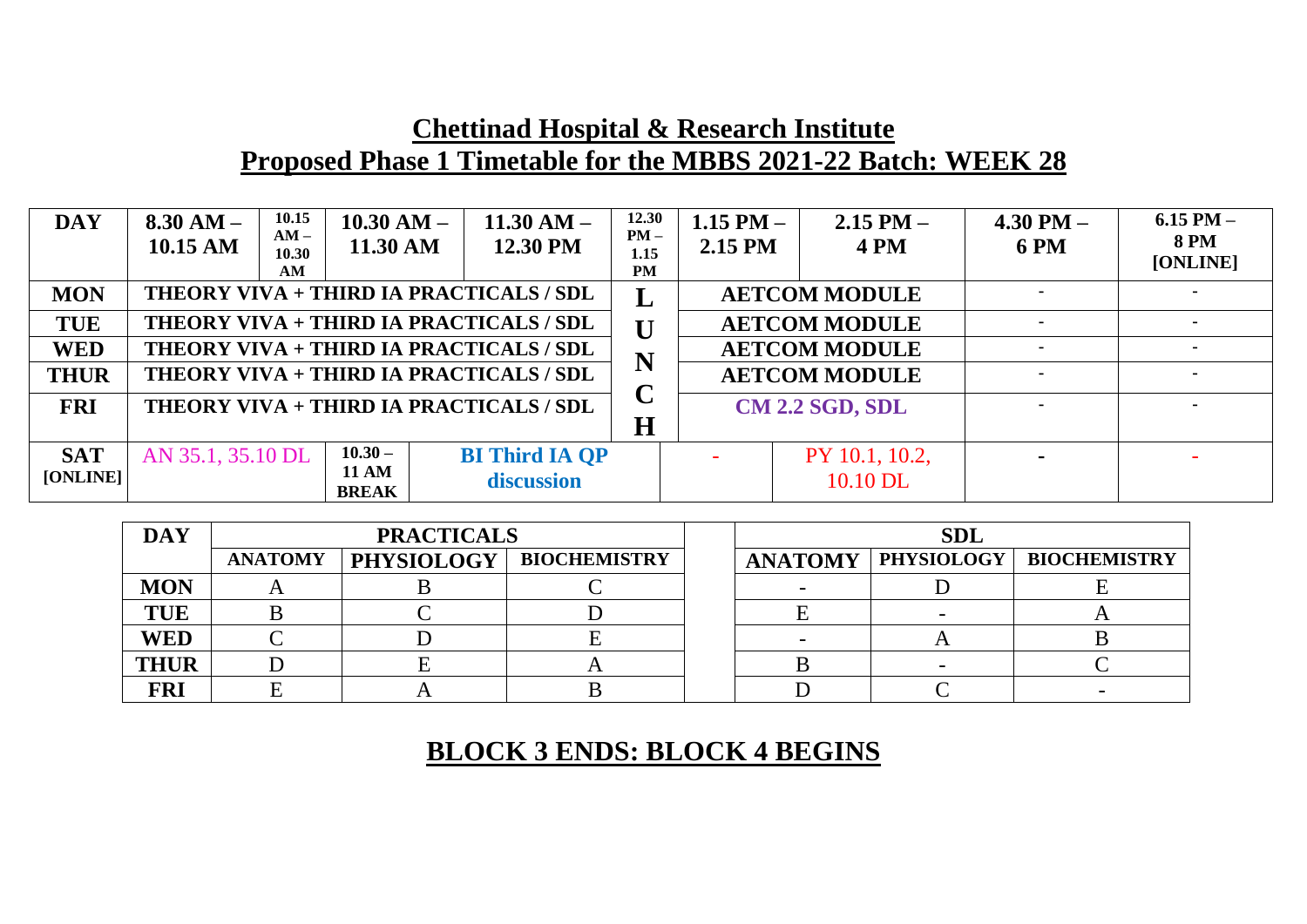| <b>DAY</b>  | $8.30 AM -$<br>10.15 AM | 10.15<br>$AM -$<br>10.30 | $10.30$ AM $-$<br>11.30 AM     | $11.30 AM -$<br>12.30 PM        | 12.30<br>$PM -$<br>1.15 | $1.15$ PM $-$<br>2.15 PM | $2.15$ PM $-$<br><b>4 PM</b>              | $4.30$ PM $-$<br><b>6 PM</b> | $6.15$ PM $-$<br><b>8 PM</b> |
|-------------|-------------------------|--------------------------|--------------------------------|---------------------------------|-------------------------|--------------------------|-------------------------------------------|------------------------------|------------------------------|
|             |                         | AM                       |                                |                                 | <b>PM</b>               |                          |                                           |                              | [ONLINE]                     |
| <b>MON</b>  | AN 35.1,                | $\overline{\mathbf{B}}$  | <b>BI</b> 6.5 DL               | AN 35.1,                        | L                       | <b>PY</b>                | A batch - PY 3.15,                        | <b>PY</b>                    | <b>AN SDL</b>                |
|             | 35.2, 35.8,             |                          | <b>VI-IM</b>                   | $35.2 - 35.4$ ,                 |                         | 10.1, 10.2,              | 11.14 Video Demo /                        | <b>SEMINAR</b>               |                              |
|             | 35.10 SGD               |                          |                                | 35.10 DL                        |                         | 10.10 SGD                | $SDL / B$ batch $-BI$                     |                              |                              |
| <b>TUE</b>  | AN 35.3,                |                          | <b>BI 6.5 SGD</b>              | PY 10.1, 10.2,                  |                         | AN 43.2                  | 3.10, 11.17 / SDL<br>B batch - PY 3.15,   | <b>PY</b>                    | <b>AN SDL</b>                |
|             | 35.4, 35.6,             | R                        |                                | $10.10 \text{ HI} - \text{AN},$ |                         |                          | 11.14 Video Demo /                        |                              |                              |
|             | 35.7, 35.9              |                          |                                | $VI - PS$                       |                         | DL, SGD                  | $SDL / A batch - BI$                      | <b>SEMINAR</b>               |                              |
|             | <b>SGD</b>              |                          |                                |                                 |                         |                          | 3.10, 11.17 / SDL                         |                              |                              |
| <b>WED</b>  |                         |                          | <b>Early clinical exposure</b> |                                 |                         | <b>PY 10.11</b>          | A batch - PY 3.15,                        | AN                           |                              |
|             | -------                 |                          |                                |                                 | N                       | HI-AN                    | 11.14 Video Demo /                        | <b>SEMINAR</b>               | PY SDL                       |
|             |                         |                          |                                |                                 |                         |                          | $SDL / B$ batch $-BI$                     |                              |                              |
|             |                         | ${\bf E}$                |                                |                                 |                         |                          | 3.10, 11.17 / SDL                         |                              |                              |
| <b>THUR</b> | AN 36.1,                |                          | <b>BI</b> 4.2 DL               | AN 35.6,                        |                         | AN 35.5,                 | B batch - PY 3.15,                        | <b>PY</b>                    | PY SDL                       |
|             | 36.2, 36.4              |                          |                                | 35.7, 35.9,                     | $\mathbf C$             | 36.2, 37.1               | 11.14 Video Demo /                        | <b>Revision</b>              |                              |
|             | <b>SGD</b>              | $\mathbf A$              |                                | 36.1, 36.4 DL                   |                         | DL                       | $SDL / A batch - BI$<br>3.10, 11.17 / SDL | <b>SGD</b>                   |                              |
| <b>FRI</b>  | AN 35.5,                |                          | $CM$ 2.1, 2.3                  | AN 37.2, 37.3                   |                         | AN 35.8,                 | <b>PY 3rd IA</b>                          | <b>PY</b>                    | <b>PY Revision</b>           |
|             | 37.1 SGD                |                          | DL                             | DL                              |                         | 35.9, 35.5,              | <b>feedback</b>                           | <b>SEMINAR</b>               | <b>SGD</b>                   |
|             |                         |                          |                                |                                 | $\bf H$                 | 35.2                     |                                           |                              |                              |
|             |                         | $\mathbf K$              |                                |                                 |                         | $VI-SU$                  |                                           |                              |                              |
| <b>SAT</b>  | <b>AN 3rd IA</b>        |                          | PY 10.3,                       | <b>BI</b> 4.2                   |                         | PY 10.3,                 | <b>BI</b> 3rd IA                          | <b>PY</b>                    | <b>PY Revision</b>           |
|             | feedback                |                          | 10.11                          | $VI - IM$                       |                         | 10.4 SGD                 | feedback                                  | <b>SEMINAR</b>               | <b>SGD</b>                   |
|             |                         |                          | $HI - BI$                      |                                 |                         |                          |                                           |                              |                              |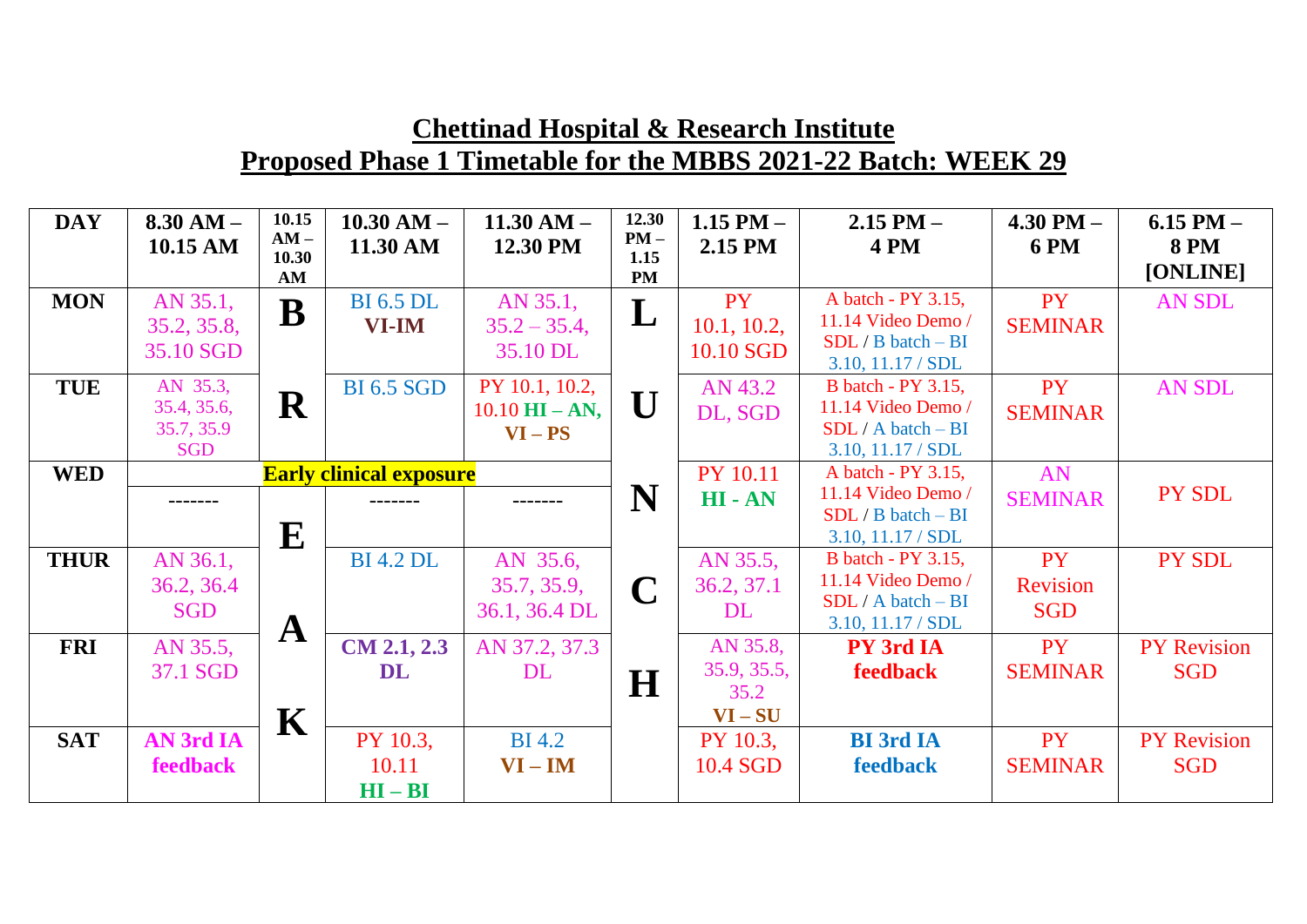| <b>DAY</b>  | $8.30 AM -$<br>10.15 AM | 10.15<br>$AM -$<br>10.30 | $10.30 AM -$<br>11.30 AM | $11.30 AM -$<br>12.30 PM                                    | 12.30<br>$PM -$<br>1.15 | 1.15 PM $-$<br>2.15 PM | $2.15$ PM $-$<br><b>4 PM</b>      | $4.30$ PM $-$<br><b>6 PM</b> | $6.15$ PM $-$<br><b>8 PM</b> |
|-------------|-------------------------|--------------------------|--------------------------|-------------------------------------------------------------|-------------------------|------------------------|-----------------------------------|------------------------------|------------------------------|
|             |                         | AM                       |                          |                                                             | <b>PM</b>               |                        |                                   |                              | [ONLINE]                     |
| <b>MON</b>  | AN                      | B                        | BI 6.2,6.3 DL            | AN 38.1 -                                                   | L                       | <b>PY 10.4</b>         | A batch - PY 10.11                | <b>PY</b> Revision           | <b>AN SDL</b>                |
|             | $36.1 - 36.5$ ,         |                          |                          | 38.3 DL                                                     |                         | $HI - AN$ ,            | DOAP / SDL / B                    | <b>SGD</b>                   |                              |
|             | $37.1 - 37.3$           |                          |                          |                                                             |                         | <b>PY 10.5</b>         | batch $-$ BI 11.9 /               |                              |                              |
|             | $VI - EN$               |                          |                          |                                                             |                         | <b>SGD</b>             | <b>SDL</b>                        |                              |                              |
| <b>TUE</b>  | AN                      | ${\bf R}$                | BI 4.2 SGD,              | PY 10.5, 10.6                                               | $\mathbf I$ ]           | AN 38.1 -              | <b>B</b> batch - PY 10.11         | <b>PY Revision</b>           | PY SDL                       |
|             | 37.2, 37.3              |                          | $VI - IM$                | <b>SGD</b>                                                  |                         | 38.3 DL                | DOAP / SDL / A                    | <b>SGD</b>                   |                              |
|             | <b>SGD</b>              |                          |                          |                                                             |                         |                        | batch - BI 11.9 /                 |                              |                              |
|             |                         |                          |                          |                                                             |                         |                        | <b>SDL</b>                        |                              |                              |
| <b>WED</b>  |                         |                          |                          | Early clinical exposure (First, Third and Fifth weeks Only) | N                       | <b>PY 10.7</b>         | A batch - PY 10.11                | <b>PY Revision</b>           | PY SDL                       |
|             | <b>ANFA</b>             | ${\bf E}$                | PY 10.5, 10.6            | <b>AN 43.2 DL</b>                                           |                         | DL, SGD                | DOAP / SDL / B                    | <b>SGD</b>                   |                              |
|             |                         |                          | HI-AN                    |                                                             |                         |                        | batch $-$ BI 11.9 /<br><b>SDL</b> |                              |                              |
| <b>THUR</b> | AN                      |                          | <b>BI FA</b>             | AN 43.2 SGD                                                 | $\mathbf{\Omega}$       | AN 38.1 -              | <b>B</b> batch - PY 10.11         | <b>AN SEMINAR</b>            | <b>AN SDL</b>                |
|             | $38.1 - 38.3$           |                          |                          |                                                             |                         | 38.3 DL                | DOAP/SDL/A                        |                              |                              |
|             | <b>SGD</b>              | $\mathbf{A}$             |                          |                                                             |                         |                        | batch - BI 11.9 /                 |                              |                              |
|             |                         |                          |                          |                                                             | $\bf H$                 |                        | <b>SDL</b>                        |                              |                              |
| <b>FRI</b>  | AN                      | $\mathbf K$              | $CM$ 2.1, 2.3            | AN 39.1, 39.2                                               |                         | AN 40.1,               | <b>PY FA</b>                      | PY Online MCQ                | PY SDL                       |
|             | $40.1 - 40.5$           |                          | DL                       | <b>DL</b>                                                   |                         | 40.2, 40.4,            |                                   | $Assessment +$               |                              |
|             | <b>SGD</b>              |                          |                          |                                                             |                         | 40.5 DL                |                                   | Discussion -                 |                              |
| <b>SAT</b>  | AN                      |                          | $10.30 -$                | BI 4.2, 7.3,7.4 SGD                                         |                         | $1 - 2$                | PY 10.7, 10.11                    | <b>AN SEMINAR</b>            | <b>PY SDL</b>                |
| [ONLINE]    | $38.1 - 38.3,$          |                          | <b>11 AM</b>             |                                                             |                         | <b>PM</b>              | <b>SGD HI - AN</b>                |                              |                              |
|             | 39.1, 39.2 SGD          |                          | <b>BREAK</b>             |                                                             |                         | <b>LUNCH</b>           |                                   |                              |                              |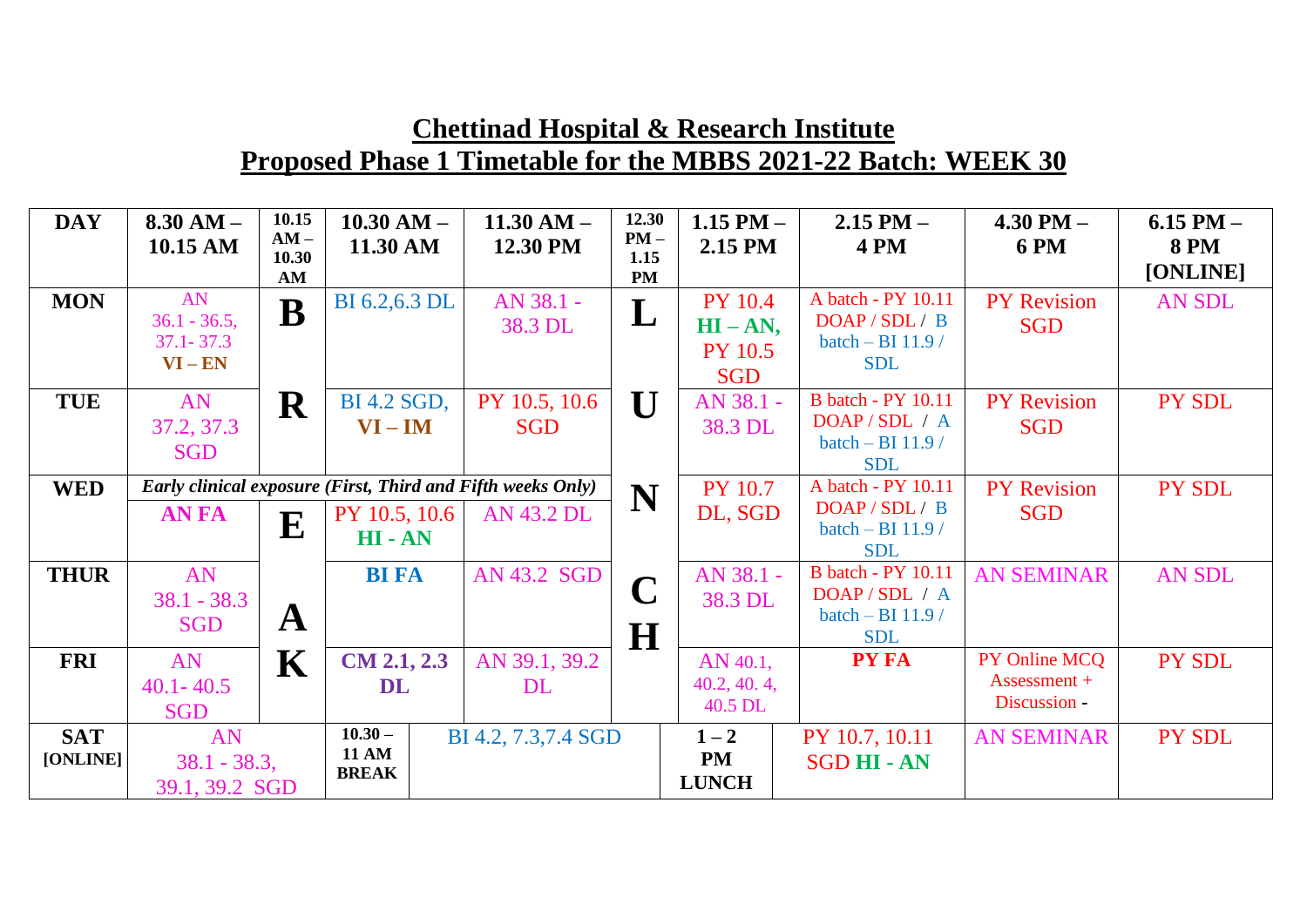| <b>DAY</b>  | $8.30 AM -$     | 10.15<br>$AM -$ | $10.30$ AM $-$                 | $11.30 AM -$      | 12.30<br>$PM -$ | 1.15 PM $-$         | $2.15$ PM $-$                           | $4.30$ PM $-$           | $6.15$ PM $-$           |
|-------------|-----------------|-----------------|--------------------------------|-------------------|-----------------|---------------------|-----------------------------------------|-------------------------|-------------------------|
|             | 10.15 AM        | 10.30           | 11.30 AM                       | 12.30 PM          | 1.15            | 2.15 PM             | <b>4 PM</b>                             | <b>6 PM</b><br>[ONLINE] | <b>8 PM</b><br>[ONLINE] |
| <b>MON</b>  | AN 41.1,        | AM<br>$\bf B$   | <b>BI</b> 11.15                | AN 40.3 DL        | <b>PM</b><br>L  | <b>PY 10.7</b>      | A batch - PY 10.11                      | <b>AN SEMINAR</b>       | <b>AN SDL</b>           |
|             | $42.1 - 42.3$   |                 | <b>SGD</b>                     |                   |                 | <b>SGD</b>          | DOAP / SDL / B<br>batch $-$ BI 11.9 /   |                         |                         |
|             | <b>SGD</b>      |                 |                                |                   |                 |                     | <b>SDL</b>                              |                         |                         |
| <b>TUE</b>  | AN 43.1         | ${\bf R}$       | BI 3.9,11.17                   | PY 10.7,          | U               | AN                  | <b>B</b> batch - PY 10.11<br>DOAP/SDL/A | <b>PY</b> Revision      | PY SDL                  |
|             | SGD, 43.3<br>DL |                 | <b>DL</b>                      | $10.11$ HI - AN   |                 | $42.1 - 42.3$<br>DL | batch $-$ BI 11.9 /                     | <b>SGD</b>              |                         |
|             |                 |                 |                                |                   |                 |                     | <b>SDL</b>                              |                         |                         |
| <b>WED</b>  |                 |                 | <b>Early clinical exposure</b> |                   |                 | PY 10.7             | A batch - PY 10.11                      | <b>AN SEMINAR</b>       | PY SDL                  |
|             |                 |                 | -------                        |                   | N               | VI - PS             | DOAP / SDL / B<br>batch - BI 11.9 /     |                         |                         |
|             |                 | ${\bf E}$       |                                |                   |                 |                     | <b>SDL</b>                              |                         |                         |
| <b>THUR</b> | <b>ANFA</b>     |                 | BI 3.9,11.17                   | <b>AN 43.1 DL</b> |                 | AN 38.1-            | <b>B</b> batch - PY 10.11               | <b>AN SEMINAR</b>       | <b>AN SDL</b>           |
|             | <b>Feedback</b> |                 | $VI - PA, IM$                  |                   | $\mathbf C$     | $38.3, 40.1 -$      | DOAP/SDL/A<br>batch - BI 11.9 /         |                         |                         |
|             |                 | $\mathbf A$     |                                |                   |                 | <b>40.5 VI-EN</b>   | <b>SDL</b>                              |                         |                         |
| <b>FRI</b>  | AN 43.6,        |                 | CM 2.1, 2.3                    | AN                |                 | AN 43.5             | <b>PY FA Feedback</b>                   | <b>PY Revision</b>      | PY SDL                  |
|             | 43.7 SGD        |                 | <b>DL</b>                      | $41.1 - 41.3$     | $\bf H$         | <b>SGD</b>          |                                         | <b>SGD</b>              |                         |
|             |                 |                 |                                | VI-OP             |                 |                     |                                         |                         |                         |
| <b>SAT</b>  | AN 43.4 DL,     | $\mathbf K$     | PY 11.1 -                      | <b>BI</b> 4.3 DL  |                 | PY 11.1 -           | <b>BI FA</b>                            | <b>AN SEMINAR</b>       | <b>AN SDL</b>           |
|             | <b>SGD</b>      |                 | 11.3 SGD                       | $VI$ – $IM$       |                 | 11.3 DL             | <b>Feedback</b>                         |                         |                         |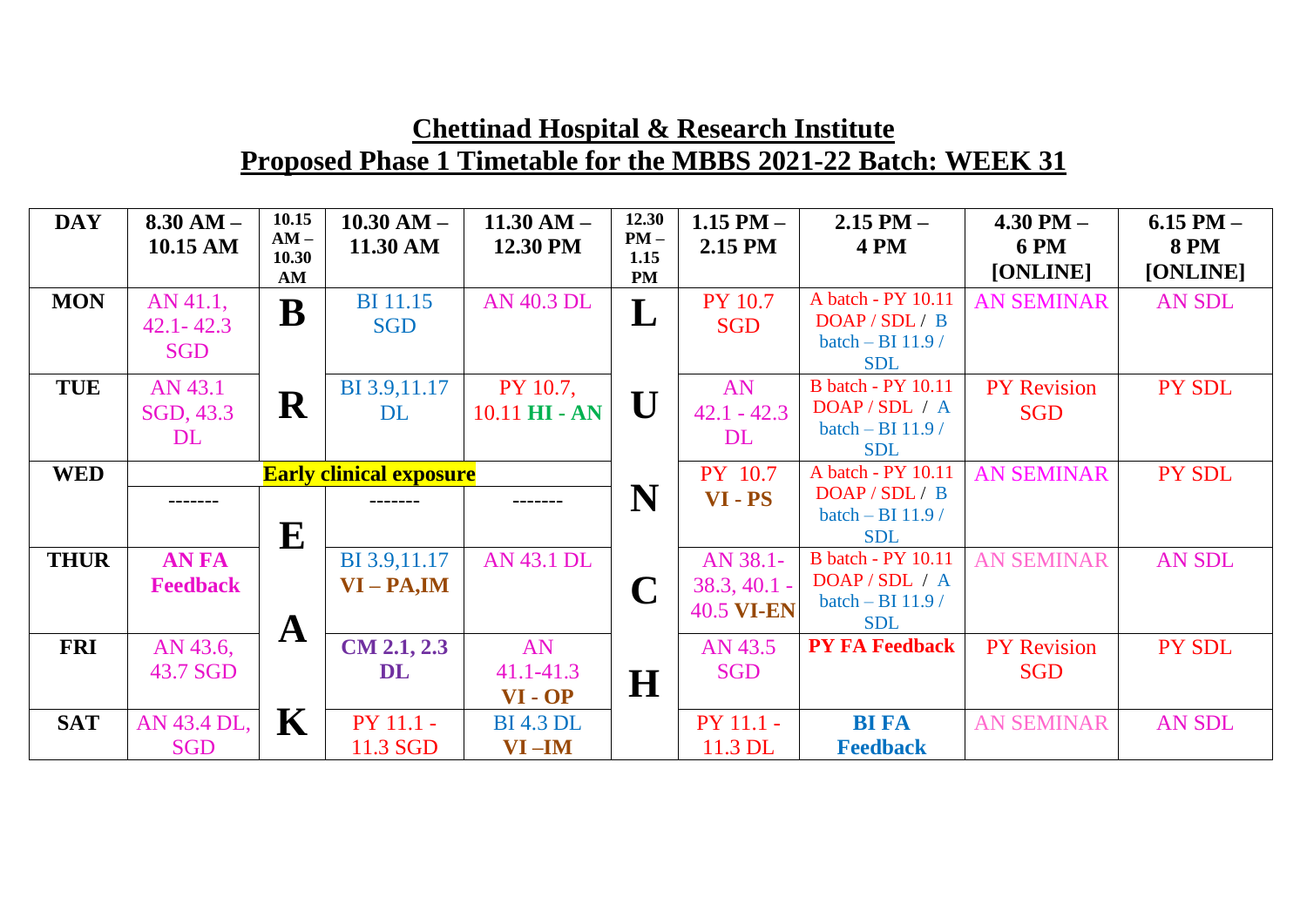| <b>DAY</b>             | $8.30 AM -$<br>10.15 AM                 | 10.15<br>$AM -$<br>10.30 | $10.30 AM -$<br>11.30 AM                                                             | $11.30 AM -$<br>12.30 PM          | 12.30<br>$PM -$<br>1.15 | 1.15 PM $-$<br>2.15 PM               | $2.15$ PM $-$<br><b>4 PM</b>                                         | $4.30$ PM $-$<br><b>6 PM</b>     | $6.15$ PM $-$<br><b>8 PM</b> |
|------------------------|-----------------------------------------|--------------------------|--------------------------------------------------------------------------------------|-----------------------------------|-------------------------|--------------------------------------|----------------------------------------------------------------------|----------------------------------|------------------------------|
|                        |                                         | AM                       |                                                                                      |                                   | <b>PM</b>               |                                      |                                                                      | [ONLINE]                         | [ONLINE]                     |
| <b>MON</b>             | AN 56.1,<br>56.2, 57.1<br><b>SGD</b>    | B                        | <b>BI</b> 4.1,4.6 <b>DL</b><br>$VI$ –IM                                              | AN 41.1-<br>41.3<br>VI-OP         | L                       | <b>PY</b><br>10.8 DL                 | A batch - PY<br>10.11SDL/ B<br>batch - BI 11.9 /<br><b>SDL</b>       | <b>PY Revision</b><br><b>SGD</b> | AN SDL                       |
| <b>TUE</b>             | AN 57.1,<br>58.1 SGD                    | R                        | BI 4.1,4.6<br><b>SGD</b>                                                             | PY 10.8, 10.9<br>$VI - PS$        | U                       | AN 43.2<br>DL, SGD                   | <b>B</b> batch - PY<br>10.11SDL/A<br>batch - BI 11.9 /<br><b>SDL</b> | <b>AN Revision</b><br><b>SGD</b> | PY DL<br><b>Revision</b>     |
| <b>WED</b>             | AN 59.1 -<br>59.3 DL                    | ${\bf E}$                | Early clinical exposure (First, Third and Fifth weeks Only)<br>PY 11.11,<br>11.12 DL | <b>AN 43.2 SGD</b>                | N                       | <b>PY 10.9</b><br><b>SGD</b>         | A batch - PY<br>10.11SDL/ B<br>batch - BI 11.9 /<br><b>SDL</b>       | <b>AN Revision</b><br><b>SGD</b> | PY DL<br><b>Revision</b>     |
| <b>THUR</b>            | AN 58.1,<br>$59.1 - 59.3$<br><b>SGD</b> | $\mathbf{A}$             | <b>BI</b><br><b>SEMINAR</b>                                                          | AN 43.7 -<br>43.9<br><b>VI-RD</b> | $\mathbf C$             | AN 56.1,<br>56.2 DL                  | <b>B</b> batch - PY<br>10.11SDL/A<br>batch - BI 11.9 /<br><b>SDL</b> | <b>AN Revision</b><br><b>SGD</b> | <b>AN SDL</b>                |
| <b>FRI</b>             | AN 60.1<br><b>SGD</b>                   | $\mathbf K$              | CM 2.1, 2.3<br><b>SGD</b>                                                            | AN 57.1 -<br>57.5 DL              | H                       | AN 43.3<br><b>DL</b>                 | <b>PY 10.20</b><br>$VI - OP$ , EN                                    | <b>PY Revision</b><br><b>SGD</b> | PY DL<br><b>Revision</b>     |
| <b>SAT</b><br>[ONLINE] | AN 62.1, 62.2 DL,<br><b>SGD</b>         |                          | $10.30 -$<br><b>11 AM</b><br><b>BREAK</b>                                            | <b>BI</b> 10.2 DL                 |                         | $1 - 2$<br><b>PM</b><br><b>LUNCH</b> | PY 10.13, 10.14,<br>10.16 SGD DL                                     | <b>PY Revision</b><br><b>SGD</b> | PY DL<br><b>Revision</b>     |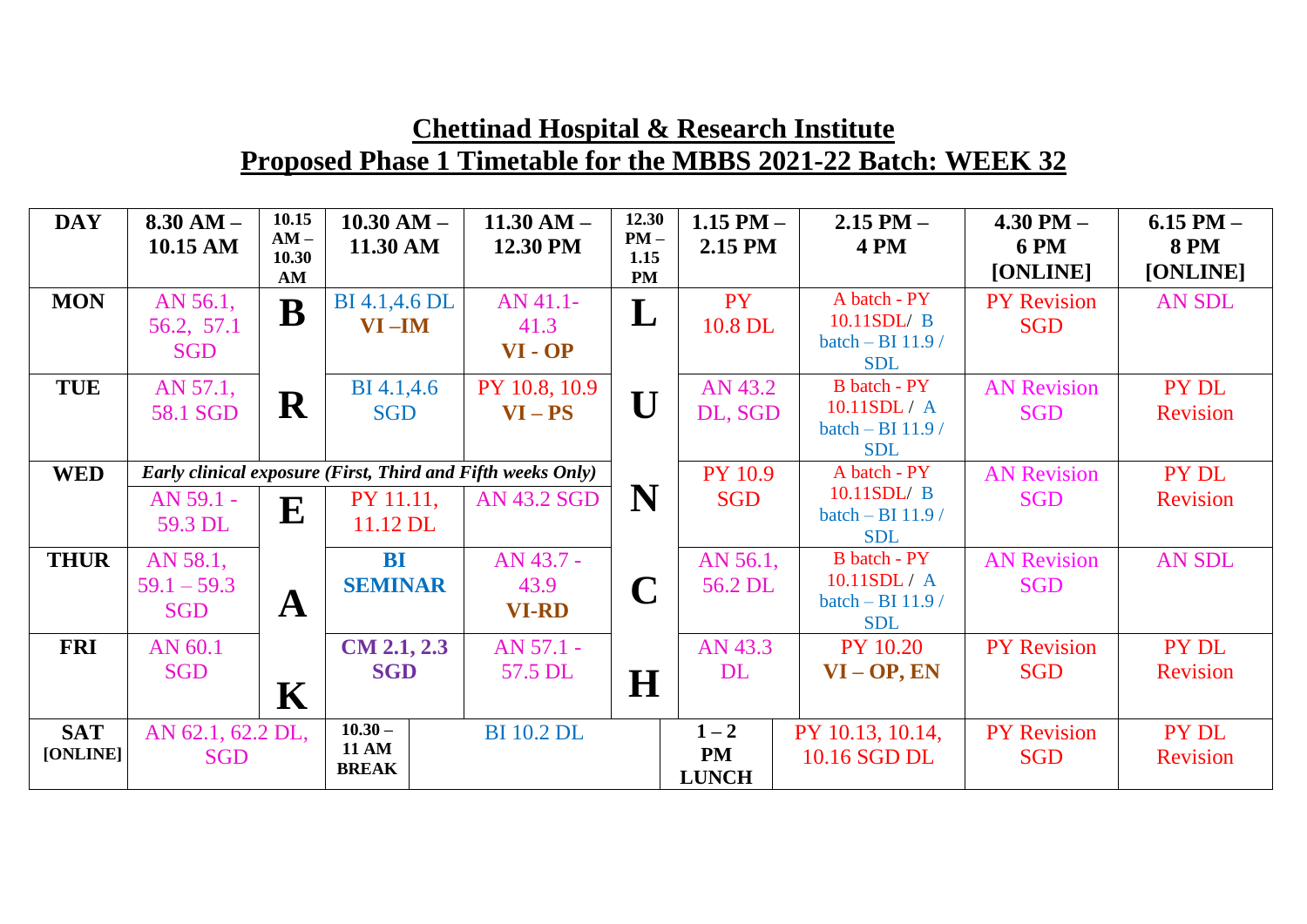| <b>DAY</b>  | $8.30 AM -$<br>10.15 AM        | 10.15<br>$AM -$<br>10.30 | $10.30$ AM $-$<br>11.30 AM | $11.30 AM -$<br>12.30 PM | 12.30<br>$PM -$<br>1.15 | 1.15 PM $-$<br>2.15 PM | $2.15$ PM $-$<br><b>4 PM</b>                    | $4.30$ PM $-$<br><b>6 PM</b> | $6.15$ PM $-$<br><b>8 PM</b> |
|-------------|--------------------------------|--------------------------|----------------------------|--------------------------|-------------------------|------------------------|-------------------------------------------------|------------------------------|------------------------------|
|             |                                | AM                       |                            |                          | <b>PM</b>               |                        |                                                 | [ONLINE]                     | [ONLINE]                     |
| <b>MON</b>  | AN 63.1                        | $\bf B$                  | BI 6.9, 6.10               | <b>AN 43.3 SGD</b>       | L                       | PY 10.16,              | A batch - PY 10.11                              | PY 1 SGD                     | AN SDL                       |
|             | <b>SGD</b>                     |                          | $VI$ –IM,                  |                          |                         | 10.20                  | DOAP/SDL/B                                      |                              |                              |
|             |                                |                          | <b>HI-PY</b>               |                          |                         | VI-EN                  | batch $-$ BI 11.9 /<br><b>SDL</b>               |                              |                              |
| <b>TUE</b>  | AN 64.1                        |                          | <b>BI PBL</b>              | <b>PY 10.17 DL</b>       | ГT                      | AN 58.1 -              | <b>B</b> batch - PY 10.11                       | PY DL                        | PY DL                        |
|             | <b>SGD</b>                     | R                        |                            |                          |                         | 58.4 DL                | DOAP/SDL/A<br>batch $-$ BI 11.9 /<br><b>SDL</b> | <b>Revision</b>              | <b>Revision</b>              |
|             |                                |                          |                            |                          |                         |                        | A batch - PY 10.11                              |                              |                              |
| <b>WED</b>  | <b>Early clinical exposure</b> |                          |                            |                          | <b>PY 10.17</b>         | DOAP / SDL / B         | PY 2 SGD                                        | PY DL                        |                              |
|             | -------                        |                          |                            |                          | N                       | <b>SGD</b>             | batch - BI 11.9 /                               |                              | <b>Revision</b>              |
|             |                                | ${\bf E}$                |                            |                          |                         |                        | <b>SDL</b>                                      |                              |                              |
| <b>THUR</b> | <b>AN FA</b>                   |                          | <b>BI</b> 6.5 DL           | AN                       |                         | AN                     | <b>B</b> batch - PY 10.11                       | PY 3 SGD                     | <b>AN SDL</b>                |
|             |                                |                          | $VI$ –IM                   | $60.1 - 60.3$ DL         |                         | $61.1 - 61.3$          | DOAP/SDL/A                                      |                              |                              |
|             |                                |                          |                            |                          |                         | <b>DL</b>              | batch $-$ BI 11.9 /                             |                              |                              |
|             |                                | $\mathbf A$              |                            |                          |                         |                        | <b>SDL</b>                                      |                              |                              |
| <b>FRI</b>  | AN                             |                          | <b>CM 2.4 DL</b>           | AN 62.4,                 |                         | AN                     | <b>PY FA</b>                                    | PY 4 SGD                     | PY DL                        |
|             | <b>Mentorship</b>              |                          |                            | 62.5, 62.6               | $\bf H$                 | $68.1 - 68.3$          |                                                 |                              | <b>Revision</b>              |
|             |                                |                          |                            | HI-PY                    |                         | <b>DL</b>              |                                                 |                              |                              |
| <b>SAT</b>  | AN 56.1,                       | $\mathbf K$              | PY 10.19                   | <b>BI</b> 4.3            |                         | <b>PY 10.19</b>        | <b>BI FA</b>                                    | PY DL                        | AN SDL                       |
|             | 56.2, 57.4,                    |                          | <b>SGD</b>                 | $VI$ –IM                 |                         | $VI - OP$ ,            |                                                 | <b>Revision</b>              |                              |
|             | 57.5, 58.4                     |                          |                            |                          |                         | <b>EN</b>              |                                                 |                              |                              |
|             | $VI$ –IM                       |                          |                            |                          |                         |                        |                                                 |                              |                              |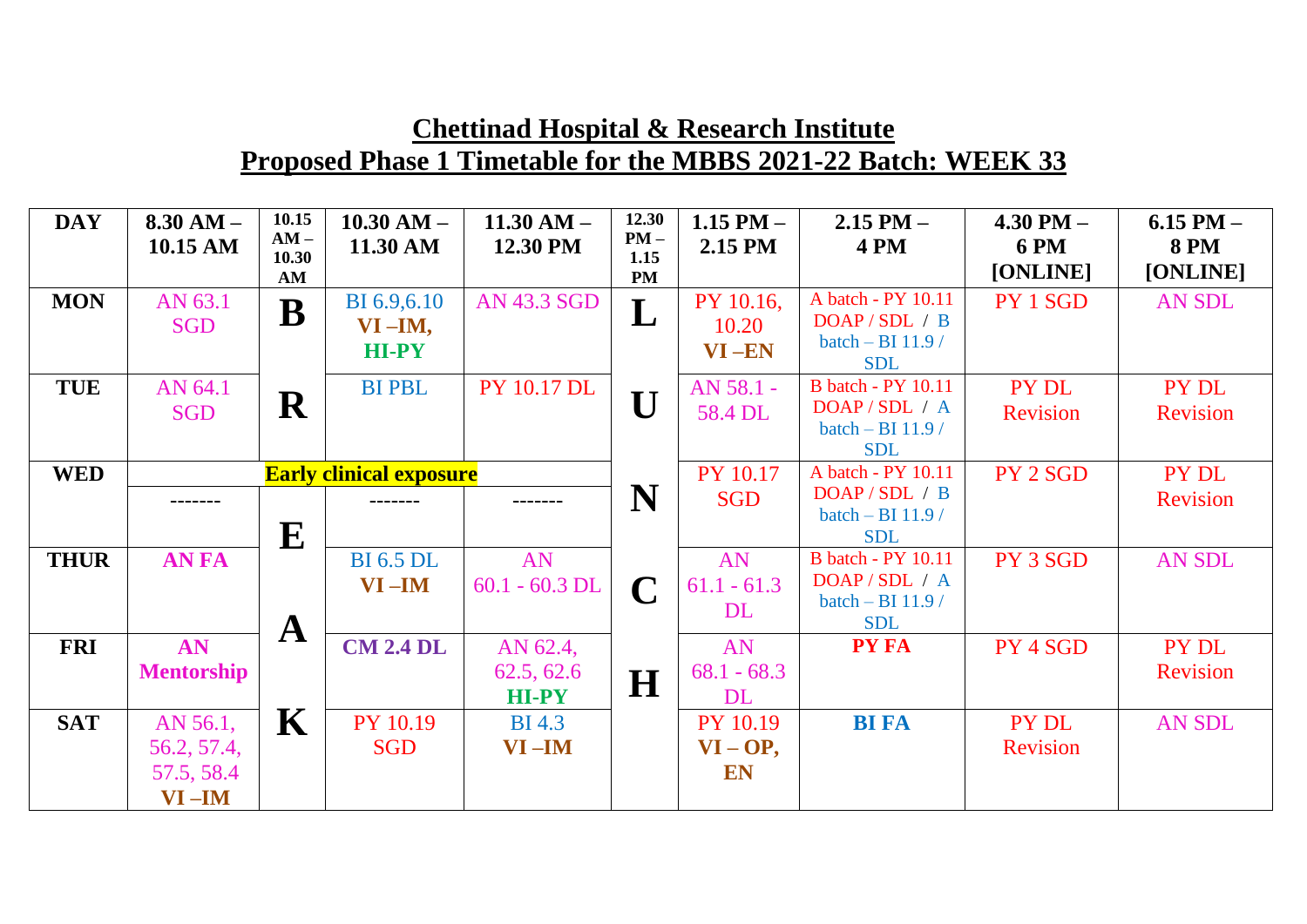| <b>DAY</b>  | $8.30 AM -$<br>10.15 AM                                     | 10.15<br>$AM -$ | $10.30 AM -$<br>11.30 AM     |  | $11.30 AM -$<br>12.30 PM | 12.30<br>$PM -$   | 1.15 PM $-$<br>2.15 PM  | $2.15$ PM $-$<br><b>4 PM</b>        | $4.30$ PM $-$<br><b>6 PM</b> | 6.15 PM $-$<br><b>8 PM</b> |
|-------------|-------------------------------------------------------------|-----------------|------------------------------|--|--------------------------|-------------------|-------------------------|-------------------------------------|------------------------------|----------------------------|
|             |                                                             | 10.30<br>AM     |                              |  |                          | 1.15<br><b>PM</b> |                         |                                     | [ONLINE]                     | [ONLINE]                   |
| <b>MON</b>  | AN 4.1-4.5                                                  | $\bf B$         | <b>BI</b> 4.4 <b>DL</b>      |  | AN                       | L                 | <b>PY 10.18</b>         | A batch - PY 10.20                  | <b>PY 10 SGD</b>             | <b>AN SDL</b>              |
|             | $VI$ – $DR$                                                 |                 |                              |  | $68.1 - 68.3$            |                   | SGD, PY<br>10.17, 10.18 | DOAP, SDL / B<br>batch - BI 11.21 / |                              |                            |
|             |                                                             |                 |                              |  | <b>SGD</b>               |                   | VI-OP                   | <b>SDL</b>                          |                              |                            |
| <b>TUE</b>  | AN 64.2 DL                                                  |                 | <b>BI</b> 6.5                |  | <b>PY 10.12</b>          | ГТ                | AN 64.3                 | <b>B</b> batch - PY 10.20           | PY 9 SGD                     | PY DL                      |
|             |                                                             | $\mathbf R$     | $VI$ –IM                     |  | $VI - PS$                | U                 | <b>DL</b>               | DOAP, SDL / A                       |                              | Revision                   |
|             |                                                             |                 |                              |  |                          |                   |                         | batch $-$ BI 11.21 /<br><b>SDL</b>  |                              |                            |
| <b>WED</b>  | Early clinical exposure (First, Third and Fifth weeks Only) |                 |                              |  |                          | PY 10 PBL         | A batch - PY 10.20      | PY 8 SGD                            | AN SDL                       |                            |
|             | AN 20.6,                                                    | ${\bf E}$       | <b>PY 10 SGD</b>             |  | <b>AN 64.1 DL</b>        | N                 |                         | DOAP, SDL / B                       |                              |                            |
|             | 20.7                                                        |                 |                              |  |                          |                   |                         | batch - BI 11.21 /<br><b>SDL</b>    |                              |                            |
|             | $VI - RD$                                                   |                 |                              |  |                          |                   |                         |                                     |                              |                            |
| <b>THUR</b> | AN 30.5,                                                    |                 | <b>BI FA</b>                 |  | AN 57.5,                 | $\mathbf C$       | AN 59.3,                | <b>B</b> batch - PY 10.20           | PY 7 SGD                     | <b>AN SDL</b>              |
|             | 31.5                                                        | $\mathbf A$     | <b>Feedback</b>              |  | 58.3, 58.4               |                   | 60.3, 61.3,             | DOAP, SDL / A<br>batch - BI 11.21 / |                              |                            |
|             | $VI - OP$                                                   |                 |                              |  | HI-PY                    |                   | <b>HI-PY</b>            | <b>SDL</b>                          |                              |                            |
| <b>FRI</b>  | <b>ANFA</b>                                                 |                 | <b>CM 2.4 DL</b>             |  | AN 56.2,                 |                   | AN                      | <b>PY FA Feedback</b>               | PY 6 SGD                     | PY DL                      |
|             | <b>Feedback</b>                                             | K               |                              |  | 63.1, 57.4,              | $\bf H$           | 62.2, 62.3              |                                     |                              | <b>Revision</b>            |
|             |                                                             |                 |                              |  | HI-PY                    |                   | <b>HI-PY</b>            |                                     |                              |                            |
| <b>SAT</b>  | AN $48.5 - 8$ , 30.1,                                       |                 | $10.30 -$                    |  | BI 6.3, 6.4              |                   | $1 - 2$                 | <b>PY Clinical</b>                  | PY 5 SGD                     | PY DL                      |
| [ONLINE]    | $30.2$ VI $-$ SU                                            |                 | <b>11 AM</b><br><b>BREAK</b> |  | $VI$ –IM,                |                   | <b>PM</b>               | <b>Practicals Viva</b>              |                              | <b>Revision</b>            |
|             |                                                             |                 |                              |  | HI-PY                    |                   | <b>LUNCH</b>            | <b>Discussion</b>                   |                              |                            |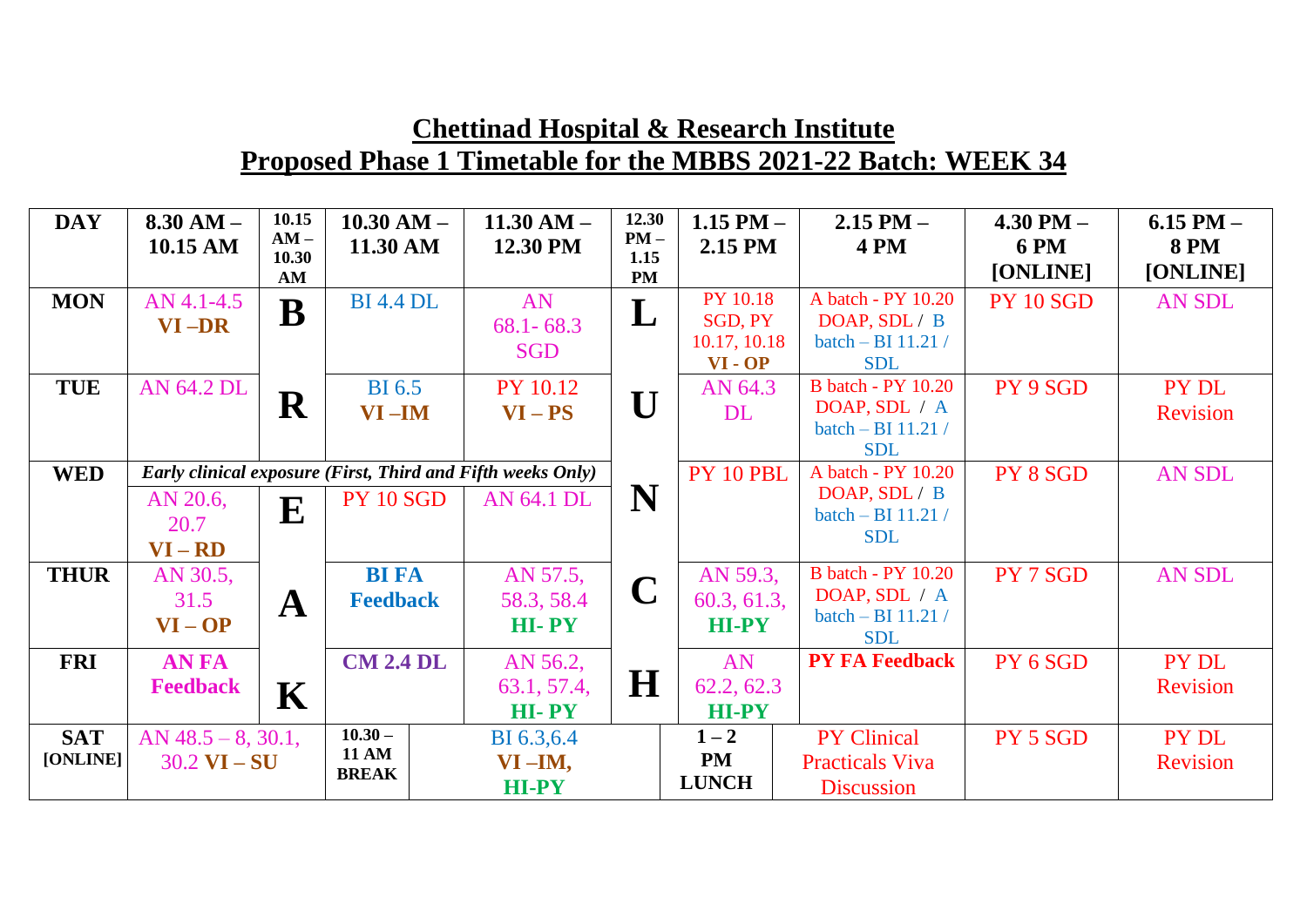| <b>DAY</b>  | $8.30 AM -$<br>10.15 AM        | 10.15<br>$AM -$<br>10.30<br>AM | $10.30$ AM $-$<br>11.30 AM     | $11.30 AM -$<br>12.30 PM       | 12.30<br>$PM -$<br>1.15<br><b>PM</b> | 1.15 PM $-$<br>2.15 PM         | $2.15$ PM $-$<br><b>4 PM</b>                                                    | $4.30$ PM $-$<br><b>6 PM</b><br>[ONLINE] | 6.15 PM $-$<br><b>8 PM</b><br>[ONLINE] |
|-------------|--------------------------------|--------------------------------|--------------------------------|--------------------------------|--------------------------------------|--------------------------------|---------------------------------------------------------------------------------|------------------------------------------|----------------------------------------|
| <b>MON</b>  | AN<br>$33.2 - 33.5$<br>$VI-SU$ | $\bf{B}$                       | BI 4.5, 4.7<br>DL              | AN<br><b>SEMINAR</b>           | L                                    | <b>PY Review</b><br><b>PBL</b> | A batch - PY 10.20<br>DOAP, SDL / B<br>batch $-$ BI 11.9,<br>11.21 / SDL        | <b>PY SEMINAR</b>                        | $AN DL -$<br><b>Revision</b>           |
| <b>TUE</b>  | <b>AN Quiz</b>                 | $\mathbf R$                    | <b>BI</b> 6.4<br>$VI$ –IM      | <b>PY Review</b><br><b>PBL</b> | $\bigcup$                            | AN<br><b>SEMINAR</b>           | <b>B</b> batch - PY 10.20<br>DOAP, SDL / A<br>batch $-$ BI 11.9,<br>11.21 / SDL | <b>PY SEMINAR</b>                        | $AN DL -$<br><b>Revision</b>           |
| <b>WED</b>  | <b>Early clinical exposure</b> |                                |                                |                                |                                      | <b>PY Review</b>               | A batch - PY 10.20                                                              | <b>PY SEMINAR</b>                        | $AN DL -$                              |
|             | -------                        | $\overline{\mathbf{E}}$        |                                |                                | N                                    | <b>PBL</b>                     | DOAP, SDL / B<br>batch $-$ BI 11.9,<br>11.21 / SDL                              |                                          | <b>Revision</b>                        |
| <b>THUR</b> | AN<br><b>Tutorials</b>         | $\mathbf A$<br>$\mathbf K$     | <b>BI</b> 7.1,7.2 <b>DL</b>    | AN<br><b>SEMINAR</b>           | $\mathbf C$                          | <b>AN PBL</b>                  | <b>B</b> batch - PY 10.20<br>DOAP, SDL / A<br>batch $-$ BI 11.9,<br>11.21 / SDL | <b>PY SEMINAR</b>                        | $AN DL -$<br><b>Revision</b>           |
| <b>FRI</b>  | <b>AN PBL</b>                  |                                | <b>CM SGD</b>                  | <b>AN PBL</b>                  |                                      | AN                             | <b>PY Review PBL</b>                                                            | <b>AN SEMINAR</b>                        | $AN DL -$                              |
| <b>SAT</b>  |                                |                                |                                |                                |                                      | <b>SEMINAR</b>                 |                                                                                 |                                          | <b>Revision</b>                        |
|             |                                |                                | <b>Early clinical exposure</b> |                                | $\bf H$                              | <b>PY Review</b><br><b>PBL</b> | <b>BI</b> 7.2 DL;<br>7.1,7.2 SGD                                                | <b>PY SEMINAR</b>                        | $AN DL -$<br><b>Revision</b>           |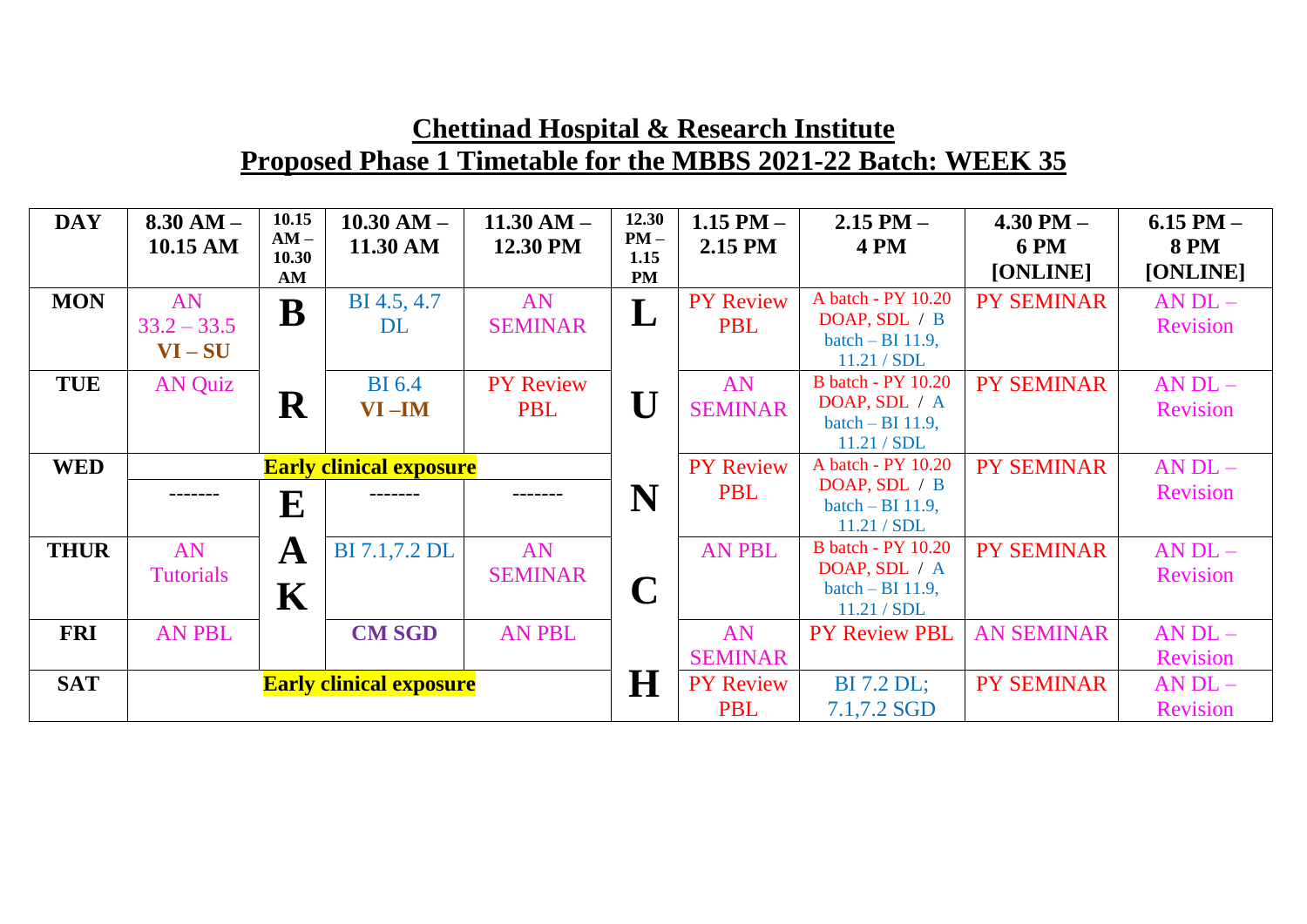| <b>DAY</b>             | $8.30 AM -$<br>10.15 AM | 10.15<br>$AM -$<br>10.30                                           | $10.30 AM -$<br>11.30 AM                  | $11.30 AM -$<br>12.30 PM       | 12.30<br>$PM -$<br>1.15 | $1.15$ PM $-$<br>2.15 PM             | $2.15$ PM $-$<br><b>4 PM</b>                                                      | $4.30$ PM $-$<br><b>6 PM</b> | $6.15$ PM $-$<br><b>8 PM</b>  |
|------------------------|-------------------------|--------------------------------------------------------------------|-------------------------------------------|--------------------------------|-------------------------|--------------------------------------|-----------------------------------------------------------------------------------|------------------------------|-------------------------------|
|                        |                         | AM                                                                 |                                           |                                | <b>PM</b>               |                                      |                                                                                   | [ONLINE]                     | [ONLINE]                      |
| <b>MON</b>             | AN SDL                  | $\overline{\mathbf{B}}$                                            | <b>BI</b> 7.2 DL                          | AN SGD                         | L                       | <b>PY Review</b><br><b>PBL</b>       | A batch - PY 10.12<br>Demo, SDL / B<br>$batch - BI 4.1, 4.6$<br><b>SGD</b>        | <b>AN SEMINAR</b>            | $PY$ $DL-$<br><b>Revision</b> |
| <b>TUE</b>             | AN<br><b>SEMINAR</b>    | ${\bf R}$                                                          | BI 6.3, 6.4<br><b>DL</b>                  | <b>PY Review</b><br><b>PBL</b> | $\mathbf{U}$            | <b>AN SGD</b>                        | <b>B</b> batch - PY 10.12<br>Demo, SDL / A<br>$batch - BI 4.1, 4.6$<br><b>SGD</b> | <b>AN SEMINAR</b>            | $PY$ $DL-$<br><b>Revision</b> |
| <b>WED</b>             |                         | <b>Early clinical exposure (First, Third and Fifth weeks Only)</b> |                                           |                                |                         | <b>PY Review</b>                     | A batch - PY 10.12                                                                | <b>AN SEMINAR</b>            | $PY$ DL $-$                   |
|                        | AN SDL                  | E                                                                  | <b>PY Review</b><br><b>PBL</b>            | AN SGD                         | N                       | <b>PBL</b>                           | Demo, SDL / B<br>$batch - BI 4.1, 4.6$<br><b>SGD</b>                              |                              | <b>Revision</b>               |
| <b>THUR</b>            | AN<br><b>SEMINAR</b>    | $\mathbf A$                                                        | <b>BI</b> SGD                             | <b>AN SGD</b>                  | $\mathbf C$             | <b>AN SGD</b>                        | <b>B</b> batch - PY 10.12<br>Demo, SDL / A<br>$batch - BI 4.1, 4.6$<br><b>SGD</b> | <b>AN SEMINAR</b>            | $PY$ $DL-$<br><b>Revision</b> |
| <b>FRI</b>             | <b>AN SDL</b>           | $\mathbf K$                                                        | <b>CM SGD</b>                             | <b>AN SGD</b>                  | H                       | <b>AN SGD</b>                        | <b>PY Review PBL</b>                                                              | <b>AN SEMINAR</b>            | $PY$ $DL-$<br><b>Revision</b> |
| <b>SAT</b><br>[ONLINE] | <b>AN SEMINAR</b>       |                                                                    | $10.30 -$<br><b>11 AM</b><br><b>BREAK</b> | <b>BI SEMINAR</b>              |                         | $1 - 2$<br><b>PM</b><br><b>LUNCH</b> | <b>PY Review PBL</b>                                                              | <b>AN SEMINAR</b>            | $PYDL-$<br><b>Revision</b>    |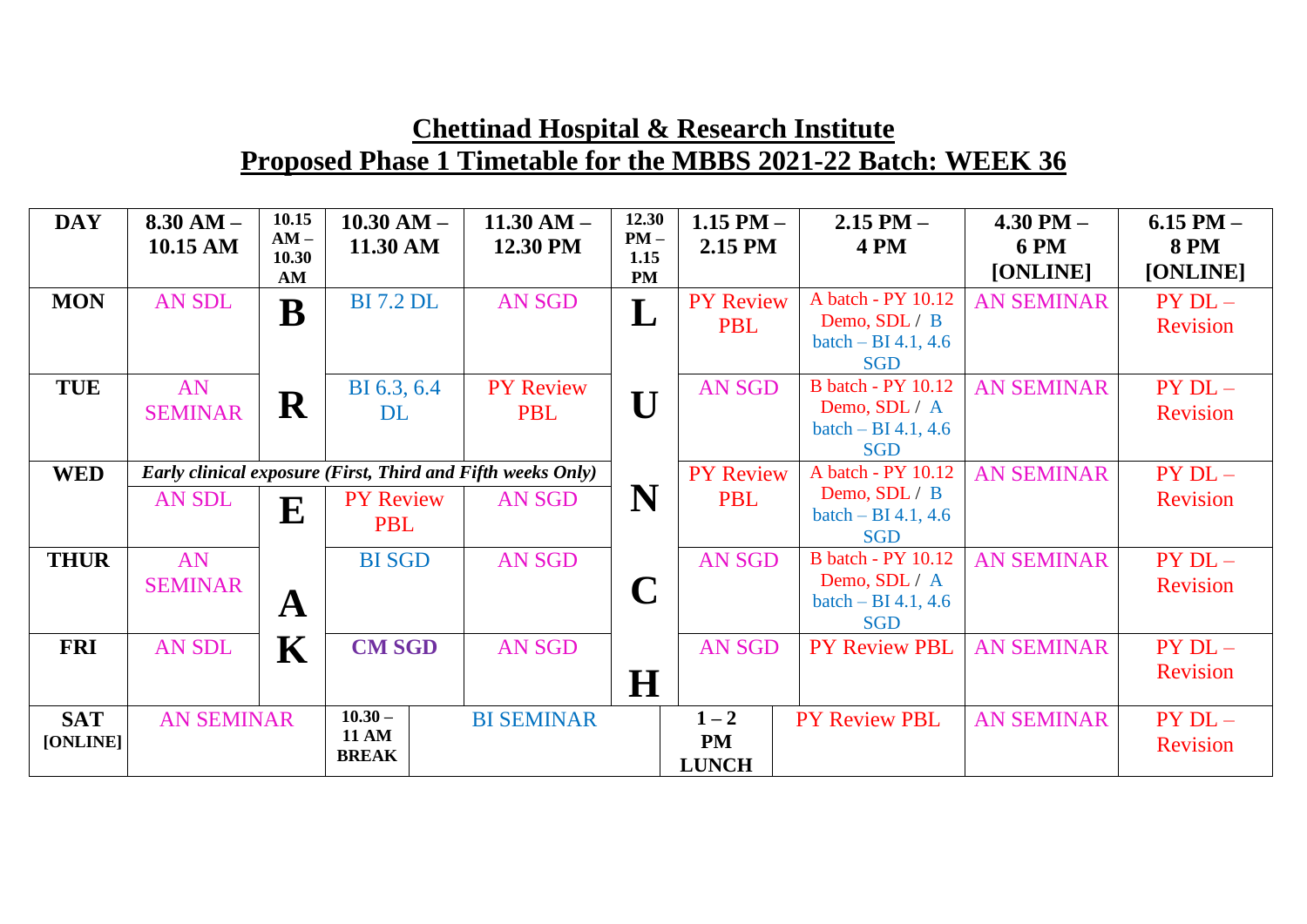| <b>DAY</b>  | $8.30 AM -$<br>10.15 AM | 10.15<br>$AM -$<br>10.30<br>AM | $10.30 AM -$<br>11.30 AM               | $11.30 AM -$<br>12.30 PM | 12.30<br>$PM -$<br>1.15<br>PM | $1.15$ PM $-$<br>2.15 PM       | $2.15$ PM $-$<br><b>4 PM</b>                                                                                 | $4.30$ PM $-$<br><b>6 PM</b><br>[ONLINE] | $6.15$ PM $-$<br><b>8 PM</b><br>[ONLINE] |
|-------------|-------------------------|--------------------------------|----------------------------------------|--------------------------|-------------------------------|--------------------------------|--------------------------------------------------------------------------------------------------------------|------------------------------------------|------------------------------------------|
| <b>MON</b>  |                         |                                | <b>Early clinical exposure</b>         |                          |                               | <b>PY Review</b><br><b>PBL</b> | A batch - PY<br><b>Practicals Revision</b> /<br>$B \, \text{batch} - \text{BI}$<br><b>Practical Revision</b> | $PYDL-$<br>Revision                      | $PYDL-$<br><b>Revision</b>               |
| <b>TUE</b>  |                         |                                | CM 2.4, 2.5 DL, SGD                    |                          | N                             | AN<br><b>REVISION</b>          | B batch - PY<br><b>Practicals Revision</b> /<br>$A batch - BI$<br><b>Practical Revision</b>                  | $PYDL-$<br><b>Revision</b>               | $PYDL-$<br><b>Revision</b>               |
| <b>WED</b>  |                         |                                | <b>Early clinical exposure</b>         |                          | $\bf H$                       | <b>PY SDL</b>                  | A batch - PY<br><b>Revision</b> / $B$ batch –<br><b>BI</b> Revision                                          |                                          |                                          |
| <b>THUR</b> |                         |                                | <b>FOURTH IA - ANATOMY THEORY</b>      |                          |                               | <b>AN SDL</b>                  | B batch - PY<br>Revision / A batch $-$<br><b>BI</b> Revision                                                 |                                          |                                          |
| <b>FRI</b>  |                         |                                | <b>FOURTH IA - PHYSIOLOGY THEORY</b>   |                          |                               | <b>AN SDL</b>                  | <b>PY SGD</b>                                                                                                |                                          |                                          |
| <b>SAT</b>  |                         |                                | <b>FOURTH IA - BIOCHEMISTRY THEORY</b> |                          |                               | PY SGD                         | <b>BI SGD</b>                                                                                                |                                          |                                          |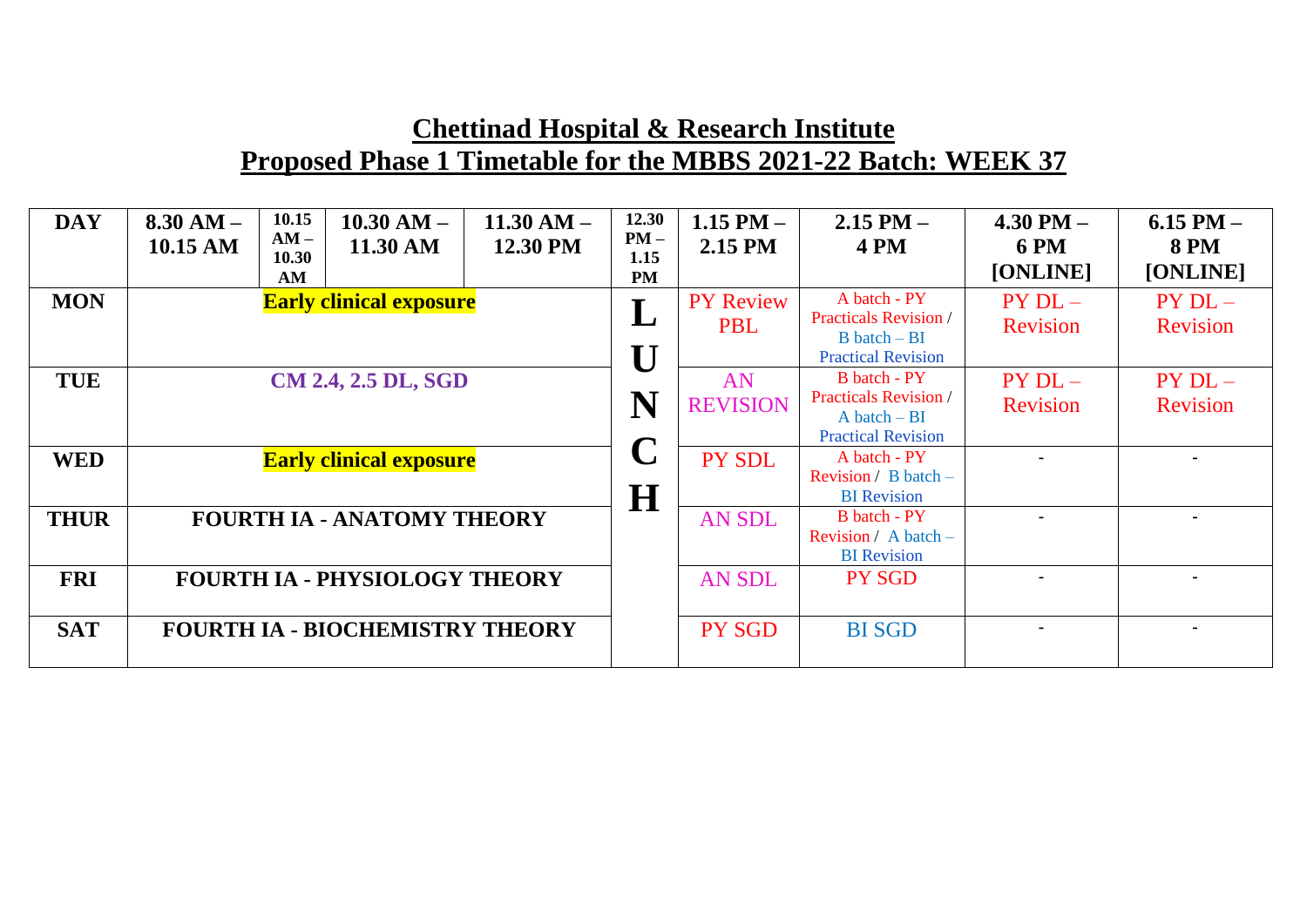| <b>DAY</b>             | $8.30 AM -$<br>10.15 AM                                                                                                                                        | 10.15<br>$AM -$<br>10.30<br>AM | $10.30 AM -$<br>11.30 AM |  | $11.30 AM -$<br>12.30 PM                 | 12.30<br>$PM -$<br>1.15<br><b>PM</b> | 1.15 PM $-$<br>2.15 PM        |  | $2.15$ PM $-$<br><b>4 PM</b>                         | 4.30 PM $-$<br><b>6 PM</b><br>[ONLINE] | 6.15 PM $-$<br><b>8 PM</b><br>[ONLINE] |
|------------------------|----------------------------------------------------------------------------------------------------------------------------------------------------------------|--------------------------------|--------------------------|--|------------------------------------------|--------------------------------------|-------------------------------|--|------------------------------------------------------|----------------------------------------|----------------------------------------|
| <b>MON</b>             | THEORY VIVA + FOURTH IA PRACTICALS / SDL                                                                                                                       |                                |                          |  |                                          |                                      | <b>AETCOM MODULE</b>          |  |                                                      | $PYDL-$<br>Revision                    | $PY$ DL $-$<br><b>Revision</b>         |
| <b>TUE</b>             | THEORY VIVA + FOURTH IA PRACTICALS / SDL                                                                                                                       |                                |                          |  |                                          |                                      |                               |  | <b>AN SDL</b>                                        | $PYDL-$<br>Revision                    | $PY$ $DL-$<br>Revision                 |
| <b>WED</b>             | THEORY VIVA + FOURTH IA PRACTICALS / SDL                                                                                                                       |                                |                          |  |                                          |                                      | <b>PY SDL</b>                 |  | $PYDL-$<br>Revision                                  | $PY$ $DL-$<br><b>Revision</b>          |                                        |
| <b>THUR</b>            |                                                                                                                                                                |                                |                          |  | THEORY VIVA + FOURTH IA PRACTICALS / SDL | H                                    |                               |  | <b>PY SGD</b>                                        | $PYDL-$<br>Revision                    | $PY$ $DL-$<br><b>Revision</b>          |
| <b>FRI</b>             | THEORY VIVA + FOURTH IA PRACTICALS / SDL                                                                                                                       |                                |                          |  |                                          |                                      | CM 2.4, 2.5 DL, SGD           |  |                                                      | $PYDL-$<br>Revision                    | $PY$ $DL-$<br>Revision                 |
| <b>SAT</b><br>[ONLINE] | $10.30 - 11$<br><b>AN 4th IA Question</b><br><b>BI</b> 4 <sup>th</sup> IA Question Paper<br>AM<br><b>Paper Discussion</b><br><b>Discussion</b><br><b>BREAK</b> |                                |                          |  |                                          |                                      | $PY$ $DL-$<br><b>Revision</b> |  | <b>PY 4th IA Question</b><br><b>Paper Discussion</b> |                                        |                                        |

| <b>DAY</b>  |                | <b>PRACTICALS</b> |                     | <b>SDL</b>     |            |                     |  |  |
|-------------|----------------|-------------------|---------------------|----------------|------------|---------------------|--|--|
|             | <b>ANATOMY</b> | <b>PHYSIOLOGY</b> | <b>BIOCHEMISTRY</b> | <b>ANATOMY</b> | PHYSIOLOGY | <b>BIOCHEMISTRY</b> |  |  |
| <b>MON</b>  |                |                   |                     |                |            |                     |  |  |
| <b>TUE</b>  |                |                   |                     |                |            |                     |  |  |
| <b>WED</b>  |                |                   |                     |                |            |                     |  |  |
| <b>THUR</b> |                |                   |                     |                |            |                     |  |  |
| <b>FRI</b>  |                |                   |                     |                |            |                     |  |  |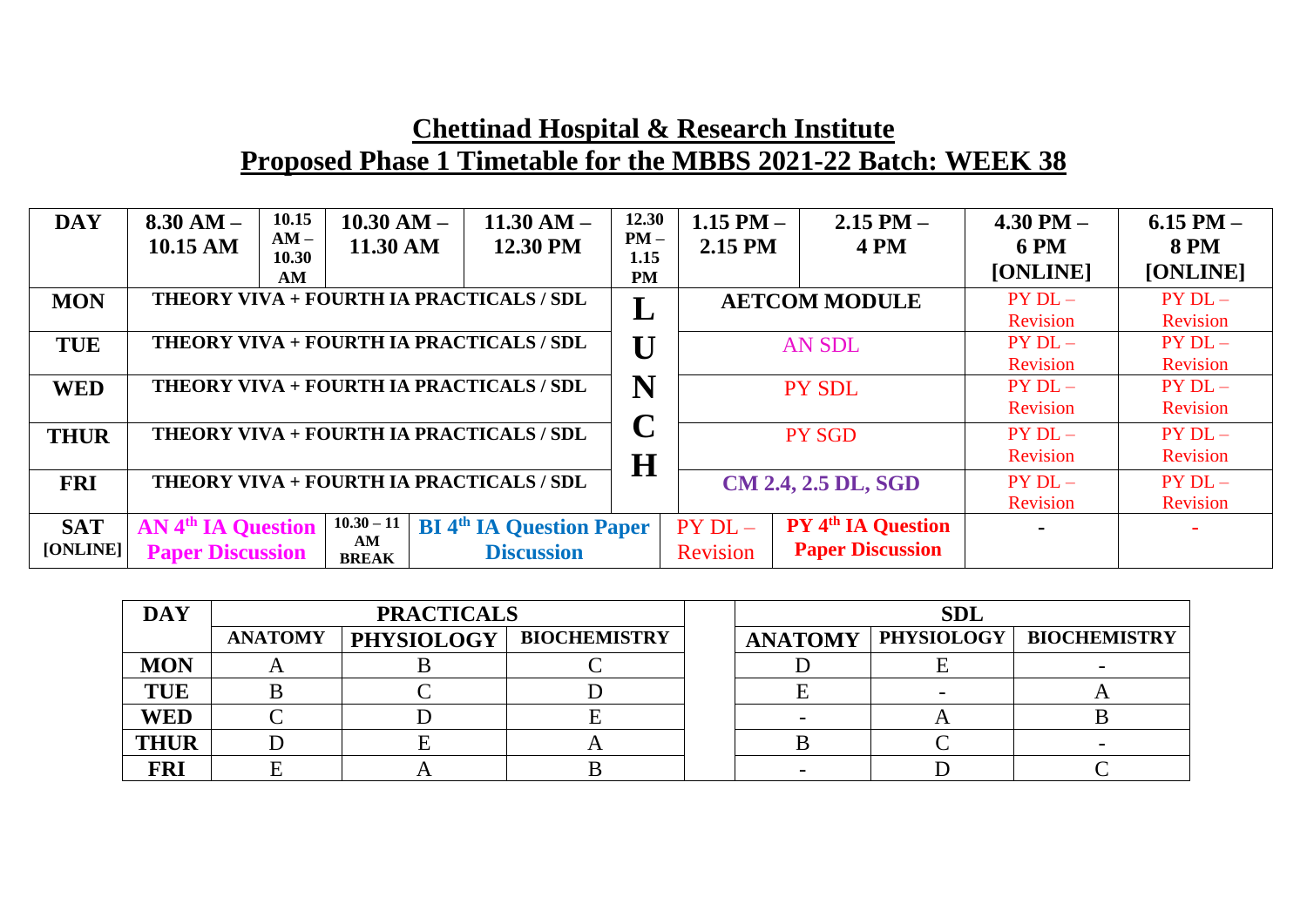| <b>DAY</b>  | $8.30 AM -$<br>10.15 AM | 10.15<br>$AM -$<br>10.30<br>AM | $10.30 AM -$<br>11.30 AM         | $11.30 AM -$<br>12.30 PM       | 12.30<br>$PM -$<br>1.15<br><b>PM</b> | 1.15 PM $-$<br>2.15 PM         | $2.15$ PM $-$<br><b>4 PM</b>                                                                                 | $4.30$ PM $-$<br><b>6 PM</b><br>[ONLINE] | 6.15 PM $-$<br><b>8 PM</b><br>[ONLINE] |
|-------------|-------------------------|--------------------------------|----------------------------------|--------------------------------|--------------------------------------|--------------------------------|--------------------------------------------------------------------------------------------------------------|------------------------------------------|----------------------------------------|
| <b>MON</b>  | <b>AN QUIZ</b>          | B                              | <b>BI</b><br><b>SEMINAR</b>      | AN<br><b>SEMINAR</b>           | L                                    | <b>PY Review</b><br><b>PBL</b> | A batch - PY<br><b>Practicals Revision /</b><br>$B \, \text{batch} - \text{BI}$<br><b>Practical Revision</b> | $PY$ $DL-$<br><b>Revision</b>            | AN SDL                                 |
| <b>TUE</b>  | AN<br>Mentorship        | ${\bf R}$                      | <b>BI</b> CBL                    | <b>PY Review</b><br><b>PBL</b> |                                      | <b>AN SDL</b>                  | $B \, \text{batch} - PY$<br><b>Practicals Revision /</b><br>$A batch - BI$<br><b>Practical Revision</b>      | $PY$ DL $-$<br><b>Revision</b>           | PY SDL                                 |
| <b>WED</b>  |                         | ${\bf E}$                      | <b>Early clinical exposure</b>   |                                | N                                    | <b>PY Review</b><br><b>PBL</b> | A batch - PY<br><b>Practicals Revision</b> /<br>$B \, \text{batch} - \text{BI}$<br><b>Practical Revision</b> | $PY$ DL $-$<br><b>Revision</b>           | PY SDL                                 |
| <b>THUR</b> | <b>ANIA</b><br>feedback |                                | <b>BI</b> Revision<br><b>SGD</b> | AN<br><b>SEMINAR</b>           | $\mathbf C$                          | <b>AN SGD</b>                  | $B \, \text{batch} - PY$<br><b>Practicals Revision /</b><br>$A batch - BI$<br><b>Practical Revision</b>      | $PY$ DL $-$<br>Revision                  | <b>AN SDL</b>                          |
| <b>FRI</b>  | <b>ANIA</b><br>feedback | $\mathbf A$                    | <b>CM SGD</b>                    | AN<br><b>SEMINAR</b>           |                                      | <b>AN SGD</b>                  | <b>PY IA feedback</b>                                                                                        | $PY$ DL $-$<br><b>Revision</b>           | PY SDL                                 |
| <b>SAT</b>  | <b>AN QUIZ</b>          | $\mathbf K$                    | <b>PY Review</b><br><b>PBL</b>   | <b>BI</b> IA<br>feedback       | $\bf H$                              | <b>PY Review</b><br><b>PBL</b> | <b>BI IA feedback</b>                                                                                        | $PYDL-$<br><b>Revision</b>               | <b>AN SDL</b>                          |